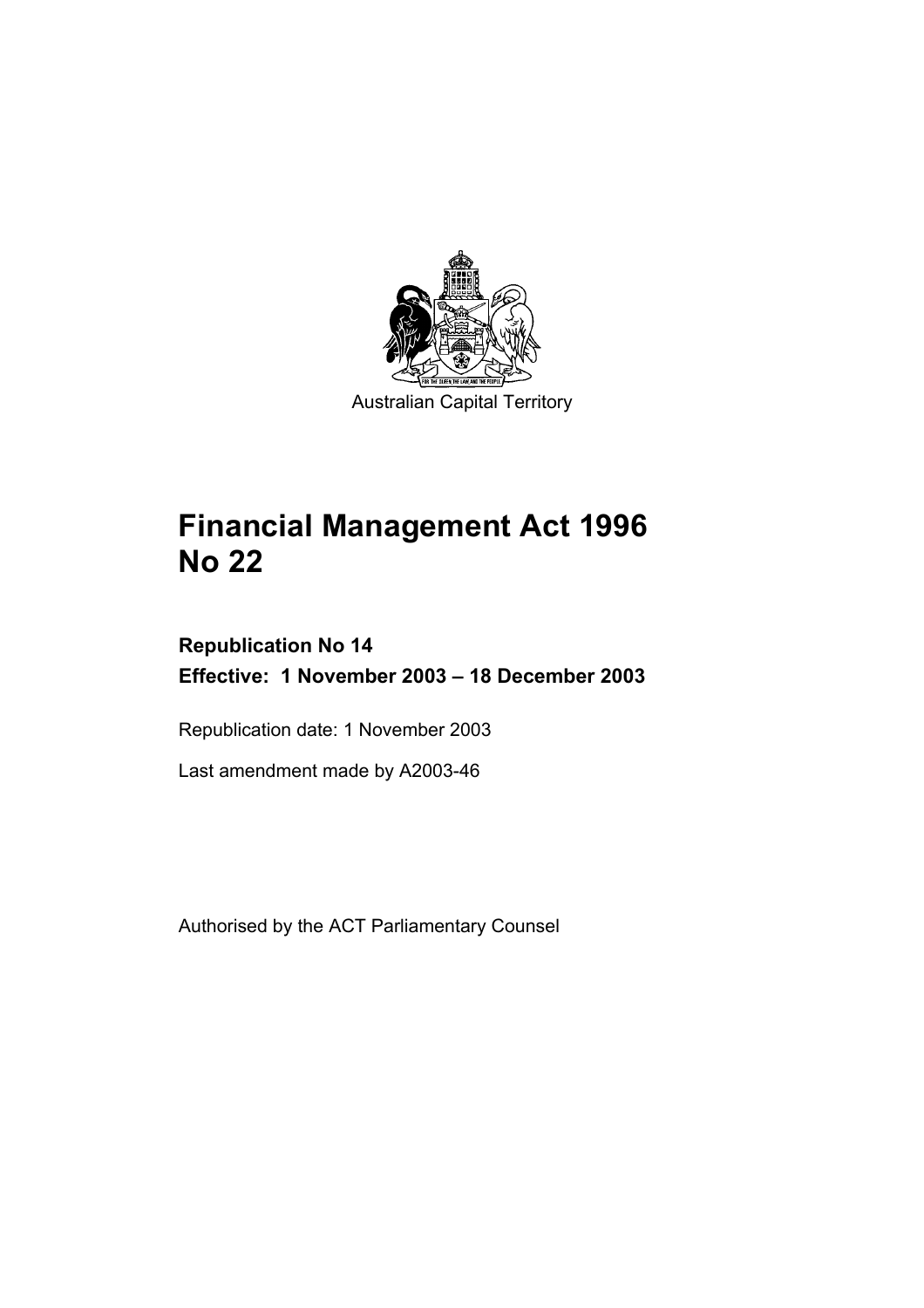#### **About this republication**

#### **The republished law**

This is a republication of the *Financial Management Act 1996* (including any amendment made under the *Legislation Act 2001*, part 11.3 (Editorial changes)) as in force on 1 November 2003*.* It also includes any amendment, repeal or expiry affecting the republished law to 1 November 2003.

The legislation history and amendment history of the republished law are set out in endnotes 3 and 4.

#### **Kinds of republications**

The Parliamentary Counsel's Office prepares 2 kinds of republications of ACT laws (see the ACT legislation register at www.legislation.act.gov.au):

- authorised republications to which the *Legislation Act 2001* applies
- unauthorised republications.

The status of this republication appears on the bottom of each page.

#### **Editorial changes**

The *Legislation Act 2001*, part 11.3 authorises the Parliamentary Counsel to make editorial amendments and other changes of a formal nature when preparing a law for republication. Editorial changes do not change the effect of the law, but have effect as if they had been made by an Act commencing on the republication date (see *Legislation Act 2001*, s 115 and s 117). The changes are made if the Parliamentary Counsel considers they are desirable to bring the law into line, or more closely into line, with current legislative drafting practice.

This republication does not include amendments made under part 11.3 (see endnote 1).

#### **Uncommenced provisions and amendments**

If a provision of the republished law has not commenced or is affected by an uncommenced amendment, the symbol  $|\mathbf{U}|$  appears immediately before the provision heading. The text of the uncommenced provision or amendment appears only in the last endnote.

#### **Modifications**

If a provision of the republished law is affected by a current modification, the symbol  $\mathbf{M}$ appears immediately before the provision heading. The text of the modifying provision appears in the endnotes. For the legal status of modifications, see *Legislation Act 2001*, section 95.

#### **Penalties**

The value of a penalty unit for an offence against this republished law at the republication date is—

- (a) if the person charged is an individual—\$100; or
- (b) if the person charged is a corporation—\$500.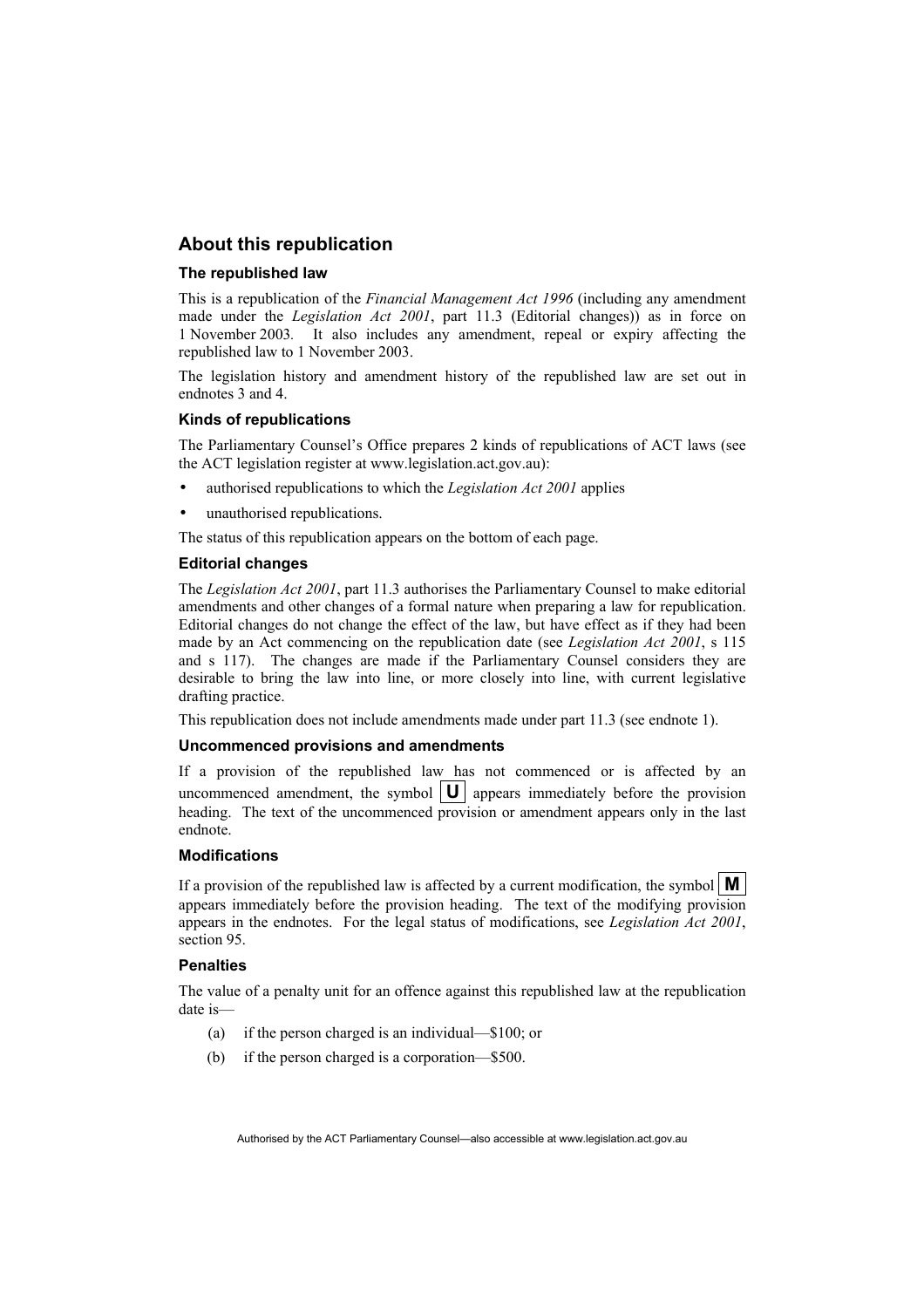

# **Financial Management Act 1996**

# **Contents**

|                             |                                                                               | Page           |
|-----------------------------|-------------------------------------------------------------------------------|----------------|
| Part 1                      | <b>Preliminary</b>                                                            |                |
| 1                           | Name of Act                                                                   | $\overline{2}$ |
| 2                           | Act subject to Territory Superannuation Provision Protection Act              | $\overline{2}$ |
| 3                           | Dictionary                                                                    | $\overline{2}$ |
| 3A                          | <b>Notes</b>                                                                  | $\mathcal{P}$  |
| 3B                          | Declaration that certain authorities are not Territory authorities<br>for Act | 3              |
| 4                           | Application of pts 2, 3 and 5 to Legislative Assembly secretariat             | 3              |
| Part 2                      | <b>Budget management</b>                                                      |                |
| <b>Division 2.1</b>         | <b>Appropriations and budgets</b>                                             |                |
| 5                           | Timing of first Appropriation Bill for financial year                         | 4              |
| 6                           | Necessity for appropriation                                                   | 4              |
| R <sub>14</sub><br>01/11/03 | Financial Management Act 1996<br>Effective: 01/11/03-18/12/03                 | contents 1     |
|                             |                                                                               |                |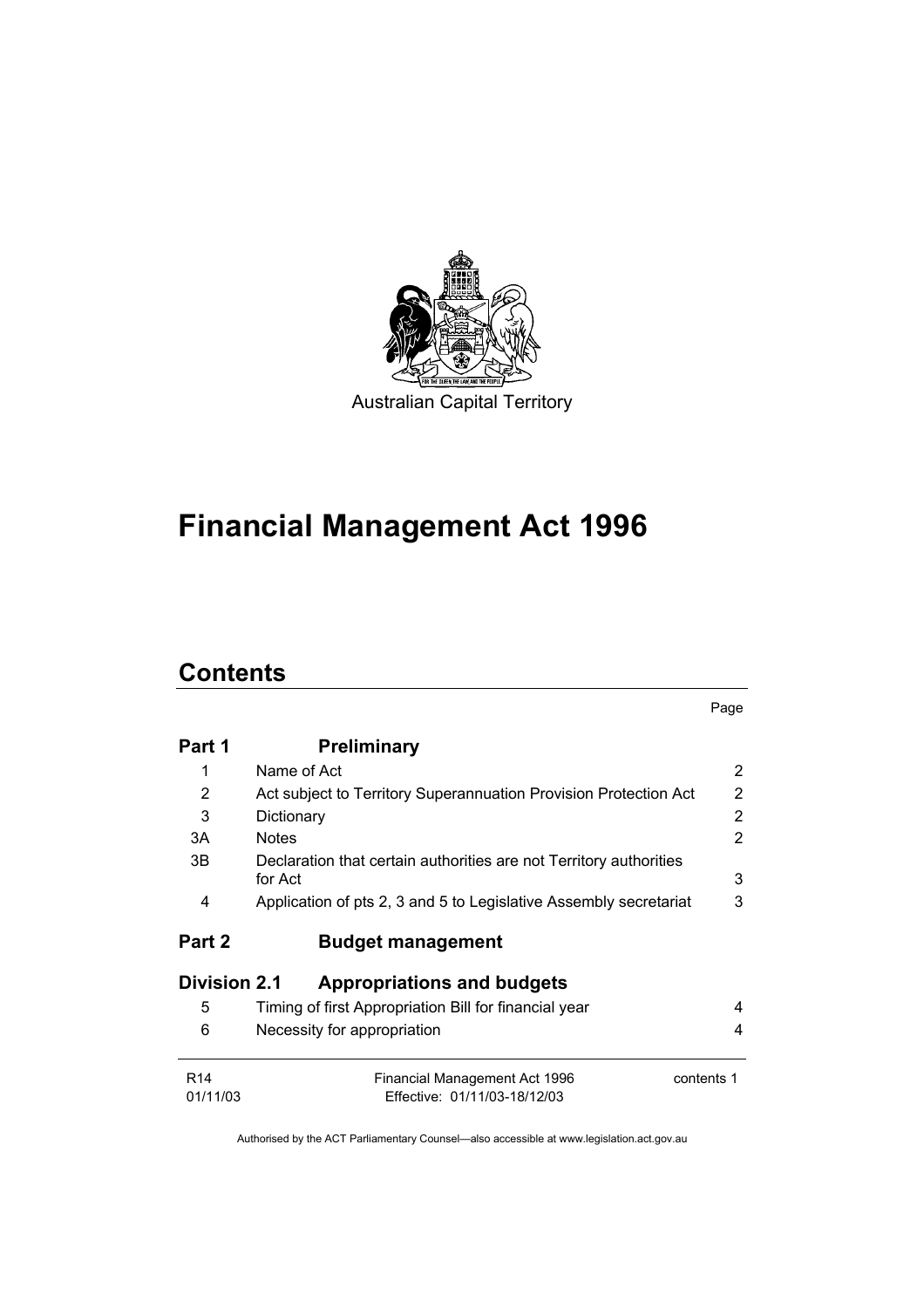#### Contents

|                     |                                                                                | Page                        |
|---------------------|--------------------------------------------------------------------------------|-----------------------------|
| 7                   | Payments authorised on lapse of appropriation                                  | 4                           |
| 8                   | Form of appropriation                                                          | 5                           |
| 9                   | Net appropriations for outputs                                                 | 5                           |
| 9Α                  | Net appropriations for capital injections                                      | 6                           |
| 9B                  | Appropriations for payments on behalf of Territory to be net<br>appropriations | 6                           |
| 10                  | <b>Budget papers</b>                                                           | 6                           |
| 11                  | <b>Territory budgets</b>                                                       | 7                           |
| 11A                 | Financial policy objectives and strategies statement                           | 10                          |
| 12                  | Departmental budgets                                                           | 11                          |
| 12A                 | Public trading enterprise budgets                                              | 12                          |
| 13                  | Supplementary budget papers                                                    | 12                          |
| 13A                 | Amendment of departmental budget for supplementary<br>appropriation            | 13                          |
| 14                  | Transfer of funds between appropriations                                       | 14                          |
| 15                  | Transfer of funds within appropriations                                        | 14                          |
| <b>15A</b>          | Reclassification of certain appropriations                                     | 15                          |
| 16                  | Transfer of functions between departments                                      | 15                          |
| 16A                 | Amendment of budgets on transfer of functions between<br>departments           | 16                          |
| 17                  | Variation of appropriations for Commonwealth grants                            | 17                          |
| 17A                 | Variations of appropriations for certain payments to<br>Commonwealth           | 18                          |
| 18                  | Treasurer's advance                                                            | 19                          |
| 19                  | Refunds of payments made without liability                                     | 20                          |
| 19A                 | Payments for Territory GST liabilities                                         | 20                          |
| 19B                 | Authorisation of expenditure of certain Commonwealth grants                    | 21                          |
| 19 <sub>C</sub>     | Amendment of conditions of capital injection                                   | 21                          |
| 19D                 | Amendment of performance criteria                                              | 22                          |
| 19E                 | Amendment of financial targets                                                 | 23                          |
| 20                  | <b>Budgets for Legislative Assembly secretariat</b>                            | 23                          |
| <b>Division 2.2</b> | <b>Budget reviews and pre-election updates</b>                                 |                             |
| 20A                 | <b>Budget review</b>                                                           | 24                          |
| 20B                 | Purpose and contents of budget review                                          | 24                          |
| 20 <sub>C</sub>     | Pre-election budget update                                                     | 25                          |
| contents 2          | Financial Management Act 1996<br>Effective: 01/11/03-18/12/03                  | R <sub>14</sub><br>01/11/03 |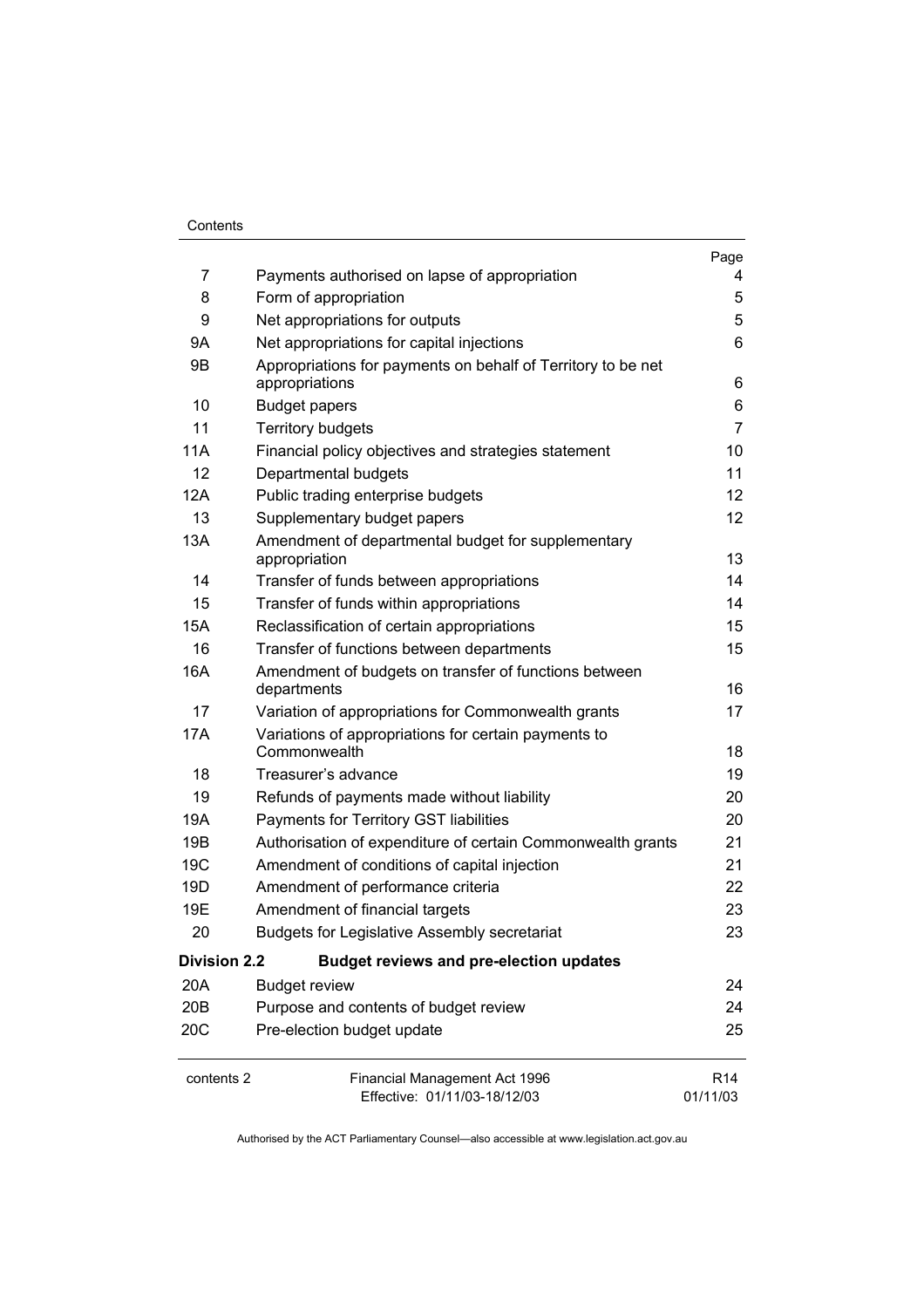|                     |                                                                                    | Contents   |
|---------------------|------------------------------------------------------------------------------------|------------|
| 20 <sub>D</sub>     | Purpose and contents of pre-election budget update                                 | Page<br>26 |
| Part 3              | <b>Financial reports</b>                                                           |            |
| <b>Division 3.1</b> | <b>Financial reports of the Territory</b>                                          |            |
| 21                  | Meaning of the Territory in div 3.1                                                | 28         |
| 22                  | Annual financial statements of the Territory                                       | 28         |
| 23                  | Responsibility for annual financial statements                                     | 28         |
| 24                  | Audit of annual financial statements                                               | 29         |
| 25                  | Presentation of annual financial statements to Legislative<br>Assembly             | 30         |
| 26                  | Periodic financial statements                                                      | 30         |
| <b>Division 3.2</b> | <b>Financial reports of departments</b>                                            |            |
| 27                  | Annual financial statements of departments                                         | 31         |
| 28                  | Responsibility for annual financial statements                                     | 32         |
| 29                  | Audit of financial statements of departments                                       | 32         |
| 30                  | Presentation of annual financial statements                                        | 33         |
| 30A                 | Quarterly departmental performance reports                                         | 33         |
| Part 4              | <b>Financial management responsibilities of</b><br>chief executives of departments |            |
| 31                  | Responsibilities of chief executives of departments                                | 35         |
| Part 5              | <b>Banking and investment</b>                                                      |            |
| 32                  | Agreement for the conduct of banking for Territory                                 | 37         |
| 33                  | Territory banking account                                                          | 37         |
| 34                  | Departmental banking accounts                                                      | 37         |
| 34A                 | Transfer of departmental banking account                                           | 38         |
| 34B                 | End of year balances of departmental banking accounts                              | 39         |
| 35                  | Payments into banking accounts                                                     | 39         |
| 36                  | Transfer following change in departmental responsibilities                         | 40         |
| 36A                 | Transfers from departmental banking accounts to Territory<br>banking account       | 40         |
| 37                  | Payments from Territory banking account                                            | 40         |
| 38                  | Investment of certain public money                                                 | 41         |
| R <sub>14</sub>     | Financial Management Act 1996                                                      | contents 3 |

Authorised by the ACT Parliamentary Counsel—also accessible at www.legislation.act.gov.au

Effective: 01/11/03-18/12/03

01/11/03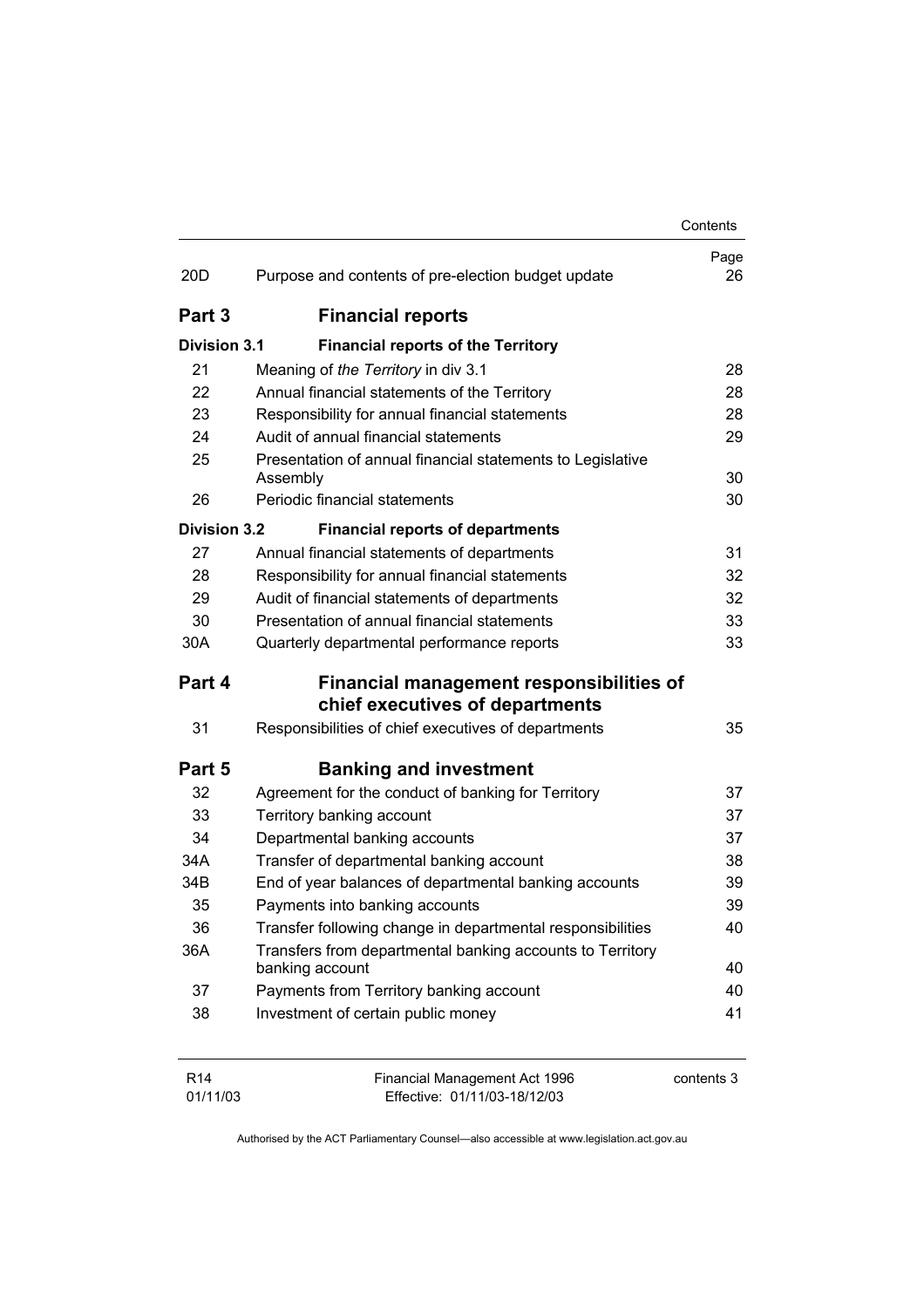#### **Contents**

|        |                                                                  | Page |
|--------|------------------------------------------------------------------|------|
| Part 6 | Borrowing and guarantees                                         |      |
| 39     | Power of Territory to borrow                                     | 43   |
| 40     | Treasurer may borrow on behalf of Territory                      | 43   |
| 41     | Power of Territory authorities to borrow                         | 43   |
| 42     | Borrowings by Territory authorities to be approved               | 43   |
| 43     | Territory authorities may give security                          | 44   |
| 44     | Power to approve borrowings not delegable                        | 44   |
| 45     | Loans to be paid into Territory banking account                  | 44   |
| 46     | Payments by Treasurer                                            | 44   |
| 47     | <b>Guarantees by Territory</b>                                   | 44   |
| Part 7 | <b>Trust money</b>                                               |      |
| 49     | Identity of trust money                                          | 46   |
| 50     | Administration of trust money                                    | 46   |
| 51     | Departmental trust banking accounts                              | 46   |
| 52     | Transfers between banking accounts                               | 47   |
| 53     | Investment of trust money                                        | 47   |
| 53A    | Unclaimed trust money                                            | 47   |
| 53B    | Review of decisions                                              | 49   |
| 53C    | Notification of decisions                                        | 49   |
| Part 8 | <b>Financial provisions relating to Territory</b><br>authorities |      |
| 54     | Responsibilities of chief executive officers                     | 50   |
| 55     | Banking accounts                                                 | 51   |
| 56     | Investment                                                       | 51   |
| 57     | Borrowing                                                        | 52   |
| 58     | Statements of intent                                             | 53   |
| 59     | Annual financial statements                                      | 53   |
| 60     | Responsibility for annual financial statements                   | 54   |
| 61     | Audit of annual financial statements                             | 55   |
| 62     | Presentation of annual financial statements                      | 55   |
| 63     | Interim financial statements                                     | 56   |
|        |                                                                  |      |

contents 4 Financial Management Act 1996 Effective: 01/11/03-18/12/03

R14 01/11/03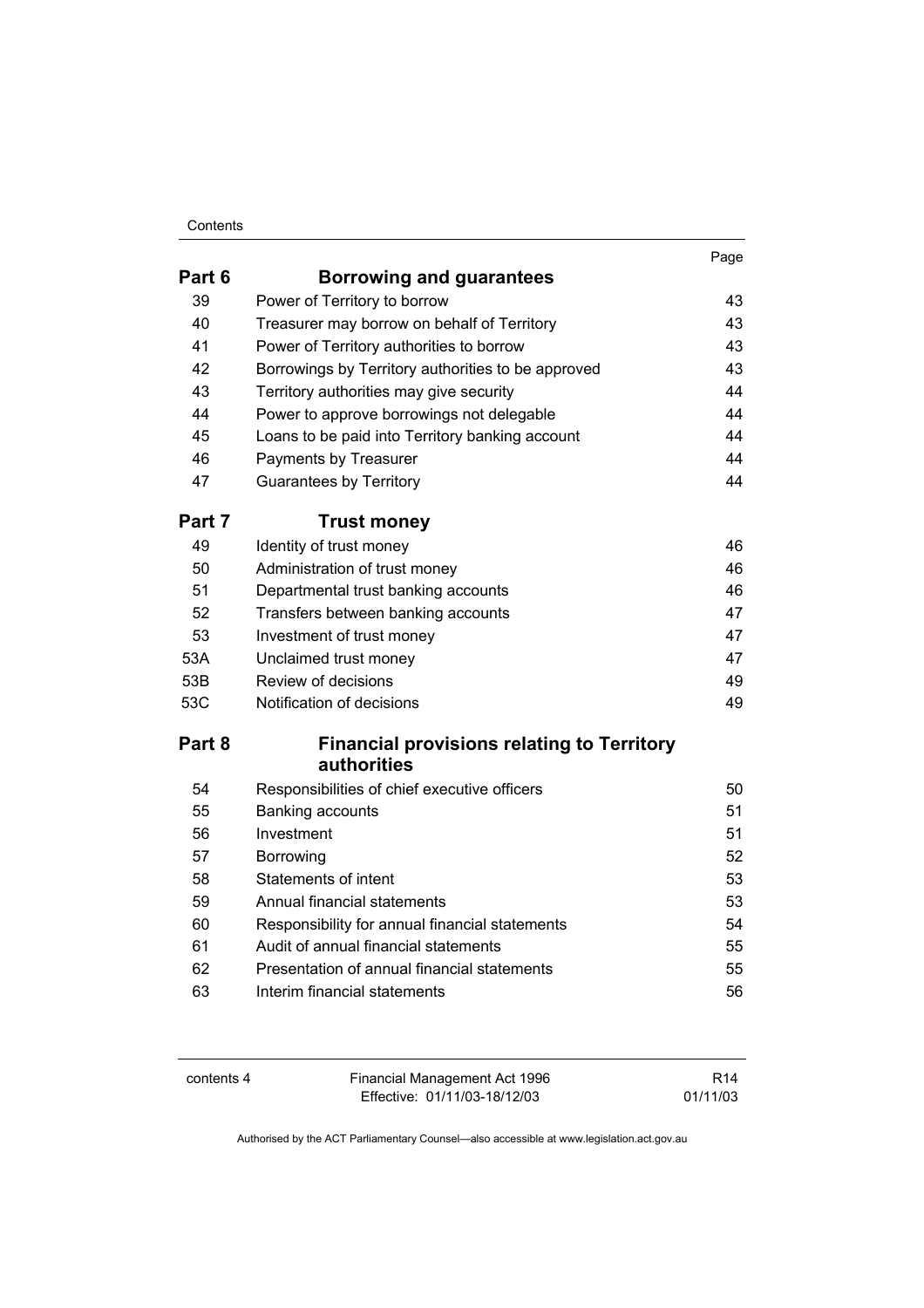|                   |                                          | Contents |
|-------------------|------------------------------------------|----------|
|                   |                                          | Page     |
| Part 9            | <b>Miscellaneous</b>                     |          |
| 64                | Act of grace payments                    | 57       |
| 65                | Waiver of debts etc                      | 58       |
| 66                | Payments in relation to deceased estates | 59       |
| 67                | Guideline-making power                   | 60       |
| 68                | Regulation-making power                  | 60       |
| <b>Dictionary</b> |                                          | 61       |
| <b>Endnotes</b>   |                                          |          |
| 1                 | About the endnotes                       | 67       |
| 2                 | Abbreviation key                         | 67       |
| 3                 | Legislation history                      | 68       |
| 4                 | Amendment history                        | 71       |
| 5                 | Earlier republications                   | 78       |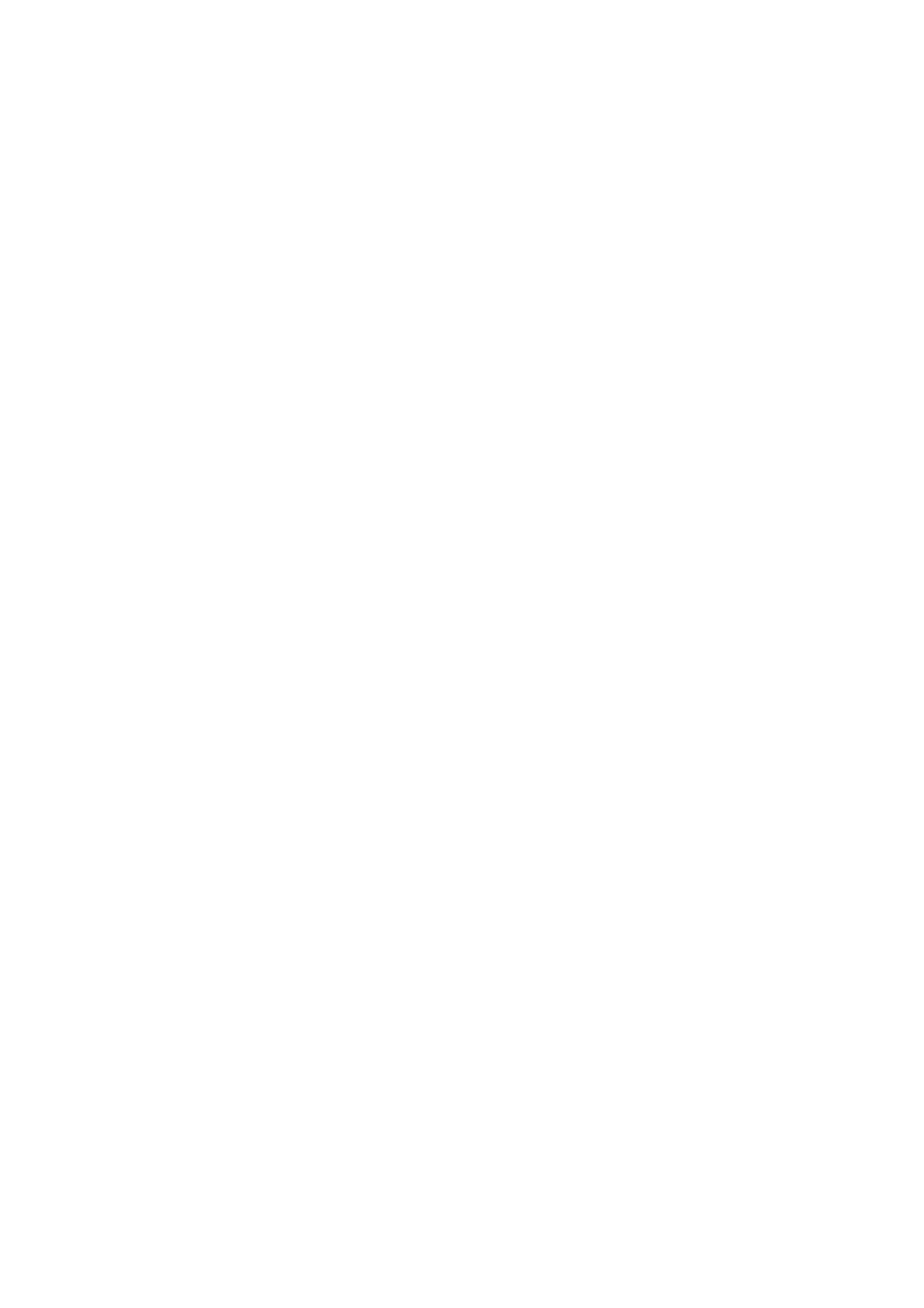

# **Financial Management Act 1996**

An Act to provide for the financial management of the government of the Territory, to provide for the scrutiny of that management by the Legislative Assembly, to specify financial reporting requirements for the government of the Territory, and for related purposes

R14 01/11/03 Financial Management Act 1996 Effective: 01/11/03-18/12/03

page 1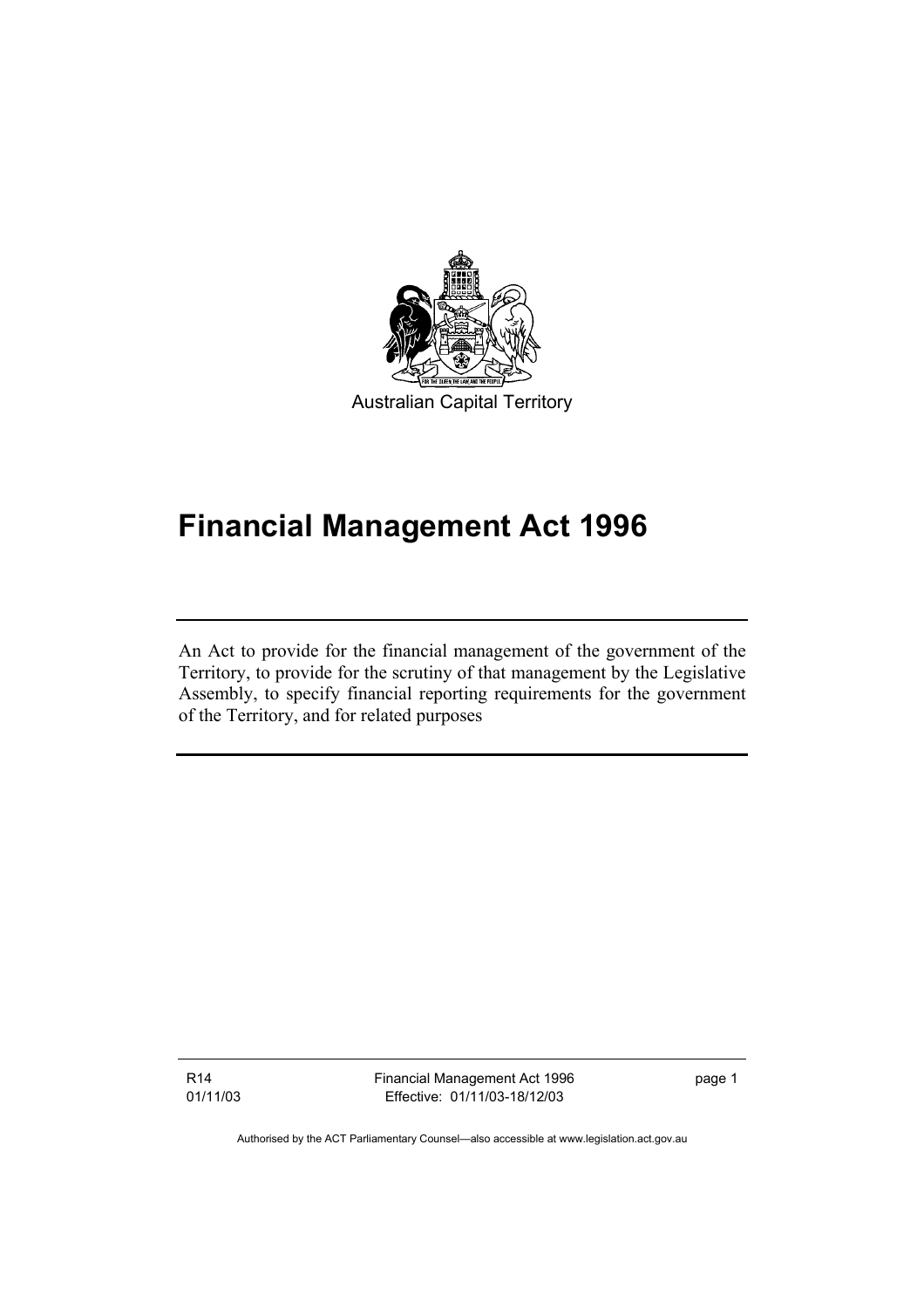#### Part 1 **Preliminary**

Section 1

# **Part 1** Preliminary

#### **1 Name of Act**

This Act is the *Financial Management Act 1996*.

#### **2 Act subject to Territory Superannuation Provision Protection Act**

This Act is subject to the *Territory Superannuation Provision Protection Act 2000*.

#### **3 Dictionary**

The dictionary at the end of this Act is part of this Act.

*Note 1* The dictionary at the end of this Act defines certain words and expressions used in the Act, and includes references (*signpost definitions*) to other words and expressions defined elsewhere in this Act or in other legislation.

> For example, the signpost definition '*superannuation appropriation* see the *Territory Superannuation Provision Protection Act 2000*, dictionary.' means that the expression 'superannuation appropriation' is defined in that dictionary and the definition applies to this Act.

*Note 2* A definition in the dictionary (including a signpost definition) applies to the entire Act unless the definition, or another provision of the Act, provides otherwise or the contrary intention otherwise appears (see *Legislation Act 2001*, s 155 and s 156).

#### **3A Notes**

A note included in this Act is explanatory and is not part of the Act.

*Note* See *Legislation Act 2001*, s 127 (1), (4) and (5) for the legal status of notes.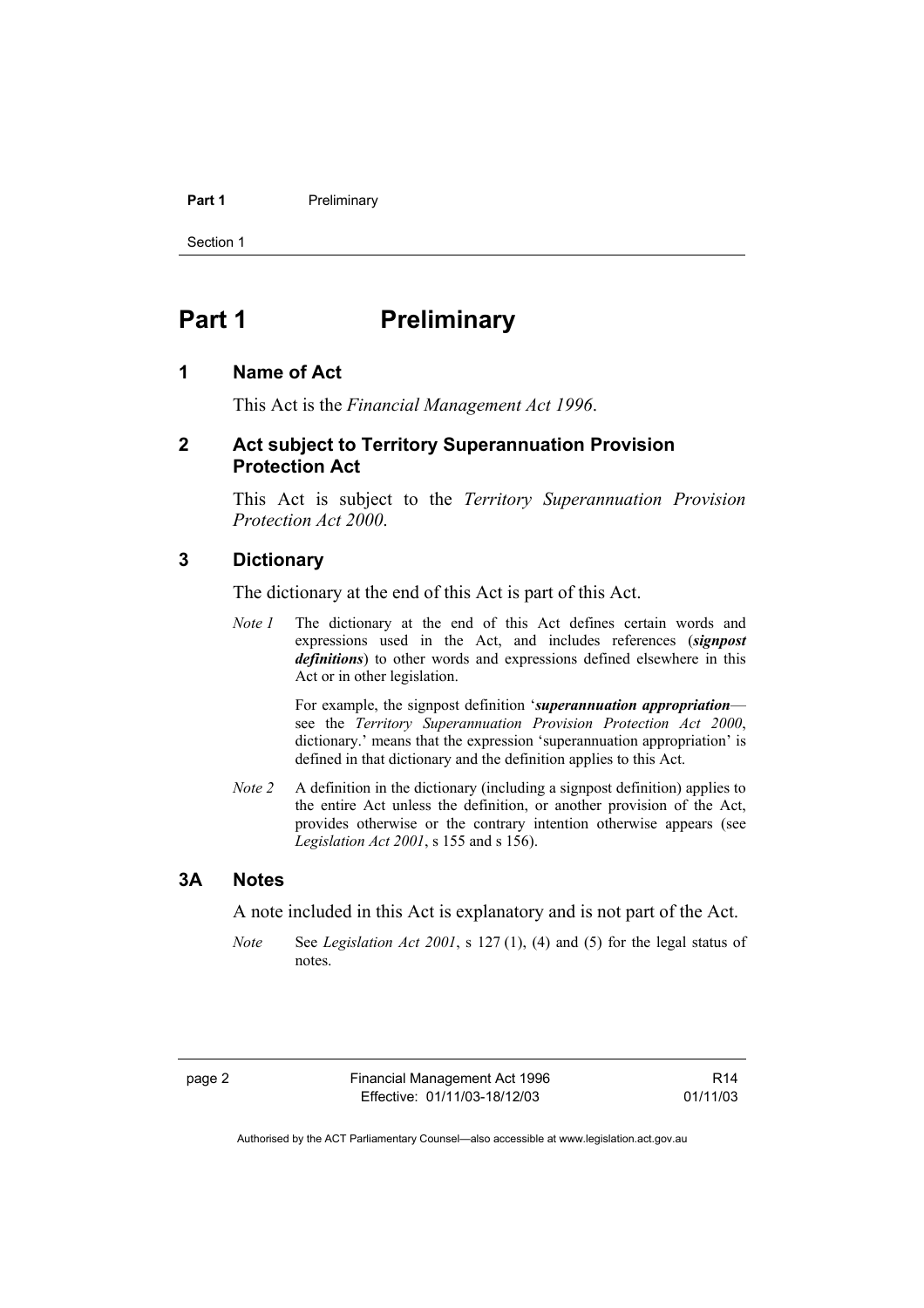#### **3B Declaration that certain authorities are not Territory authorities for Act**

- (1) The Treasurer may, in writing, declare that a stated body is not a Territory authority for this Act.
- (2) A declaration under subsection (1) is a notifiable instrument.

*Note* A notifiable instrument must be notified under the *Legislation Act 2001*.

#### **4 Application of pts 2, 3 and 5 to Legislative Assembly secretariat**

Unless the contrary intention appears, the provisions of parts 2, 3 and 5 apply to the Legislative Assembly secretariat as if—

- (a) a reference in those provisions to a department included a reference to the Legislative Assembly secretariat; and
- (b) a reference in those provisions to the responsible Minister of a department were a reference to the Speaker of the Legislative Assembly; and
- (c) a reference in those provisions to the responsible chief executive of a department included a reference to the clerk of the Legislative Assembly.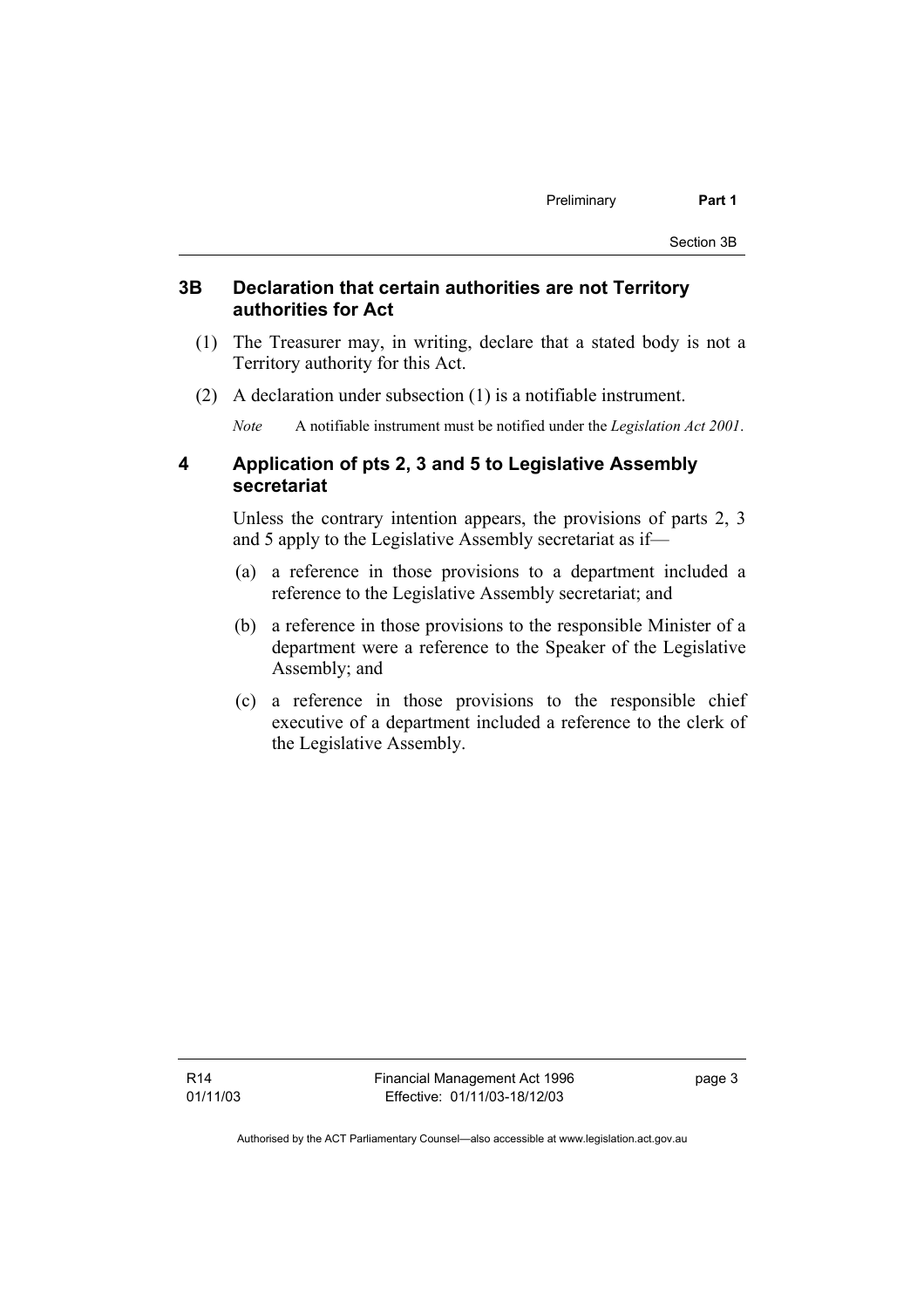**Part 2 Budget management**<br>**Division 2.1 Appropriations and by Division 2.1** Appropriations and budgets Section 5

# **Part 2 Budget management**

## **Division 2.1 Appropriations and budgets**

## **5 Timing of first Appropriation Bill for financial year**

Except as otherwise provided by a resolution of the Legislative Assembly, the first Appropriation Bill relating to a financial year shall be introduced into the Legislative Assembly not later than 3 months after the beginning of the financial year.

#### **6 Necessity for appropriation**

No payment of public money shall be made otherwise than in accordance with an appropriation.

#### **7 Payments authorised on lapse of appropriation**

If, before the end of a financial year, no Act other than this Act has been passed appropriating public money to meet the requirements of the next financial year, the Treasurer may pay the sums necessary to meet those requirements subject to the following provisions:

- (a) the authority of the Treasurer under this section shall cease on the commencement of the first Appropriation Act for the next financial year;
- (b) on that commencement all payments made under this section for the next financial year shall be taken for all purposes to have been paid out of money appropriated by that Act;
- (c) the payments made under this section for any purpose shall not exceed, in total,  $\frac{1}{2}$  of the amount appropriated by Appropriation Acts for the immediately previous financial year for that purpose.

R14 01/11/03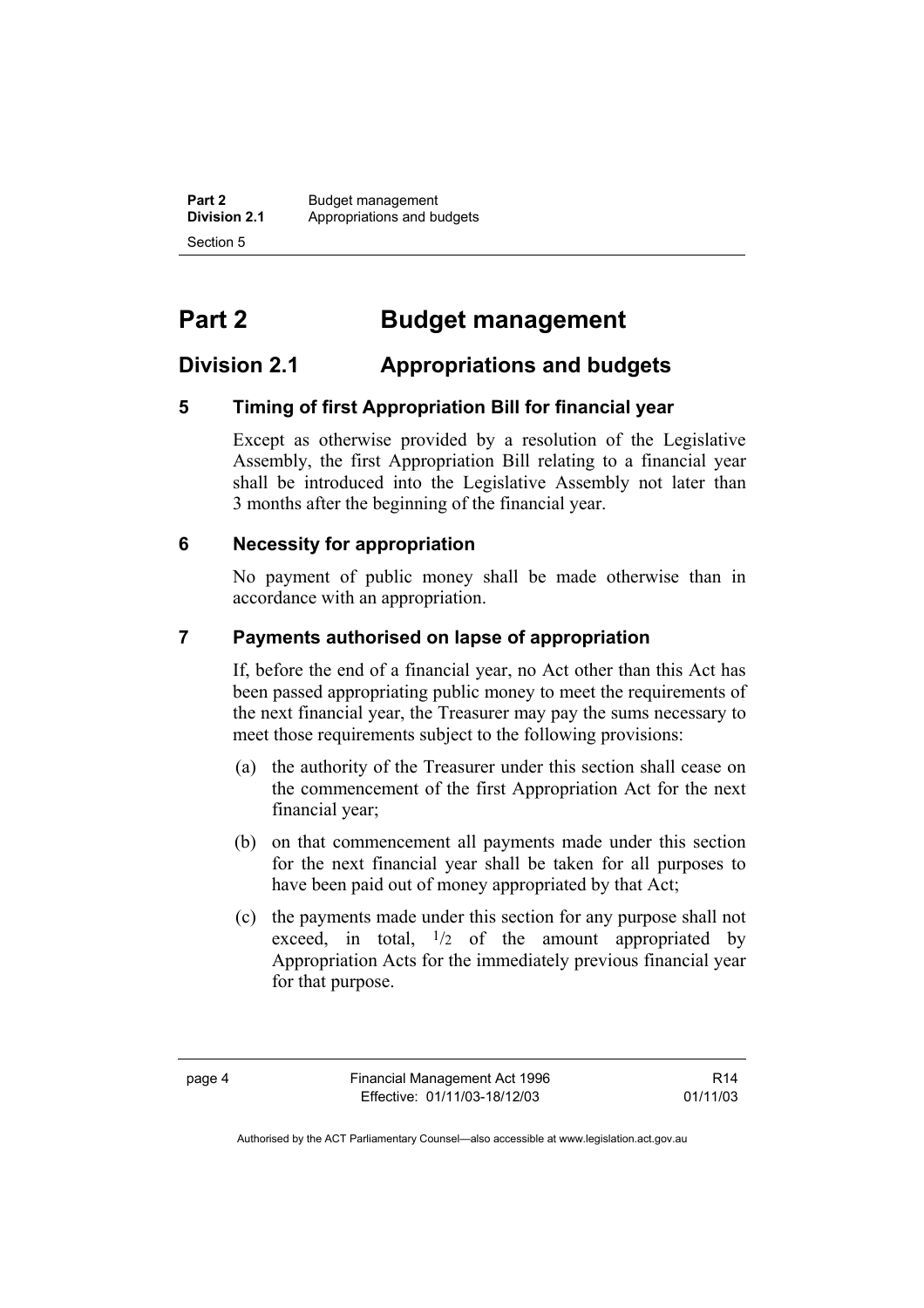### **8 Form of appropriation**

An Appropriation Act shall make separate appropriations in relation to each department for—

- (a) the provision of outputs by the department; and
- (b) any capital injection to be provided to the department; and
- (c) any payments to be made by the department on behalf of the Territory.

#### **9 Net appropriations for outputs**

- (1) An appropriation for the provision of outputs may be expressed to be made for the net cost of providing the outputs.
- (2) Despite section 6, if an appropriation for a department is stated to be made for the net cost of providing outputs, the department may apply the following in paying the expenses and liabilities of the department in providing the outputs:
	- (a) the payments it is entitled to receive otherwise than under an appropriation Act for providing the outputs;
	- (b) the value of the input tax credits to which it is entitled for taxable supplies in relation to providing the outputs.
- (3) To remove any doubt, it is declared that, if the appropriations made by an Appropriation Act for a department do not state an amount, or state an '0' appropriation, for the provision of outputs by the department, the appropriations have effect as if they included an appropriation stated to be made for the provision of outputs by the department at no net cost to the Territory.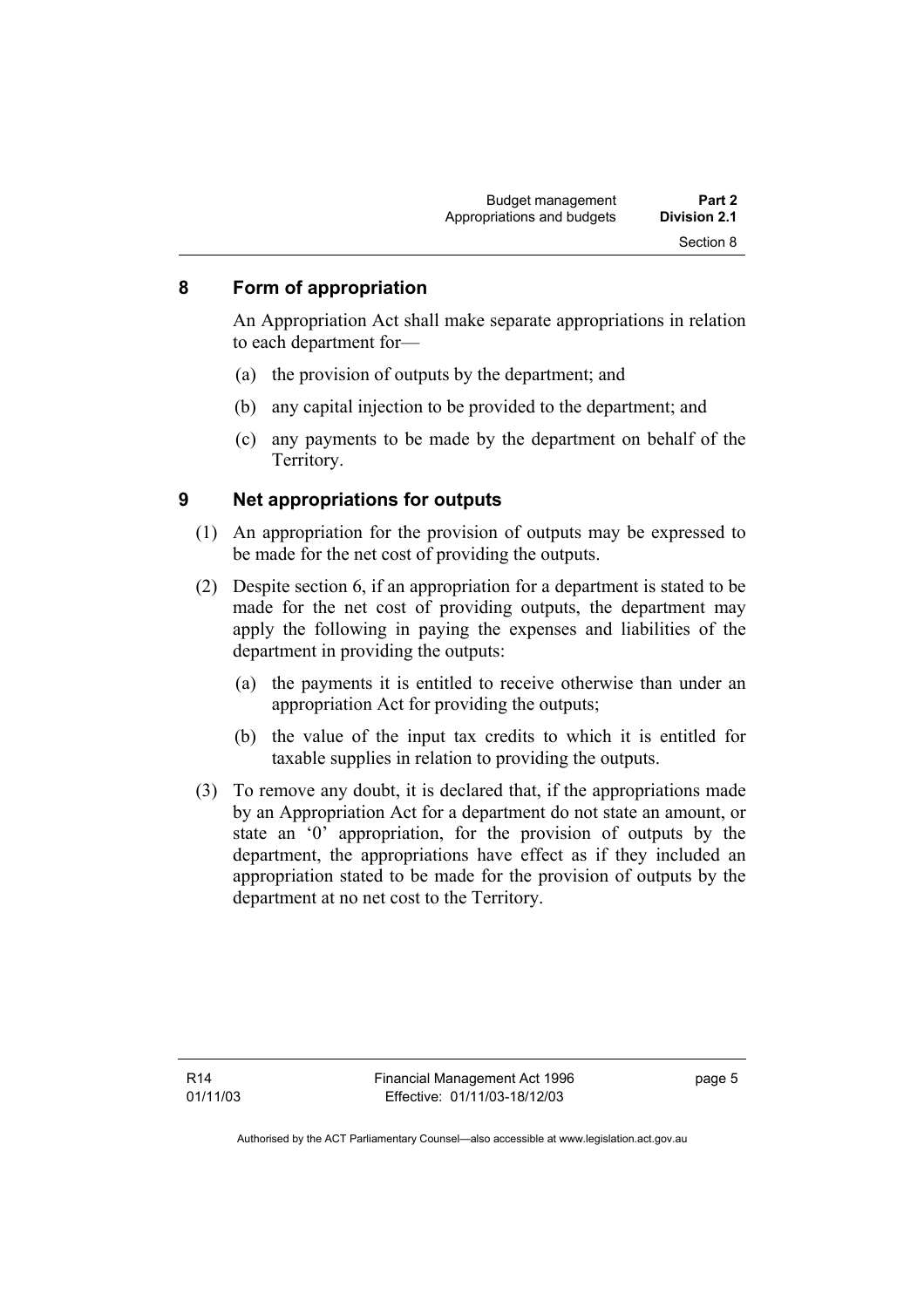## **9A Net appropriations for capital injections**

- (1) An appropriation for a capital injection may be stated to be made for, or partly for, the net cost of purchasing or developing assets.
- (2) Despite section 6, if an appropriation is stated to be made for, or partly for, the net cost of purchasing or developing assets, the value of the input tax credits to which the relevant entity is entitled for taxable supplies in relation to purchasing or developing the assets may be applied by the entity in paying the expenses and liabilities of the entity in purchasing or developing the assets.
- (3) In this section:

*relevant entity*, in relation to an appropriation for a capital injection, means the department, authority or corporation that is to undertake the purchasing or developing of assets for which the appropriation is made.

## **9B Appropriations for payments on behalf of Territory to be net appropriations**

Despite section 6 (Necessity for appropriations), if an appropriation for a department is made for payments to be made on behalf of the Territory, the department may apply input tax credits to which the Territory is entitled for taxable supplies for which the payments are made towards the payments under the appropriation.

## **10 Budget papers**

The Treasurer shall, for each financial year, immediately after the presentation of the Bill for the first Appropriation Act relating to the year, present to the Legislative Assembly—

- (a) the proposed budget for the Territory for the year; and
- (b) the proposed budget for each department for the year; and
- (c) the proposed budget for each public trading enterprise for the year; and

| page 6 | Financial Management Act 1996 | R14      |
|--------|-------------------------------|----------|
|        | Effective: 01/11/03-18/12/03  | 01/11/03 |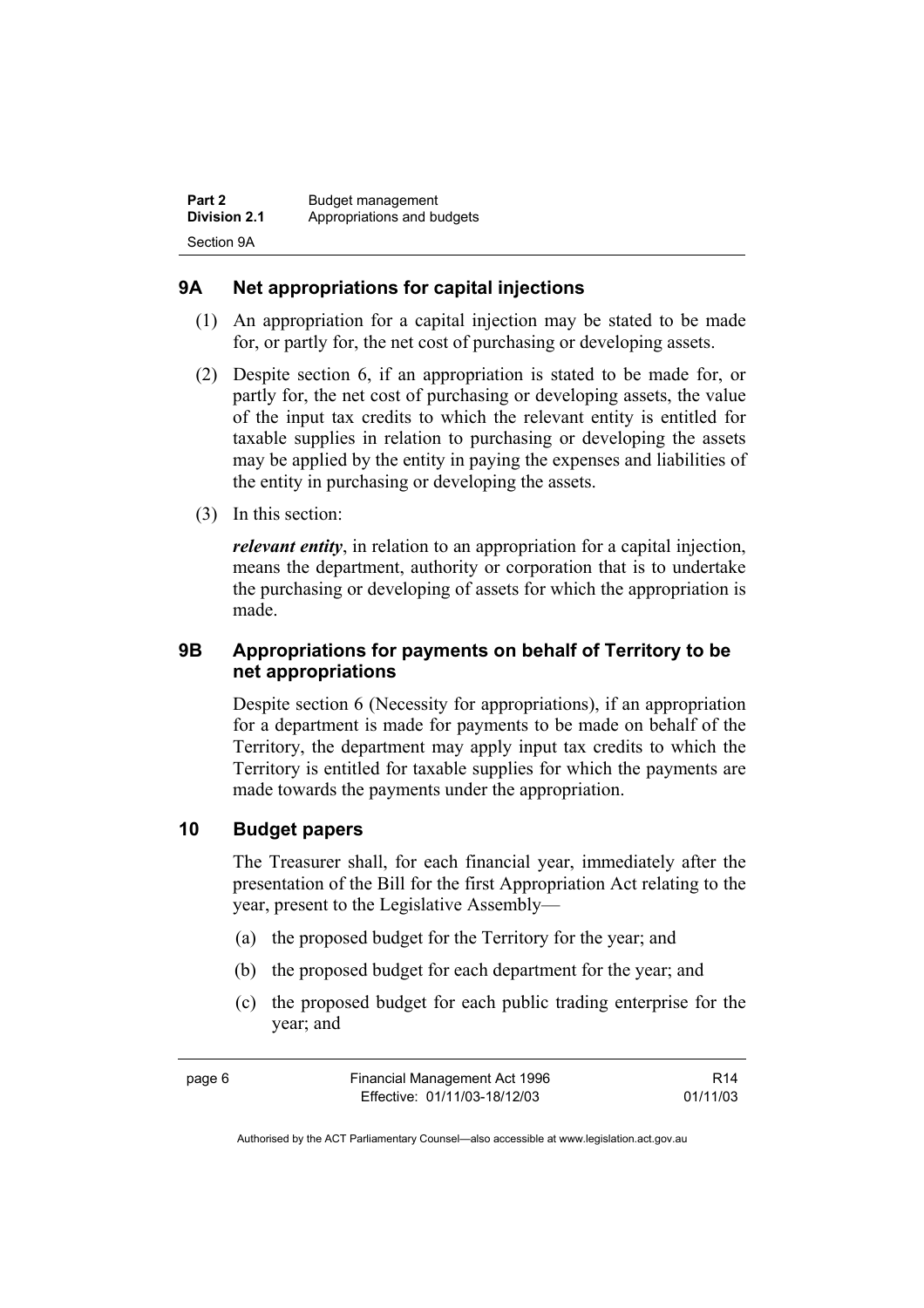- (d) a consolidated financial management statement in relation to—
	- (i) the general government sector; and
	- (ii) the public trading enterprise sector.

#### **11 Territory budgets**

- (1) The proposed budget for the Territory for a financial year presented to the Legislative Assembly under section 10 (a) must include—
	- (a) a financial policy objectives and strategies statement under section 11A for the financial year; and
	- (b) a statement of the economic or other assumptions used to make the budget estimates; and
	- (c) a statement about the sensitivity of the budget estimates to changes in the economic or other assumptions; and
	- (d) a statement of the risks, quantified if possible, that may affect the budget estimates, including contingent liabilities; and
	- (e) the financial statements required under the financial management guidelines.
- (2) The proposed budget must be prepared in a form that assists a comparison, for each appropriation unit, between the budget for the Territory for the previous financial year and the proposed budget.
- (3) The financial statements included in the proposed budget under subsection (1) (e) must include budget estimates, for each appropriation unit, for each of the next 3 financial years; and
- (4) The proposed budget must be prepared taking into account—
	- (a) the principles of responsible fiscal management;
	- (b) the object of providing a basis for sustainable social and economic services and infrastructure fairly to all ACT residents; and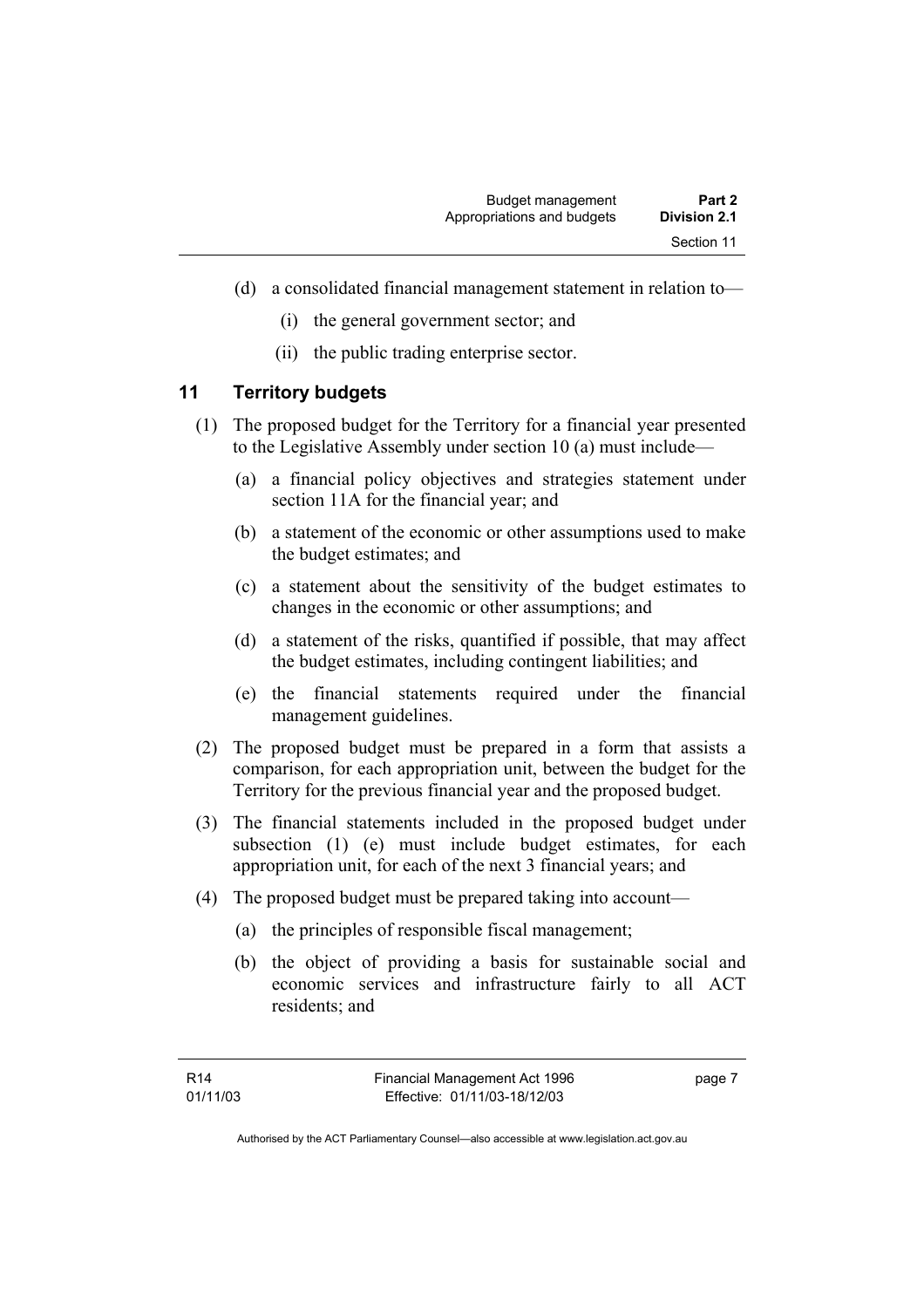- (c) the object of ecologically sustainable development.
- (5) The proposed budget may depart from the principles of responsible fiscal management, but if it does so—
	- (a) any departure must be temporary; and
	- (b) the Treasurer must present to the Legislative Assembly, when the first Appropriation Bill for the financial year is presented to the Legislative Assembly, a statement setting out—
		- (i) the reasons for the departure; and
		- (ii) the approach intended to be taken to return to the principles; and
		- (iii) when the principles are expected to be returned to.
- (6) In this section:

*ecologically sustainable development* means the effective integration of economic and environmental considerations in decision-making processes achievable through implementation of the following principles:

- (a) the precautionary principle;
- (b) the inter-generational equity principle;
- (c) conservation of biological diversity and ecological integrity;
- (d) improved valuation and pricing of environmental resources.

*fiscal risks* include the following:

- (a) risks from the level of the Territory's general government sector debt;
- (b) commercial risks from ownership of corporations and public enterprises;
- (c) risks from changes in the structure of the Territory's tax base;
- (d) risks from management of the Territory's assets and liabilities.

| page 8 | Financial Management Act 1996 | R14      |
|--------|-------------------------------|----------|
|        | Effective: 01/11/03-18/12/03  | 01/11/03 |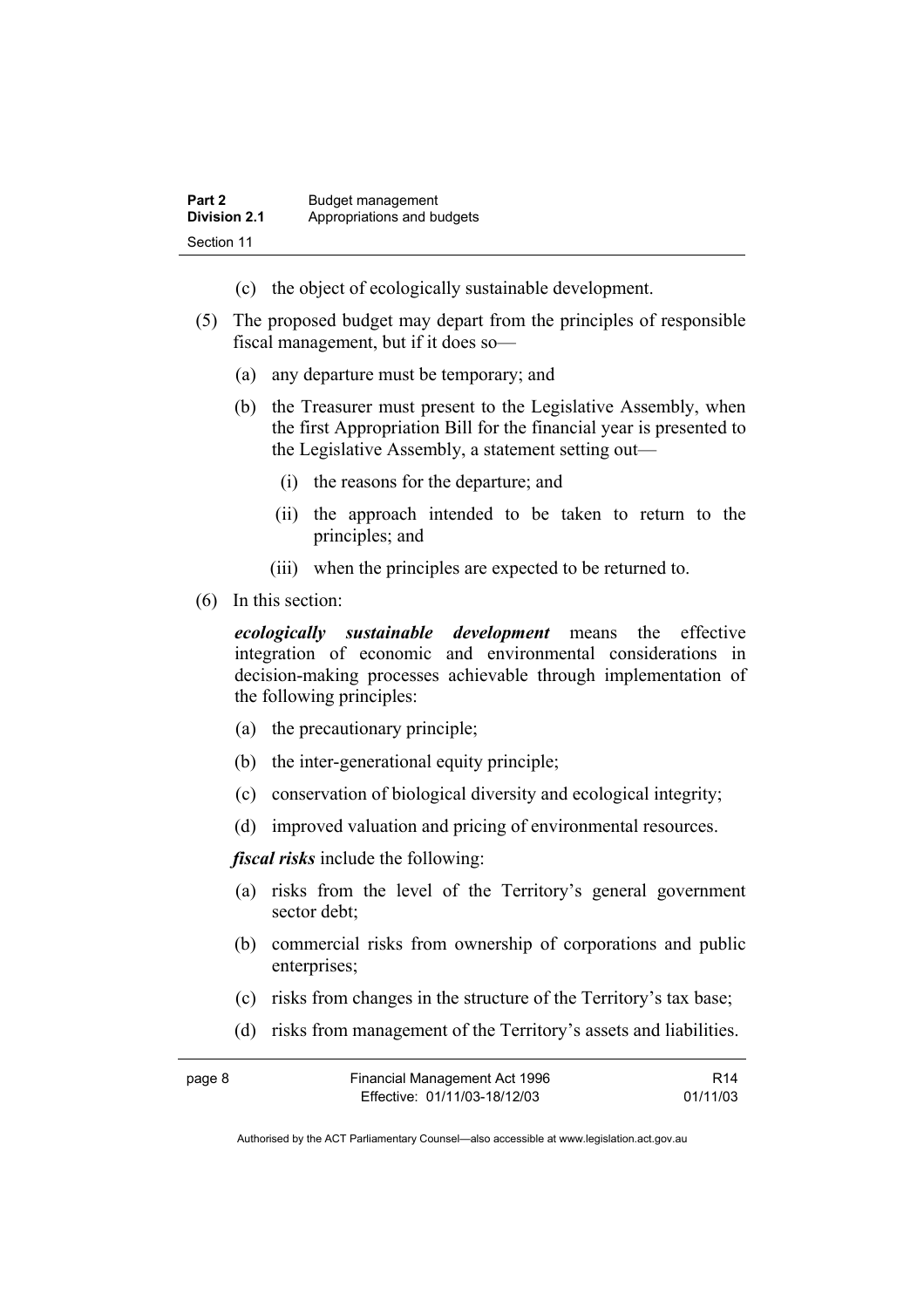*inter-generational equity principle* means that the present generation should ensure that the health, diversity and productivity of the environment is maintained or enhanced for the benefit of future generations.

*precautionary principle* means that, if there is a threat of serious or irreversible environmental damage, a lack of full scientific certainty should not be used as a reason for postponing measures to prevent environmental degradation.

*principles of responsible fiscal management* means the following principles:

- (a) ensuring that the total liabilities of the Territory are at prudent levels to provide a buffer against factors that may impact adversely on the level of total Territory liabilities in the future, and ensuring that, until prudent levels have been achieved, the total operating expenses of the Territory in each financial year are less than its operating revenue levels in the same financial year;
- (b) when prudent levels of total Territory liabilities have been achieved, maintaining the levels by ensuring that, on average, over a reasonable period of time, the total operating expenses of the Territory do not exceed its operating revenue levels;
- (c) achieving and maintaining levels of Territory net worth to provide a buffer against factors that may impact adversely on levels of Territory net worth in the future;
- (d) managing prudently the fiscal risks of the Territory;
- (e) pursuing spending and taxing policies that are consistent with a reasonable degree of stability and predictability in the level of the tax burden;
- (f) giving full, accurate and timely disclosure of financial information about the activities of the government and its agencies.

page 9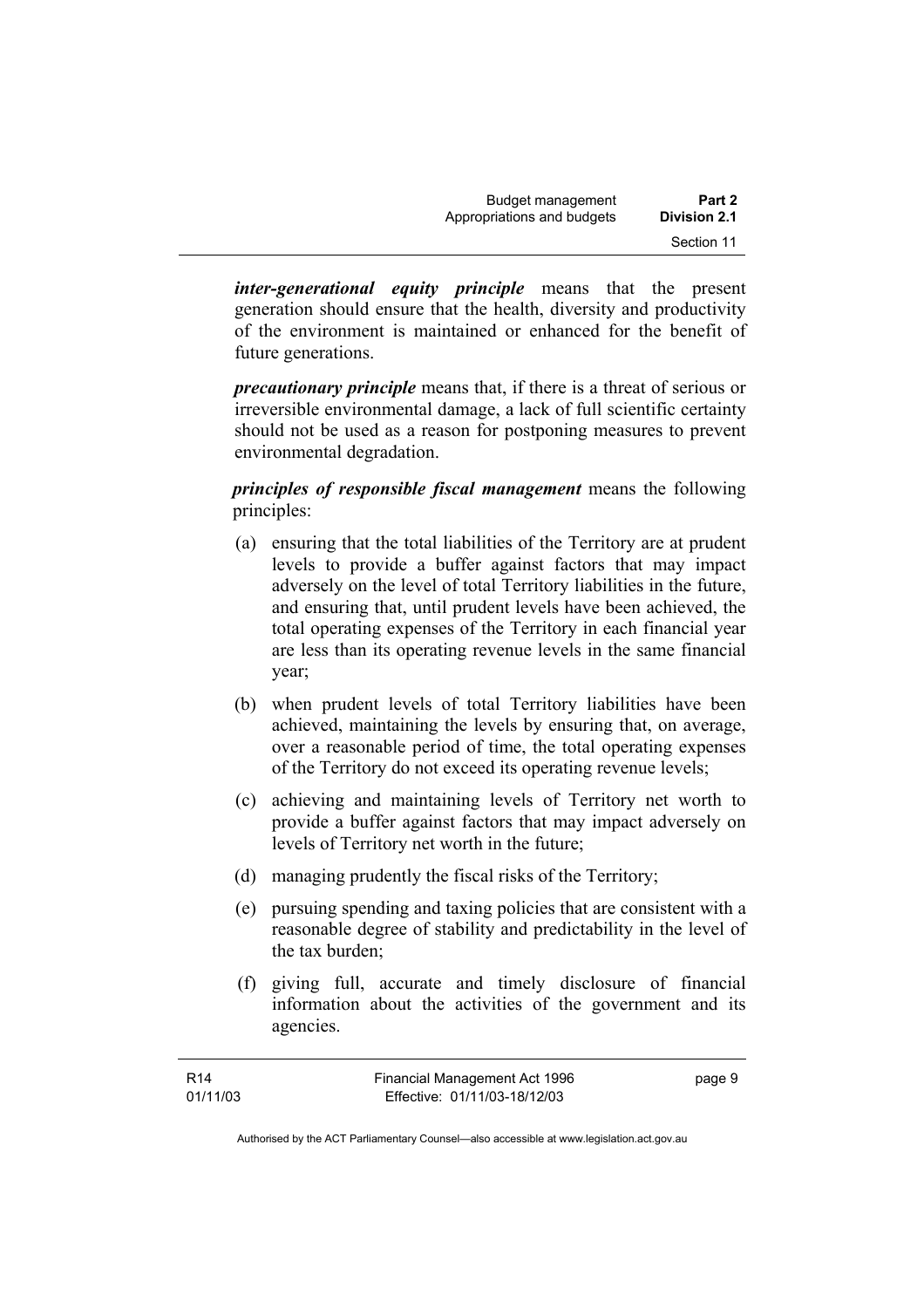#### **11A Financial policy objectives and strategies statement**

- (1) The purposes of a financial policy objectives and strategies statement included in a proposed budget under section 11 (1) (a) are—
	- (a) to make transparent the government's financial strategies; and
	- (b) to establish a benchmark for evaluating the government's conduct of financial policy.
- (2) The statement must be based on the principles of responsible fiscal management.
- (3) The statement must—
	- (a) state the government's long-term financial objectives within which financial policy for the financial year and the next 3 financial years will be framed; and
	- (b) explain the broad strategic priorities on which the budget is based; and
	- (c) state the key financial measures that the government has identified as being important and against which financial policy will be set and assessed; and
	- (d) state, for the financial year and the next 3 financial years—
		- (i) the government's short-term financial objectives; and
		- (ii) the targets for each stated key financial measure; and
	- (e) explain how the financial objectives and strategic priorities mentioned in paragraphs (a), (b) and (d) relate to the principles of responsible fiscal management; and
	- (f) state the reasons for any changes from the previous financial policy objectives and strategies statement.
- (4) In this section:

*principles of responsible fiscal management*—see section 11 (6).

| page 10 | Financial Management Act 1996 | R <sub>14</sub> |
|---------|-------------------------------|-----------------|
|         | Effective: 01/11/03-18/12/03  | 01/11/03        |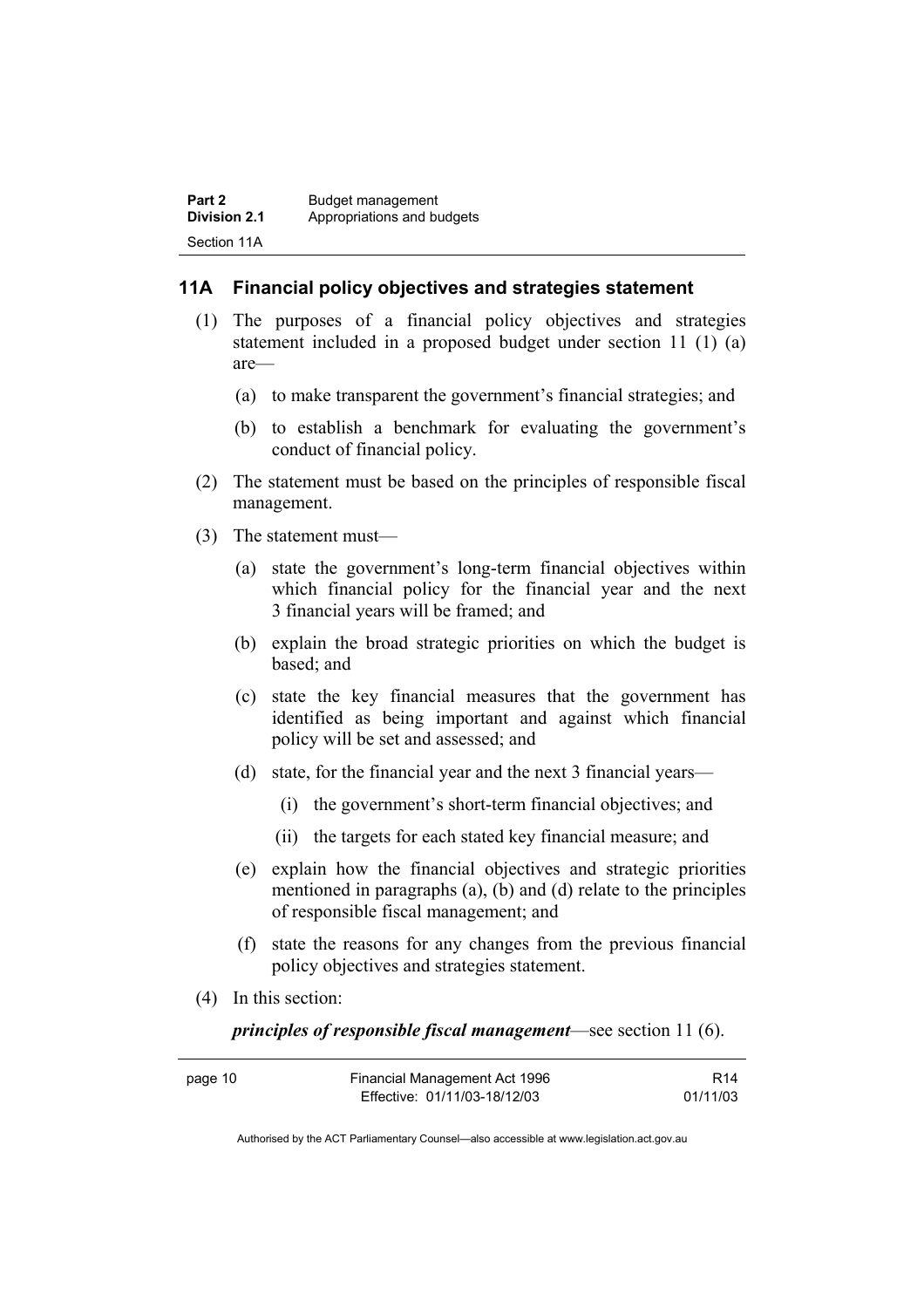#### **12 Departmental budgets**

- (1) A proposed budget for a department for a financial year presented to the Legislative Assembly under section 10 (b) must include—
	- (a) the financial statements required under the financial management guidelines; and
	- (b) a statement of the classes of outputs it is proposed the department should provide during the year and the performance criteria to be met by the department in providing the outputs; and
	- (c) if, during the year, the department is to be given a capital injection that must be repaid—a statement that—
		- (i) states that the capital injection is such an injection; and
		- (ii) sets out the conditions under which the injection is to be given, including the requirements about the time within which it must be repaid; and
	- (d) a statement of the financial targets of the department's operations during the year for which the chief executive of the department will be responsible.
- (2) Subsection (1) (b) does not apply to the Legislative Assembly secretariat.
- (3) A proposed budget is to be in a form that facilitates a comparison, in relation to outputs, between—
	- (a) the proposed budget; and
	- (b) the budget for the department for the previous financial year; and
	- (c) the expected whole of year results for the department for that previous financial year.
- (4) A proposed budget shall include budget estimates in relation to outputs of the department for each of the next 3 financial years.

| R14      | Financial Management Act 1996 | page 11 |
|----------|-------------------------------|---------|
| 01/11/03 | Effective: 01/11/03-18/12/03  |         |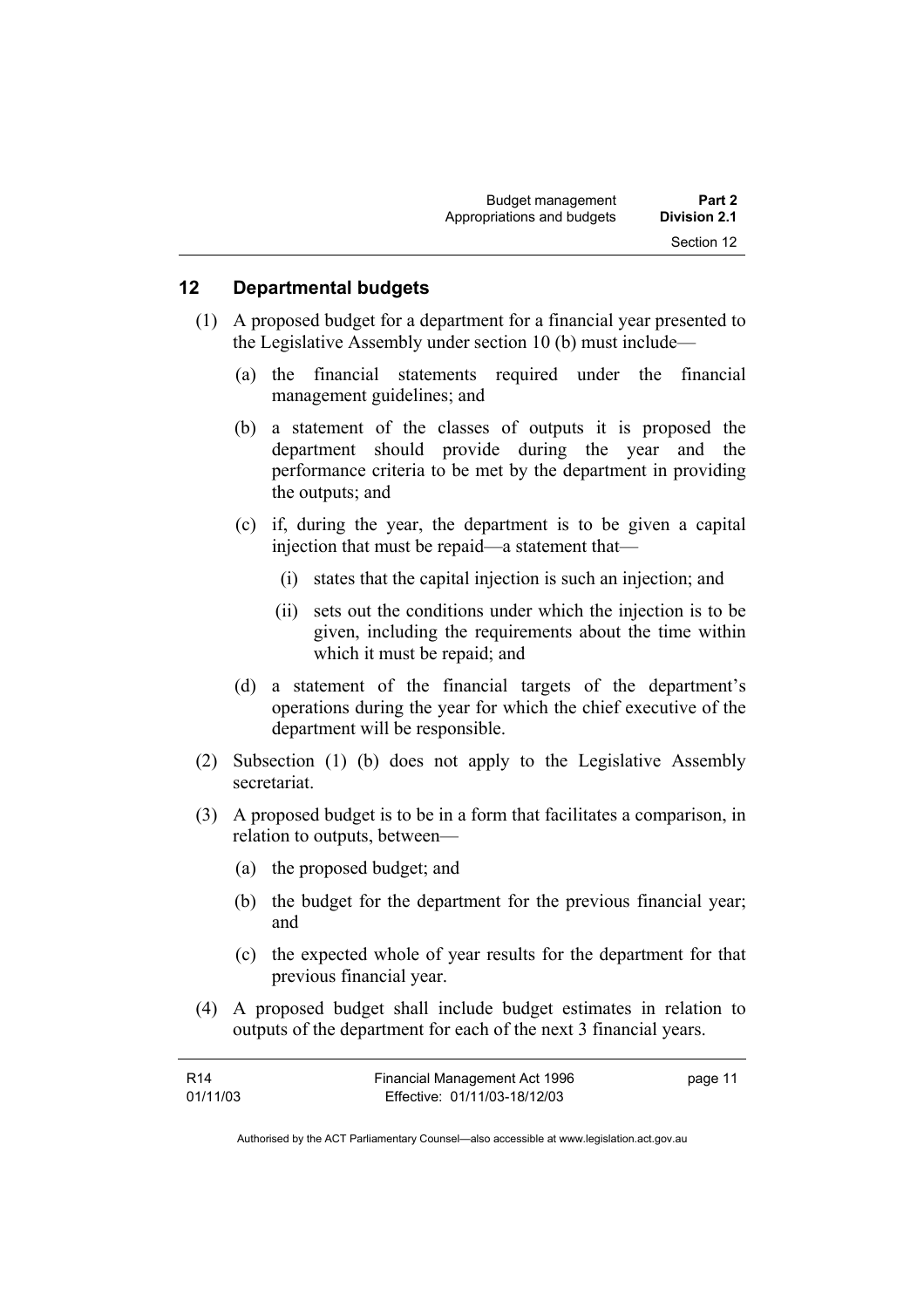| Part 2       | Budget management          |
|--------------|----------------------------|
| Division 2.1 | Appropriations and budgets |
| Section 12A  |                            |

## **12A Public trading enterprise budgets**

- (1) A proposed budget presented to the Legislative Assembly under section 10 (c) must include the financial statements required under the financial management guidelines.
- (2) A proposed budget shall be prepared in a form that facilitates a comparison between the budget for the public trading enterprise for the previous financial year and the proposed budget.
- (3) A proposed budget shall include budget estimates for each of the next 3 financial years.

#### **13 Supplementary budget papers**

- (1) The Treasurer must, on the presentation of a bill for an Appropriation Act other than the first Appropriation Act relating to a financial year, present to the Legislative Assembly supplementary budget papers.
- (2) The supplementary budget papers must, for each department for which an appropriation is provided by the bill (an *affected department*)—
	- (a) state, for each purpose mentioned in section 8—
		- (i) the amount of the appropriation provided in the first Appropriation Act; and
		- (ii) the variations (if any) previously made to the appropriation under this Act; and
		- (iii) the amount of the appropriation provided by the bill; and
		- (iv) the total amount appropriated for the department for the financial year; and
	- (b) indicate the impact of the proposed variation.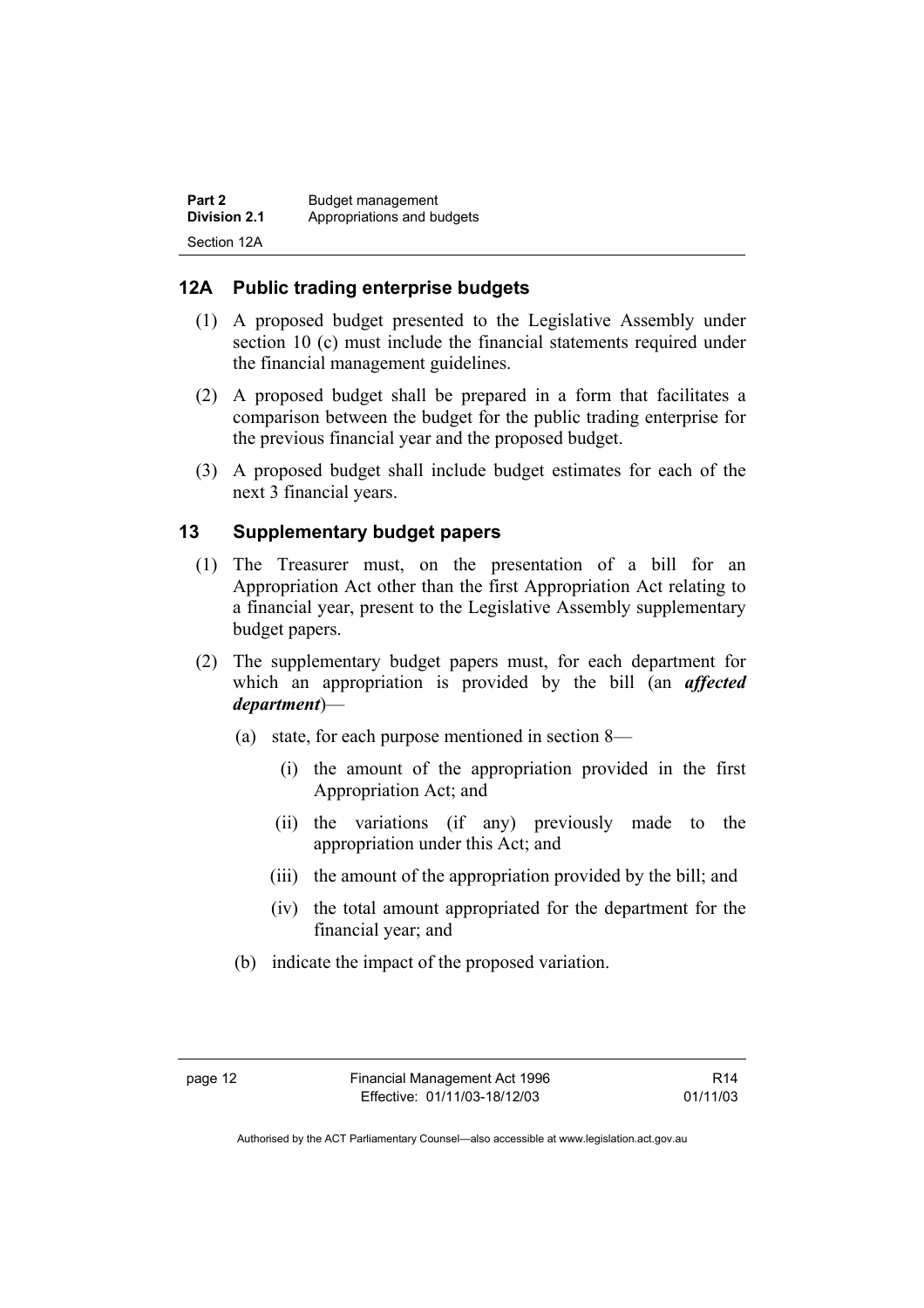- (3) For subsection (2) (b), the supplementary budget papers need not include an original or final budgeted financial statement (a *budgeted statement*) for an affected department.
- (4) If the supplementary budget papers do not include a budgeted statement for an affected department—
	- (a) the supplementary budget papers must state the reasons why the budgeted statement for the department is not included; and
	- (b) the Treasurer must present the budgeted statement for the department to the Legislative Assembly as soon as practicable after the passing of the bill.
- (5) A budgeted statement for a department—
	- (a) must include details of the impact on the budget of the department of all variations to the appropriation that happened in the financial year before the passing of the bill; and
	- (b) may show the impact of variations other than those resulting from additional appropriations.

#### **Example for par (b)**

The impact of revised economic forecasts.

*Note* An example is part of the Act, is not exhaustive and may extend, but does not limit, the meaning of the provision in which it appears (see *Legislation Act 2001*, s 126 and s 132).

#### **13A Amendment of departmental budget for supplementary appropriation**

- (1) If an appropriation is made for a department by an Appropriation Act other than the first Appropriation Act for a financial year, the budget for the department for the financial year is amended in accordance with—
	- (a) the supplementary budget papers presented to the Legislative Assembly under section 13 (1) in relation to the bill for the Act by which the appropriation was made; and

| R14      | Financial Management Act 1996 | page 13 |
|----------|-------------------------------|---------|
| 01/11/03 | Effective: 01/11/03-18/12/03  |         |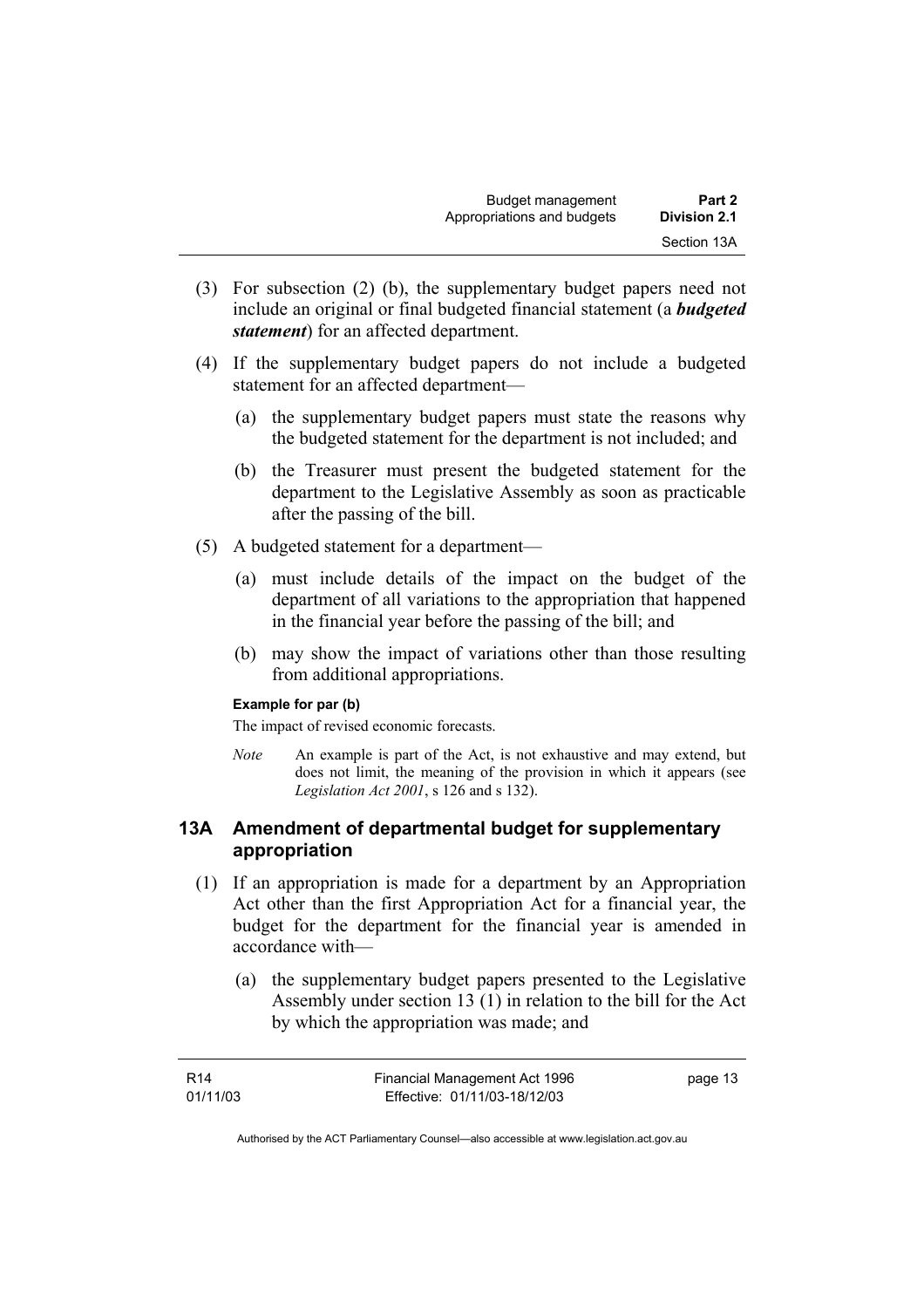| Part 2              | Budget management          |
|---------------------|----------------------------|
| <b>Division 2.1</b> | Appropriations and budgets |
| Section 14          |                            |

- (b) any statement presented to the Legislative Assembly under section 13 (4) (b) in relation to the bill.
- (2) In this section:

*budget*, for a department for a financial year, means the budget for the department for the year presented to the Legislative Assembly under section 10 (b) (Budget papers) and, if that budget has been amended under this Act, the budget as amended.

## **14 Transfer of funds between appropriations**

- (1) Notwithstanding section 6, the Executive may, in writing, direct that appropriations made by an Appropriation Act be varied by transfers of funds between the appropriations.
- (3) A transfer of funds between appropriations under this section shall not cause an appropriation from which funds are transferred to be reduced by more than 3%.
- (4) If the Executive gives a direction under subsection (1), the Treasurer must present the following to the Legislative Assembly within 3 sitting days after the direction is given:
	- (a) a copy of the direction;
	- (b) a statement of the reasons for giving it.
- (5) Subsection (1) does not apply to a superannuation appropriation.

## **15 Transfer of funds within appropriations**

- (1) The Executive may, in writing, direct that funds within the same appropriation that are allocated for the provision of different classes of outputs be reallocated in relation to those classes of outputs.
- (2) If a reallocation of funds under subsection (1) involves an amount larger than 3% of the appropriation within which the reallocation is made or \$150 000 (whichever is the larger), the Treasurer must

R14 01/11/03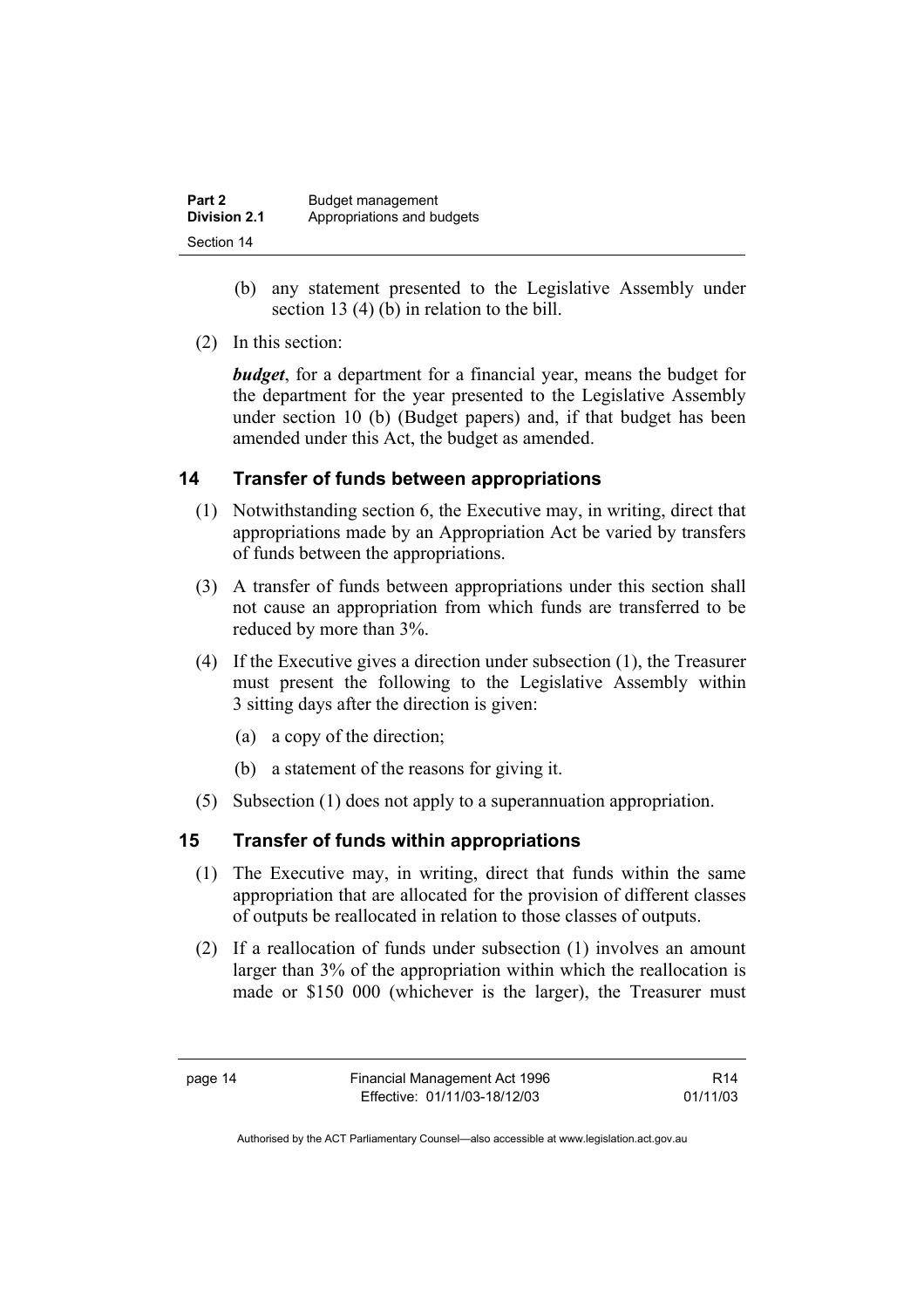present the following to the Legislative Assembly within 3 sitting days after a direction is given:

- (a) a copy of the direction;
- (b) a statement of the reasons for the reallocation.

## **15A Reclassification of certain appropriations**

- (1) If an appropriation has been classified by the Act by which it was made as an appropriation for payments to be made by a department on behalf of the Territory, the Treasurer may, if he or she is satisfied that the appropriation should be classified as an appropriation for the provision of outputs by the department, in writing, direct that the classification of the appropriation be changed accordingly.
- (2) If an appropriation has been classified by the Act by which it was made as an appropriation for the provision of outputs by a department, the Treasurer may, if he or she is satisfied that the appropriation should be classified as an appropriation for payments to be made by the department on behalf of the Territory, in writing, direct that the classification of the appropriation be changed accordingly.
- (3) If the Treasurer gives a direction under subsection (1) or (2), the Treasurer must present a copy of the direction to the Legislative Assembly within 3 sitting days after the direction is given.

## **16 Transfer of functions between departments**

 (1) If, after the passing of an Appropriation Act for a financial year, the responsibility for a service or function for which an appropriation is made in that Act is transferred from the department for which the appropriation was made to another department, the Treasurer may, in writing, direct that the appropriation shall not lapse but may be issued to, or applied by, that other department, in accordance with the direction, for that service or function.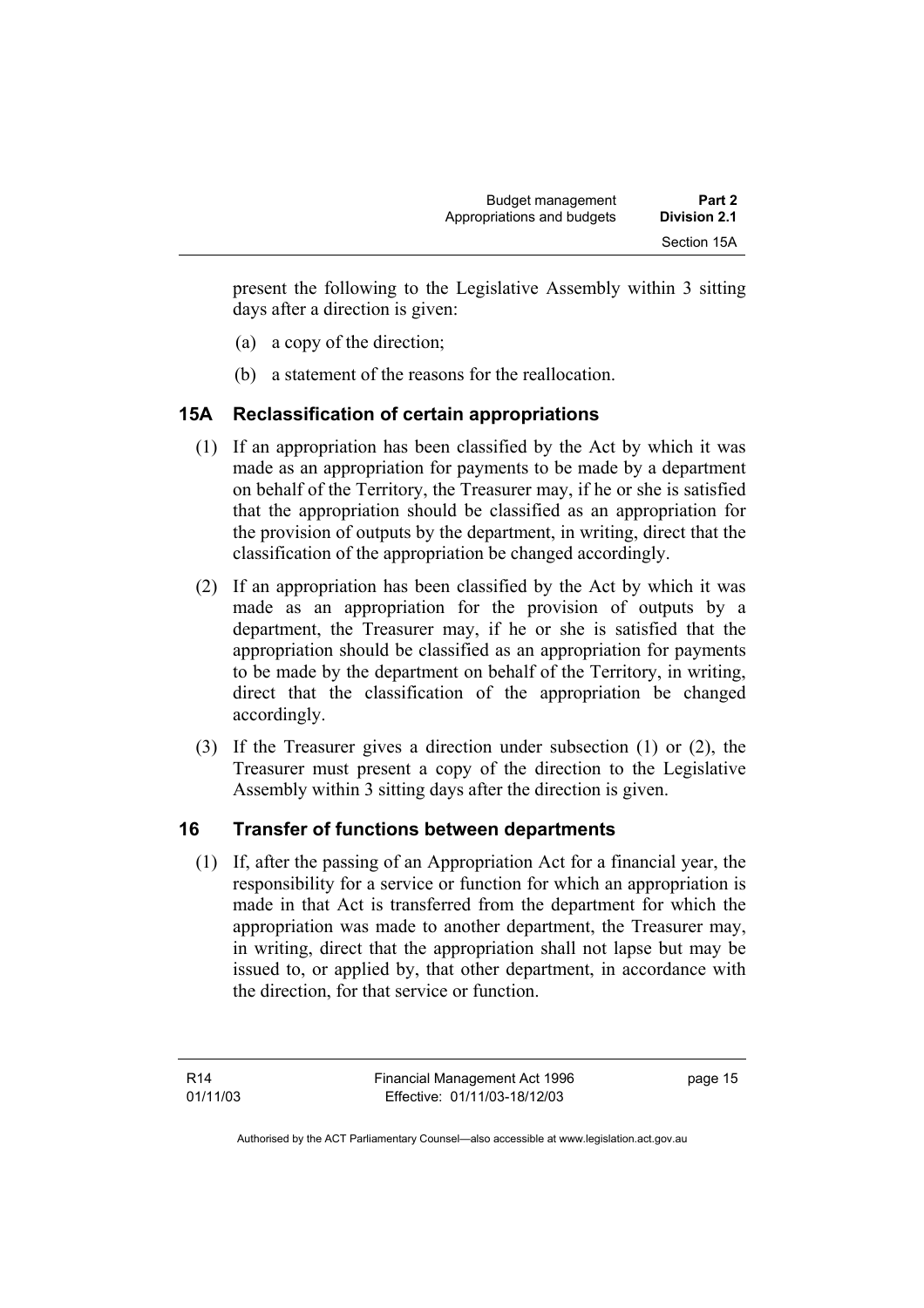| Part 2       | Budget management          |
|--------------|----------------------------|
| Division 2.1 | Appropriations and budgets |
| Section 16A  |                            |

- (2) If the Treasurer gives a direction under subsection (1), the Treasurer must present a copy of the direction to the Legislative Assembly within 3 sitting days after it is given.
- (3) This section does not apply to a superannuation appropriation.

#### **16A Amendment of budgets on transfer of functions between departments**

- (1) If there is a transfer of responsibility for a service or function between departments in a financial year and the Treasurer gives a direction in relation to the transfer under section 16 (1), the Treasurer may, in writing, amend the budgets for the year for the departments affected by the direction to show the expected effects of the transfer of responsibility.
- (2) Amendments of a budget for a department for a financial year under this section may only consist of amendments of the following:
	- (a) the amount shown as the expected total revenue of the department for the year;
	- (b) the amount shown as the expected total expenses of the department for the year;
	- (c) the amount shown as the expected operating surplus or deficit of the department for the year;
	- (d) the amount shown as the expected total value of the assets of the department at the end of the year;
	- (e) the amount shown as the expected total liabilities of the department at the end of the year;
	- (f) the amount shown as the expected value of the net assets of the department at the end of the year;
	- (g) the amount shown as the expected net increase or decrease in cash held by the department at the end of the year;

R14 01/11/03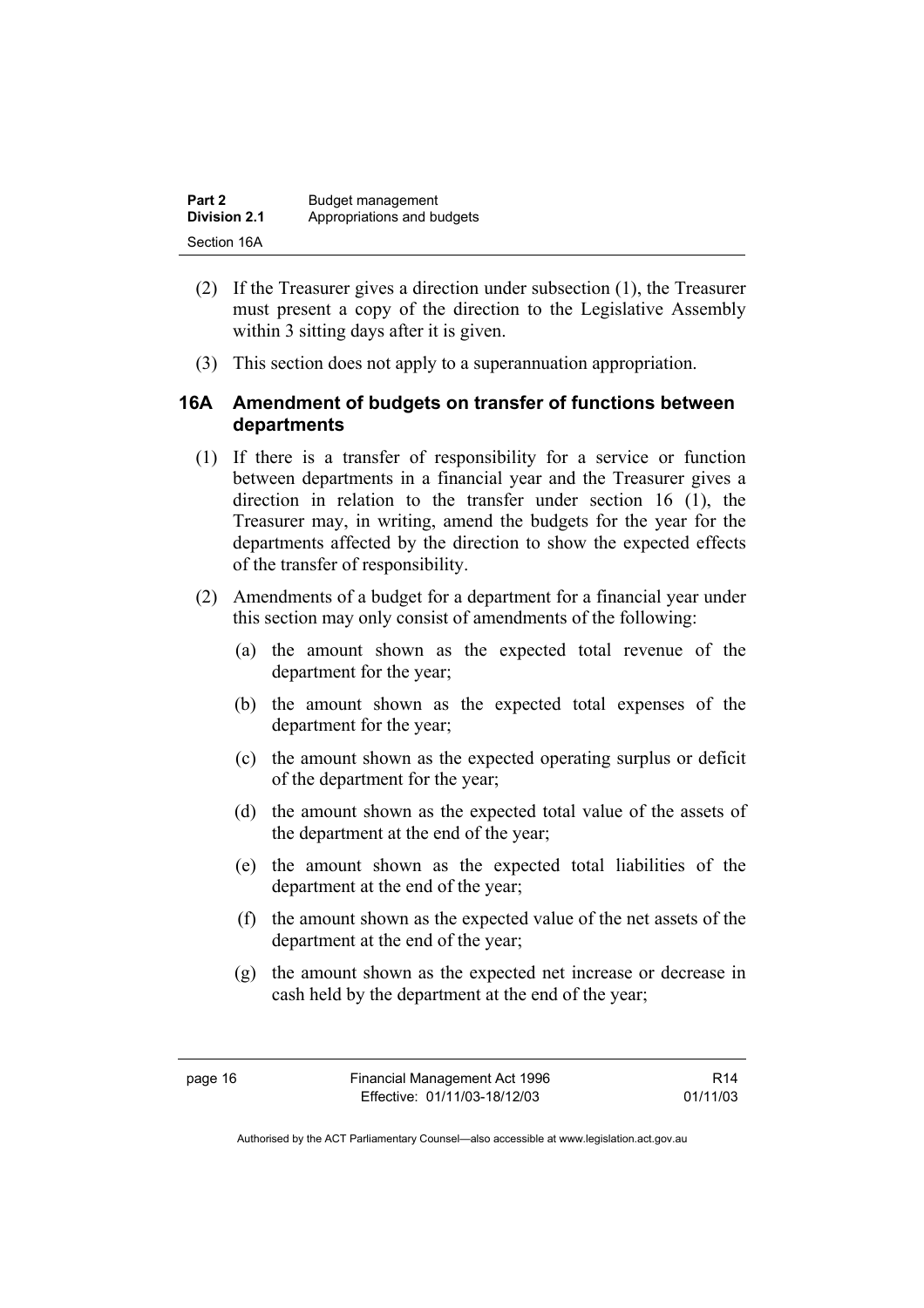- (h) the classes of outputs to be provided by the department during the year and amounts shown for classes of outputs as—
	- (i) the expected total revenue of the department for each class of outputs for the year; and
	- (ii) the expected total expenses of the department for each class of outputs for the year; and
	- (iii) the expected operating surplus or deficit of the department for each class of outputs for the year.
- (3) Amendments of a budget for a department under subsection (1) for a transfer of responsibility for a service or function may be made at the same time as the direction is given under section 16 (1) in relation to the transfer or later.
- (4) If the Treasurer amends the budget of a department in relation to a financial year under this section, the Treasurer must present to the Legislative Assembly a statement of the amendments made.
- (5) In this section:

*budget*, for a department for a financial year, means the budget for the department for the year presented to the Legislative Assembly under section 10 (b) (Budget papers) and, if that budget has been amended under this Act, the budget as amended.

## **17 Variation of appropriations for Commonwealth grants**

- (1) This section applies to an appropriation that is declared by the Act by which it is made to be an appropriation to which this section applies.
- $(2)$  If—
	- (a) an appropriation to which this section applies is to be funded in whole or in part by a payment made to the Territory by the Commonwealth for a nominated purpose; and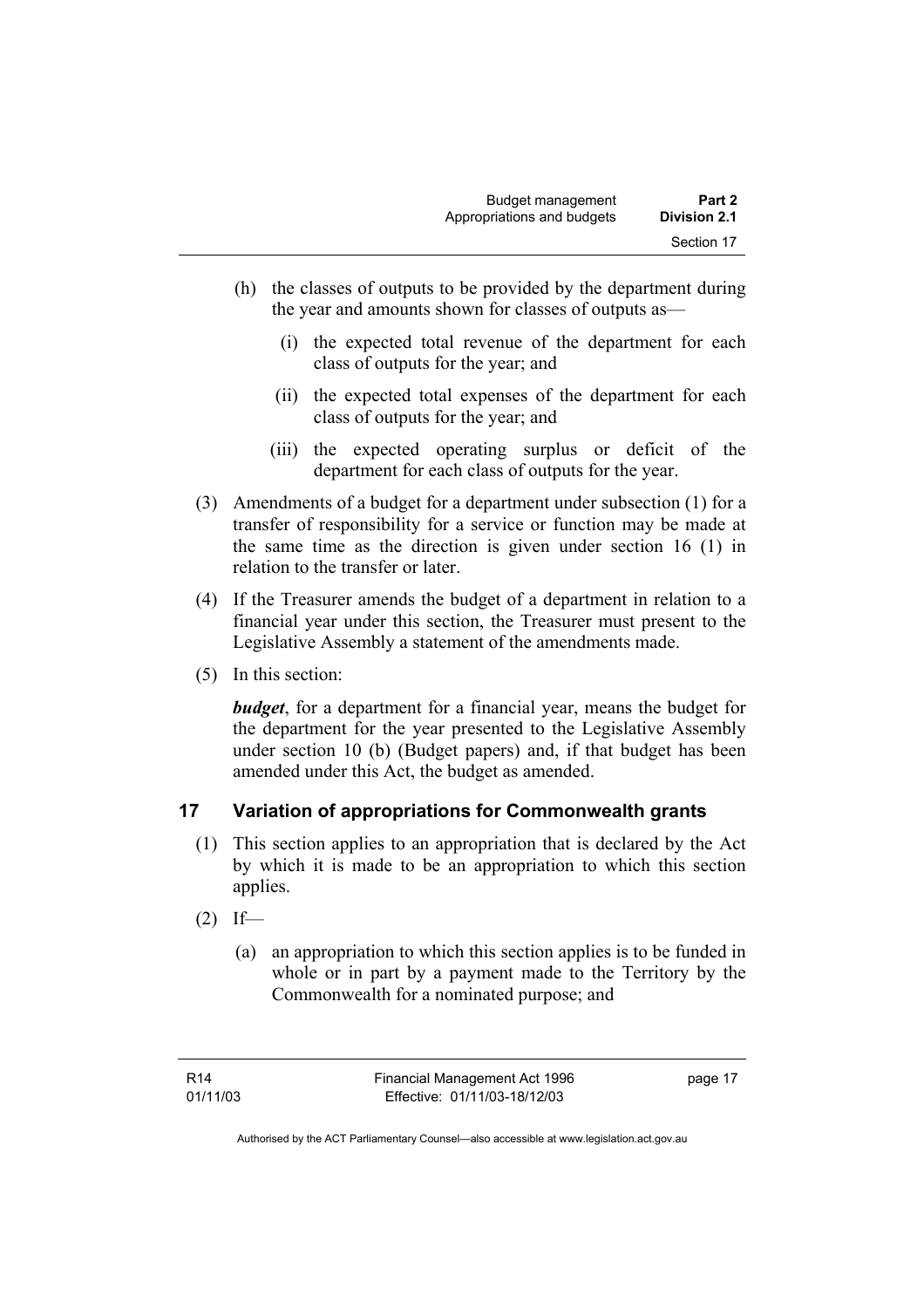| Part 2              | Budget management          |
|---------------------|----------------------------|
| <b>Division 2.1</b> | Appropriations and budgets |
| Section 17A         |                            |

- (b) an estimate of the level of the funding to be provided to the Territory by the Commonwealth for that purpose is contained in the budget papers presented to the Legislative Assembly in conjunction with the bill for the Act by which the appropriation was made; and
- (c) the level of funding provided to the Territory by the Commonwealth for that purpose for the financial year for which the appropriation was made is greater than the level of funding specified in those budget papers;

the Treasurer may, in writing, direct that the appropriation be increased by an amount not exceeding the difference between the level of funding specified in the budget papers and the level of funding provided by the Commonwealth.

 (3) If the Treasurer gives a direction under subsection (2), the Treasurer must present a copy of the direction to the Legislative Assembly within 3 sitting days after it is given.

#### **17A Variations of appropriations for certain payments to Commonwealth**

- (1) This section applies to an appropriation that is declared by the Act by which it is made to be an appropriation to which the section applies.
- (2) Where—
	- (a) an appropriation to which this section applies is made wholly or partially for a payment required to be made to the Commonwealth for the provision of a service; and
	- (b) an estimate of the amount of the payment is contained in the budget papers presented to the Legislative Assembly in conjunction with the bill for the Act by which the appropriation is made; and
	- (c) the amount of the payment exceeds the amount of the estimate;

page 18 Financial Management Act 1996 Effective: 01/11/03-18/12/03 R14 01/11/03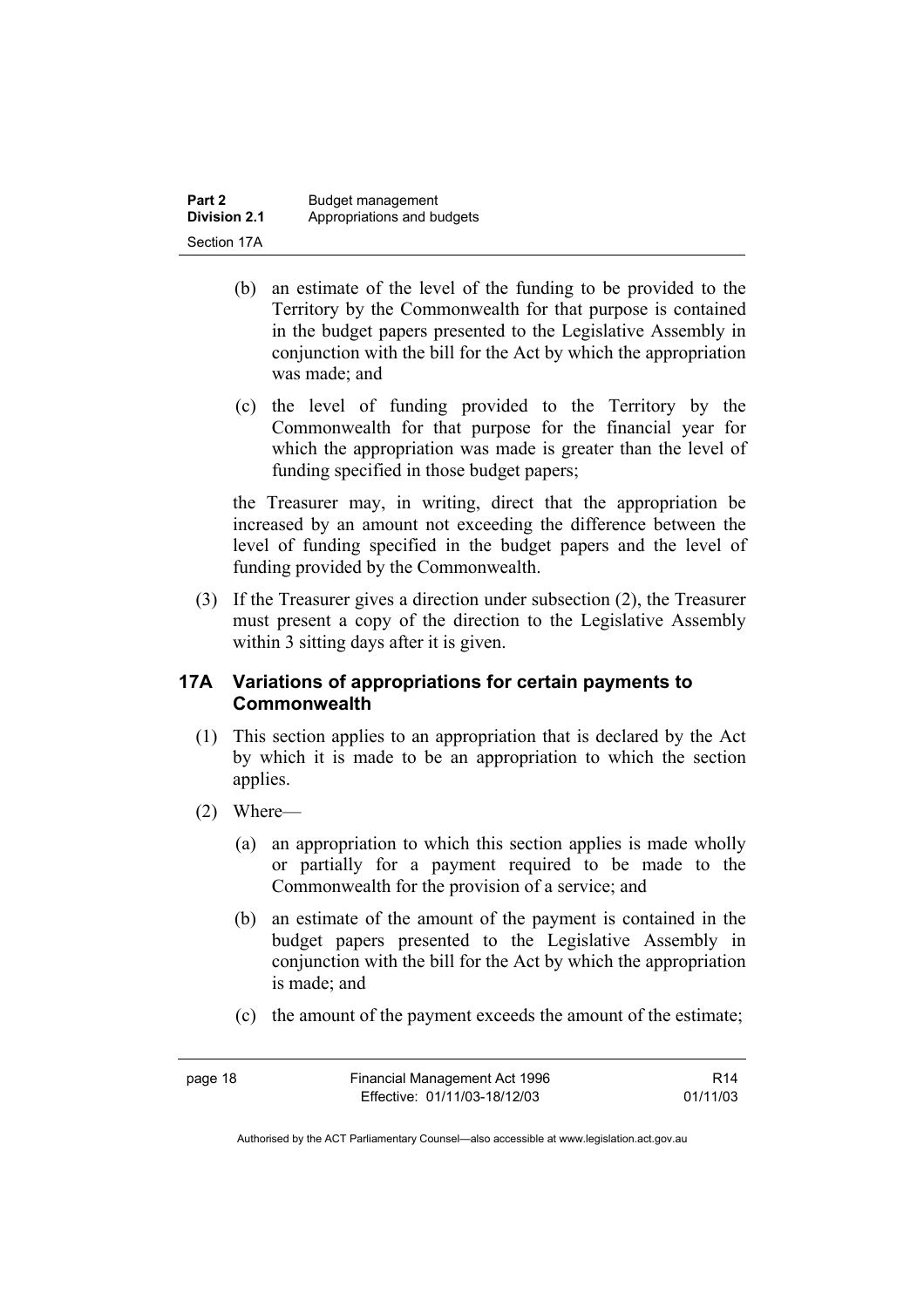the Treasurer may, by instrument, direct that the appropriation be increased by an amount not exceeding the difference between the amount of the estimate and the amount of the payment.

- (3) Where the Treasurer gives a direction under subsection (2), the Treasurer must present a copy of the direction to the Legislative Assembly within 3 sitting days after it is given.
- (4) This section expires on 30 June 2004.

#### **18 Treasurer's advance**

- (1) Expenditure that is—
	- (a) in excess of the amount specifically appropriated for expenditure of that kind; or
	- (b) not provided for by any appropriation;

may be authorised, in writing, by the Treasurer provided that—

- (c) the need for the expenditure could not reasonably have been foreseen at the time of presentation to the Legislative Assembly of the bill for the first Appropriation Act relating to the financial year in which the expenditure is to happen; and
- (d) the total expenditure authorised under this subsection in any financial year does not exceed the amount appropriated for that year for this section.
- (2) The Treasurer must, at the time of presentation of a bill for an Appropriation Act other than the first Appropriation Act relating to a financial year, present details of all expenditure authorised under subsection (1) since the passing of the first Appropriation Act.
- (3) The amount appropriated for this section for a financial year shall not exceed 1% of the total amount appropriated by all Appropriation Acts for that year.
- (4) If the Treasurer has authorised expenditure under subsection (1) during a financial year and expenditure has been incurred under that

| R14      | Financial Management Act 1996 | page 19 |
|----------|-------------------------------|---------|
| 01/11/03 | Effective: 01/11/03-18/12/03  |         |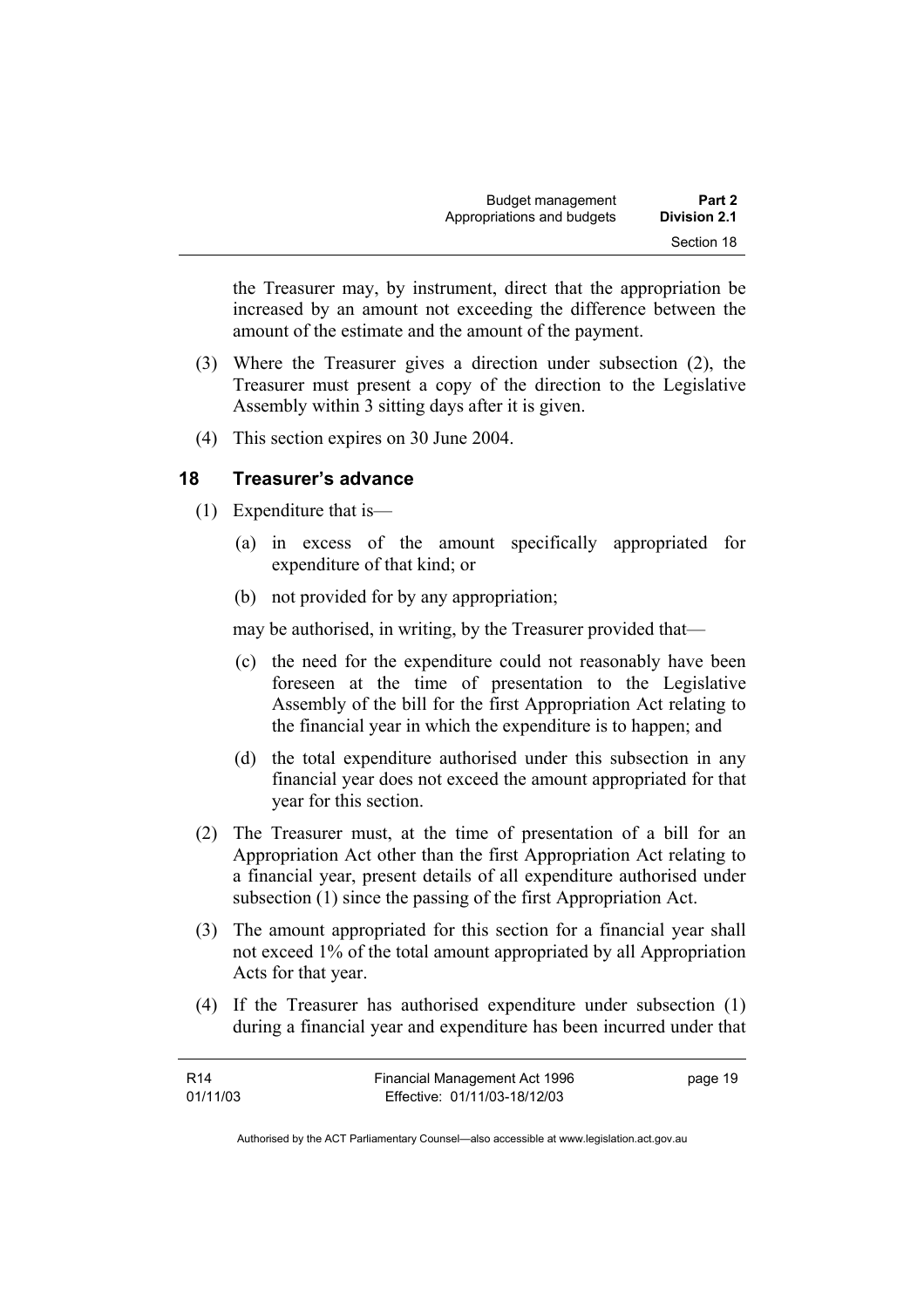| Part 2       | Budget management          |
|--------------|----------------------------|
| Division 2.1 | Appropriations and budgets |
| Section 19   |                            |

authorisation during the year, the Treasurer must present the following to the Legislative Assembly as soon as practicable after the end of the year:

- (a) a copy of the authorisation;
- (b) a statement of the reasons for giving it.

#### **19 Refunds of payments made without liability**

- (1) If a payment is made to the Territory in purported discharge of a liability that does not exist, the amount paid may be refunded to the person by whom the payment was made whether or not there is an appropriation available for that purpose.
- (2) If a payment made to the Territory to discharge a liability exceeds the amount of the liability, the amount by which the payment exceeds the liability may be refunded to the person by whom the payment was made whether or not there is an appropriation available for that purpose.
- $(3)$  If—
	- (a) a person has paid an amount to the Territory for tax claimed by the Territory to be due from that person; and
	- (b) a court or tribunal of competent jurisdiction subsequently finds that the person was not liable for that tax or was liable for an amount of tax less than the amount paid;

the amount paid, or the amount by which the payment exceeds the liability, as the case requires, may be refunded to the person who made the payment whether or not there is an appropriation available for that purpose.

#### **19A Payments for Territory GST liabilities**

Payments may be made to the Commonwealth for the GST liabilities of the Territory whether or not there is an appropriation for the purpose.

| r<br>. .<br>٧<br>× |
|--------------------|
|--------------------|

R14 01/11/03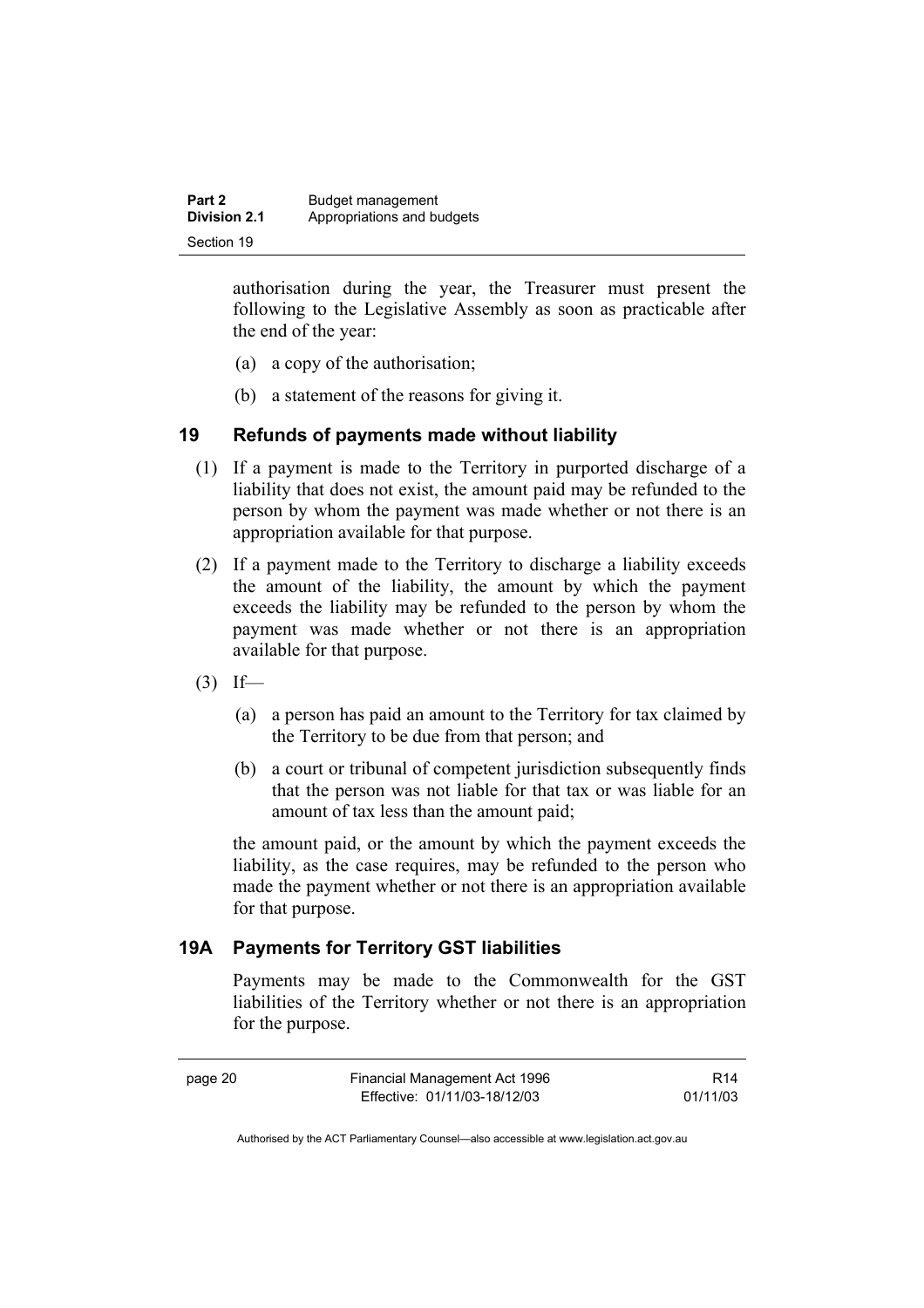#### **19B Authorisation of expenditure of certain Commonwealth grants**

- (1) Notwithstanding section 6, if—
	- (a) funds have been provided to the Territory by the Commonwealth under an agreement that specifies how the funds may be applied; and
	- (b) no appropriation has been made in relation to the funds;

the Treasurer may, in writing, authorise the expenditure of the funds in accordance with the agreement.

 (2) If the Treasurer gives an authorisation under subsection (1), the Treasurer must present a copy of the authorisation to the Legislative Assembly within 3 sitting days after it is given.

#### **19C Amendment of conditions of capital injection**

- (1) If a capital injection is given under conditions set out under section 12 (1) (c) (ii) (Departmental budgets) in a statement included in a proposed budget for a department for a financial year, the Treasurer may, in writing, amend the conditions.
- (2) An amendment of the conditions of the capital injection must state the Treasurer's reasons for the amendment.
- (3) An amendment of conditions of a capital injection is a notifiable instrument.
	- *Note* A notifiable instrument must be notified under the *Legislation Act 2001*.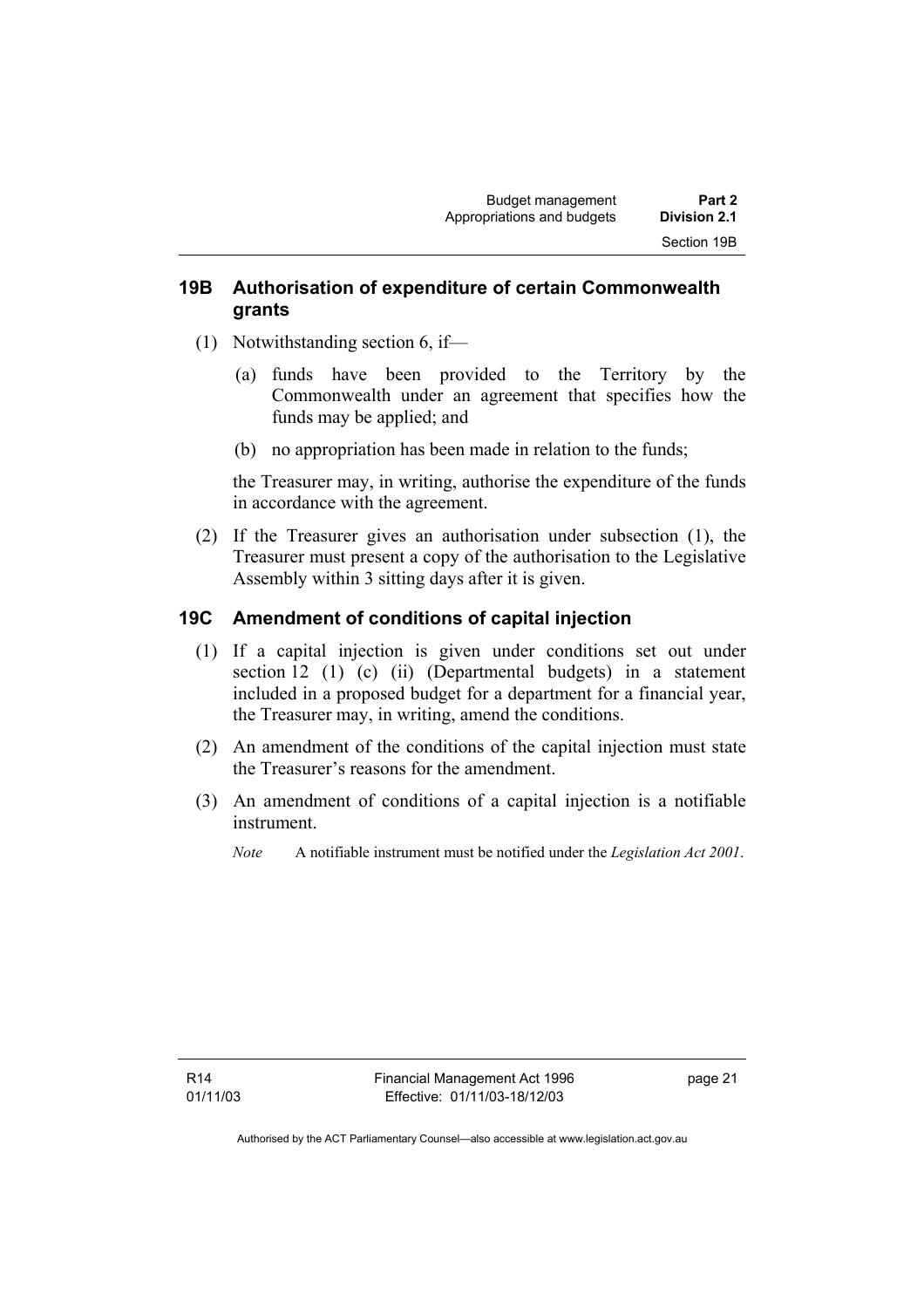| Part 2              | Budget management          |
|---------------------|----------------------------|
| <b>Division 2.1</b> | Appropriations and budgets |
| Section 19D         |                            |

#### **19D Amendment of performance criteria**

- (1) The responsible Minister of a department may, in writing, amend the performance criteria set out under section 12 (1) (b) in a statement included in a proposed budget for the department for a financial year.
- (2) Without limiting subsection (1), the responsible minister may amend the performance criteria if—
	- (a) the appropriations for the department for the financial year are varied under section 14 or 17; or
	- (b) the Executive gives a direction under section 15 (1) in relation to an appropriation made for the department; or
	- (c) funds are transferred to or from the department under section 16; or
	- (d) funds are given to the department under section 18 (Treasurer's advance); or
	- (e) funds mentioned in section 19B (Authorisation of expenditure of certain Commonwealth grants) are given to the department; or
	- (f) changes happen in the priorities of the department; or
	- (g) the Minister is satisfied that performance criteria (other than those stated in the budget) should be adopted for the provision of outputs by the department.
- (3) An amendment of performance criteria must be made in such a way that the department's budget as amended will comply with section 12 (3).
- (4) An amendment of performance criteria is a notifiable instrument.
	- *Note* A notifiable instrument must be notified under the *Legislation Act 2001*.

R14 01/11/03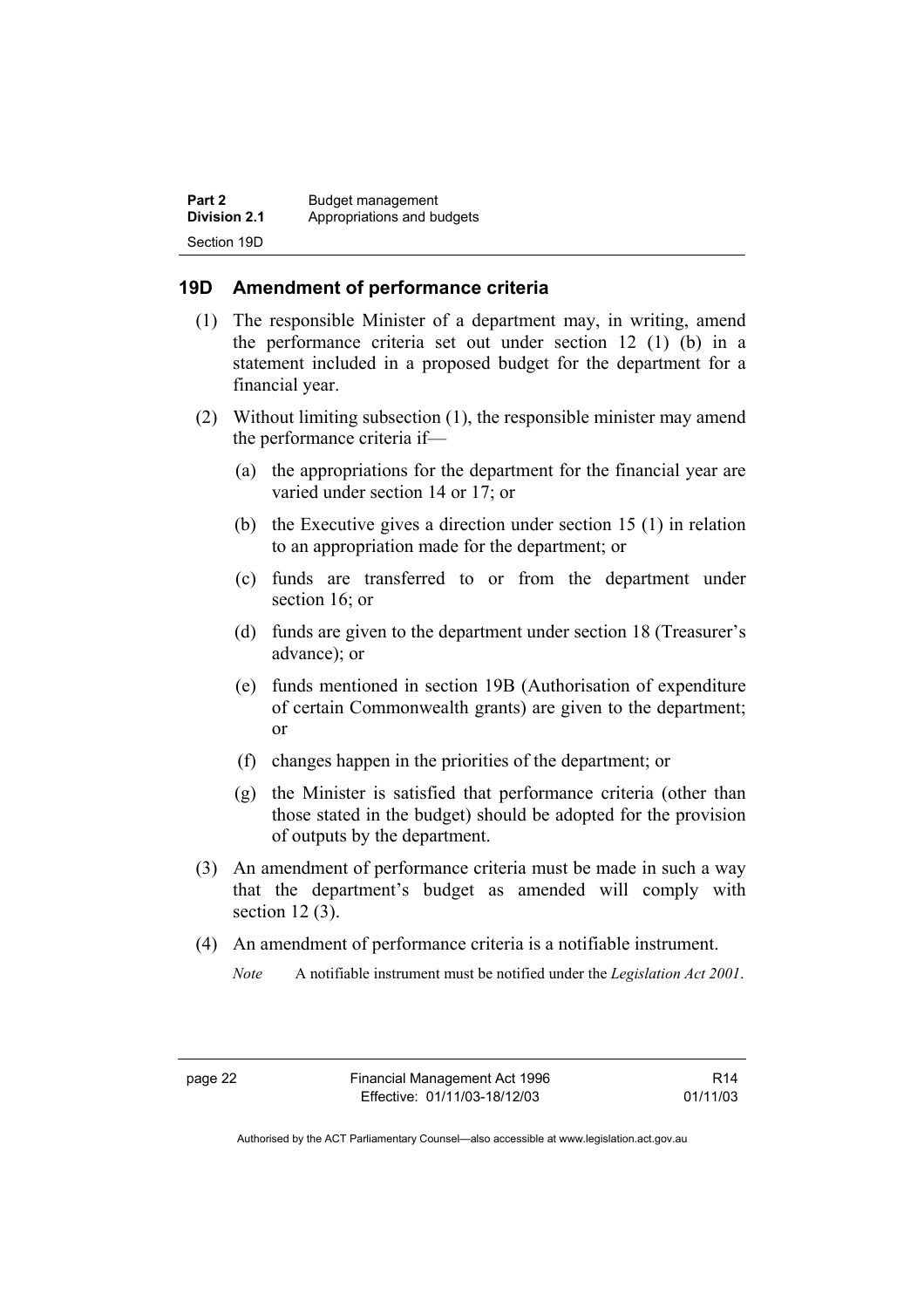| Budget management          | Part 2              |  |
|----------------------------|---------------------|--|
| Appropriations and budgets | <b>Division 2.1</b> |  |
|                            | Section 19E         |  |

(5) In this section:

*budget*, for a department for a financial year, means the budget for the department for the financial year presented to the Legislative Assembly under section 10 (b) (Budget papers) and, if that budget has previously been amended under this Act, the budget as amended.

#### **19E Amendment of financial targets**

- (1) The Treasurer may, in writing, amend the financial targets set out in a statement under section 12 (1) (d) (Departmental budgets) included in a proposed budget for a department for a financial year.
- (2) An amendment of the financial targets must state the Treasurer's reasons for making the amendment.
- (3) An amendment of financial targets is a notifiable instrument.

*Note* A notifiable instrument must be notified under the *Legislation Act 2001*.

#### **20 Budgets for Legislative Assembly secretariat**

Before the beginning of a financial year, the Speaker of the Legislative Assembly may—

- (a) after consultation with an appropriate committee of the Legislative Assembly, advise the Treasurer of the appropriations that the Speaker considers should be made for the Legislative Assembly secretariat for the financial year; and
- (b) provide the Treasurer with a draft budget for the Legislative Assembly secretariat for the financial year that contains the information referred to in section 12 other than that referred to in subsection (1) (b).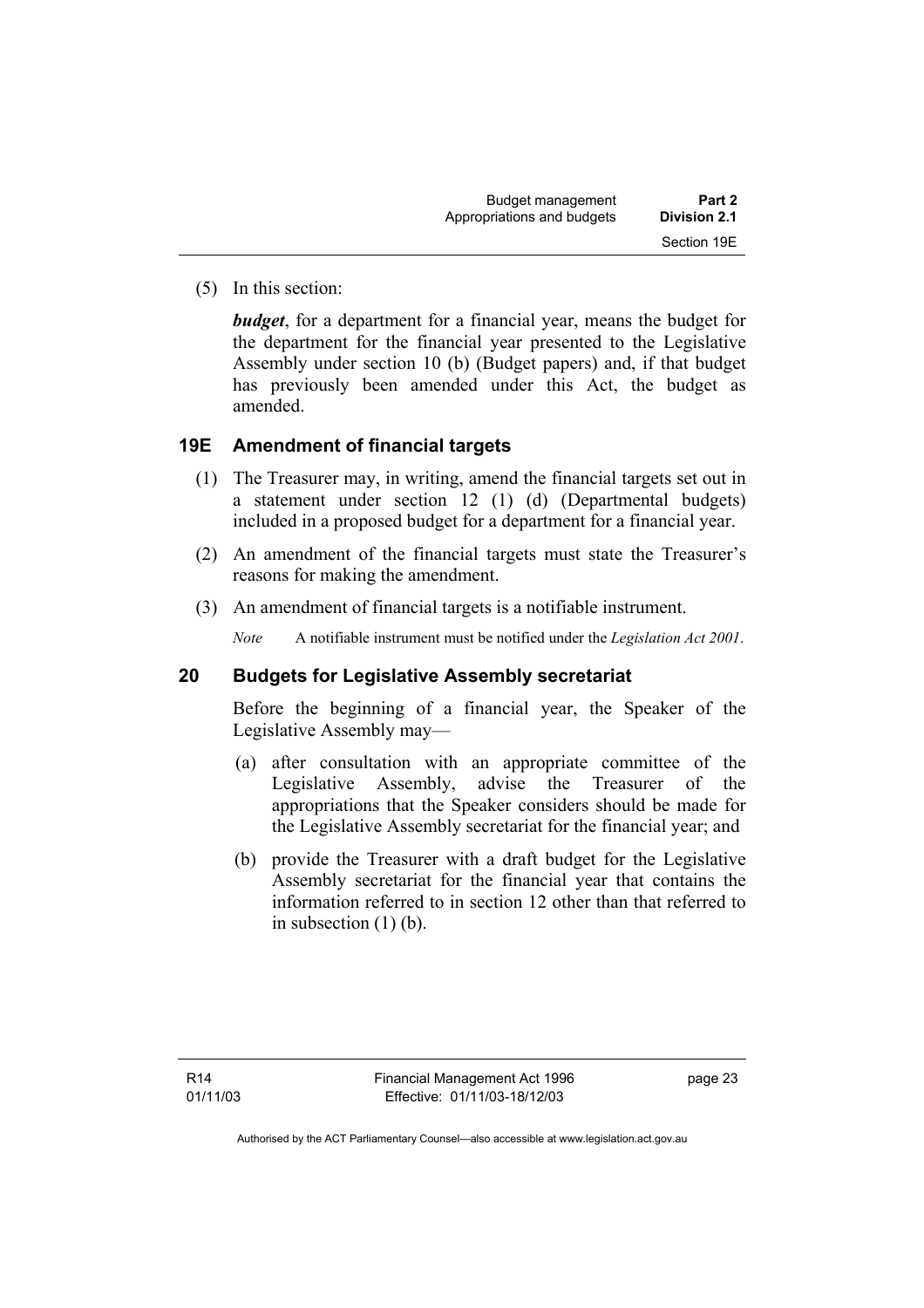# **Division 2.2 Budget reviews and pre-election updates**

#### **20A Budget review**

- (1) The Treasurer must prepare a budget review for each financial year.
- (2) The Treasurer must present the budget review for a financial year to the Legislative Assembly not later than 15 February in the financial year.
	- *Note* This is the same day as financial statements for the second quarter of the financial year are required to be presented under section 26 (Periodic financial statements).
- (3) However, if a sitting day does not fall in that year on or before 15 February, the Treasurer must give copies of the budget review to each member of the Legislative Assembly on or before that day.

#### **20B Purpose and contents of budget review**

- (1) The purpose of the budget review for a financial year is to give updated information to allow the assessment of the government's financial performance against the financial policy objectives and strategies set out in the financial policy objectives and strategies statement for the Territory budget for the financial year.
- (2) The budget review for a financial year must be based on the financial policy objectives and strategies statement for the Territory budget for the financial year.
- (3) The budget review for a financial year must—
	- (a) include updated financial statements required under the financial management guidelines for the general government sector for the financial year; and
	- (b) include whole-of-year results for the previous financial year, the budget for the financial year, the estimated financial position of the Territory at the end of the financial year and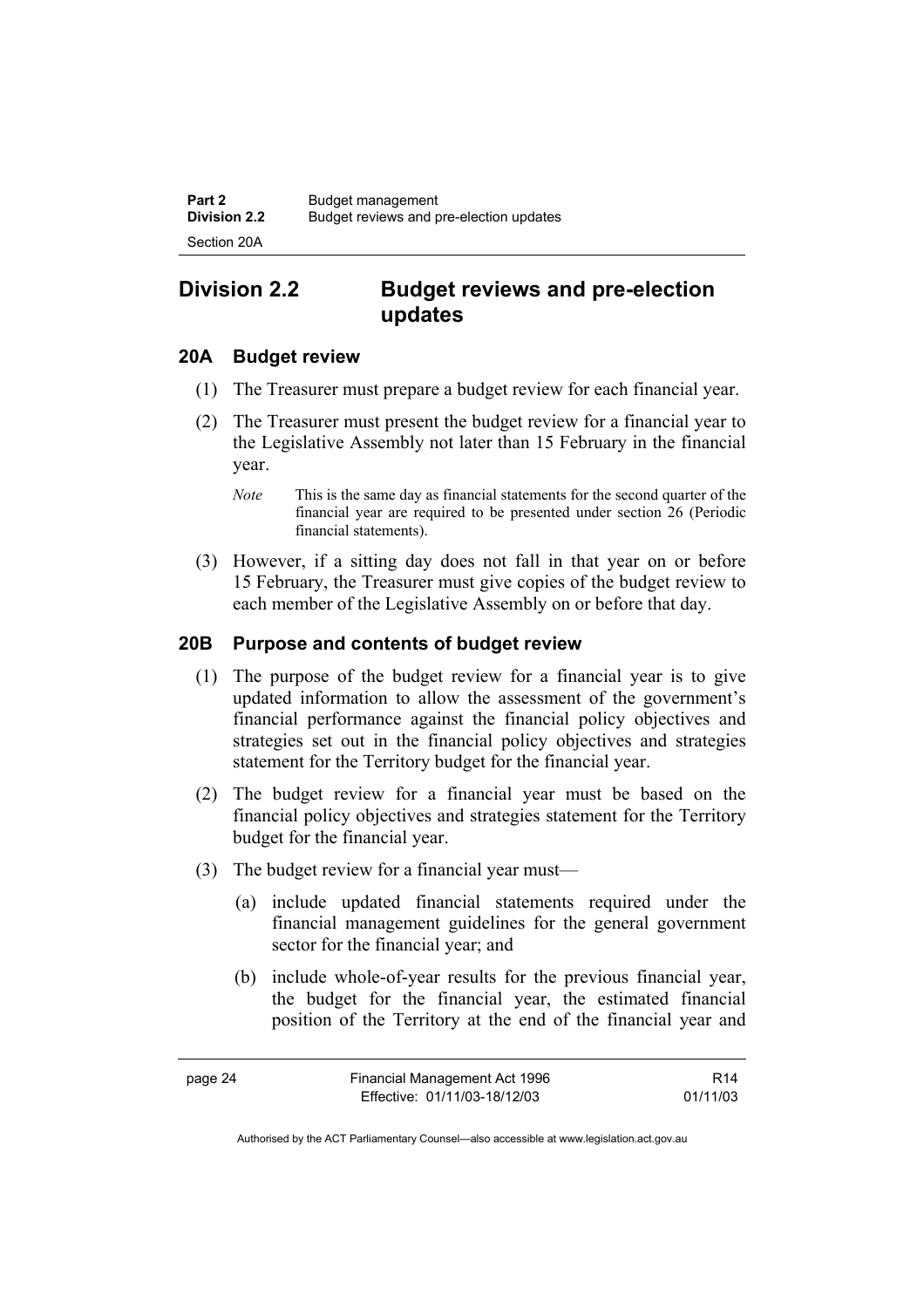updated budget estimates for each of the next 3 financial years; and

- (c) include a review of the financial policy objectives and strategies statement included in the budget for the financial year that satisfies the requirements of section 11A (2) and (3); and
- (d) state the date as at when the review was done.
- (4) However, if particular information required to be included in the budget review is unchanged from information set out in full in the budget for the Territory under section 11 (1) for the financial year, the review may instead summarise the information and state that it is unchanged from that set out in the budget.
- (5) For subsection (3):

*budget*, for a financial year, means the budget for the year presented to the Legislative Assembly under section 10 (a) (Budget papers) and, if that budget has been amended under this Act, the budget as amended.

## **20C Pre-election budget update**

- (1) At least 30 days before the polling day for an ordinary election, the chief executive must prepare a pre-election budget update and give it to the parliamentary counsel for notification.
- (2) At least 20 days before the polling day for an election mentioned in the *Australian Capital Territory (Self-Government) Act 1988* (Cwlth), section 16 (Dissolution of Assembly by Governor-General) or section 48 (Resolution of no confidence in Chief Minister), the chief executive must prepare a pre-election budget update and give it to the parliamentary counsel for notification.
- (3) A pre-election budget update is a notifiable instrument.

*Note* A notifiable instrument must be notified under the Legislation Act.

(4) In this section:

| R14      | Financial Management Act 1996 | page 25 |
|----------|-------------------------------|---------|
| 01/11/03 | Effective: 01/11/03-18/12/03  |         |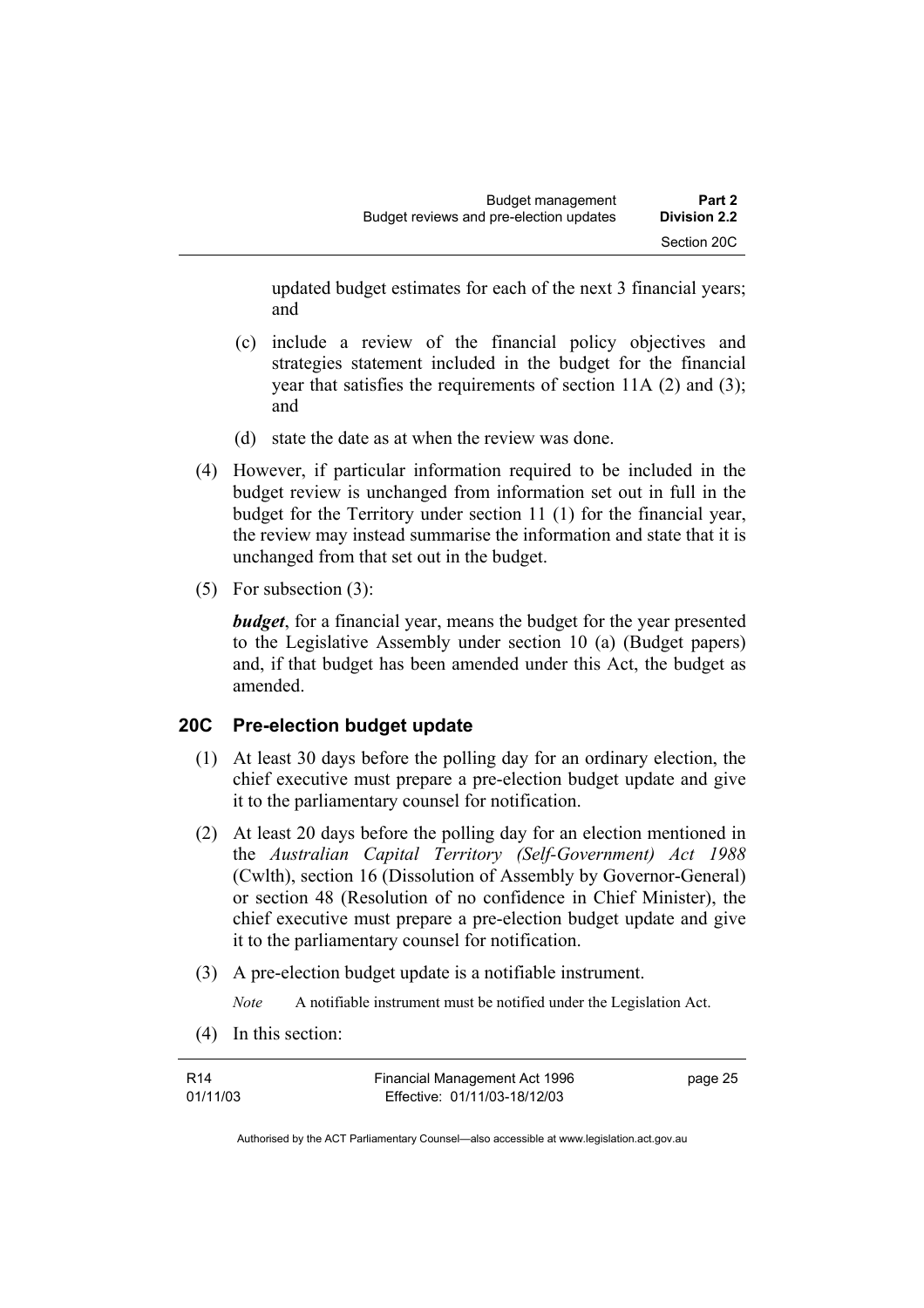*ordinary election*—see the *Electoral Act 1992*, dictionary. *polling day*—see the *Electoral Act 1992*, dictionary.

#### **20D Purpose and contents of pre-election budget update**

- (1) The purpose of a pre-election budget update for an election is—
	- (a) to allow the assessment of the government's financial performance against the financial policy objectives and strategies set out in the latest financial policy objectives and strategies statement; and
	- (b) to give the electorate an accurate picture of the Territory's financial position before the election.
- (2) A pre-election budget update must be based on the latest financial policy objectives and strategies statement.
- (3) A pre-election budget update for an election must include—
	- (a) updated financial statements required under the financial management guidelines for the financial year in which the election is to be held; and
	- (b) updated budget estimates for the general government sector, public trading enterprises and the Territory for that financial year and for each of the next 3 financial years; and
	- (c) a statement of the economic or other assumptions used in preparing the updated financial statements and budget estimates; and
	- (d) a statement about the sensitivity of the updated financial statements and budget estimates to changes in the economic or other assumptions; and
	- (e) a statement of the risks, quantified if possible, that may affect the economic or other assumptions, including—
		- (i) contingent liabilities; and

R14 01/11/03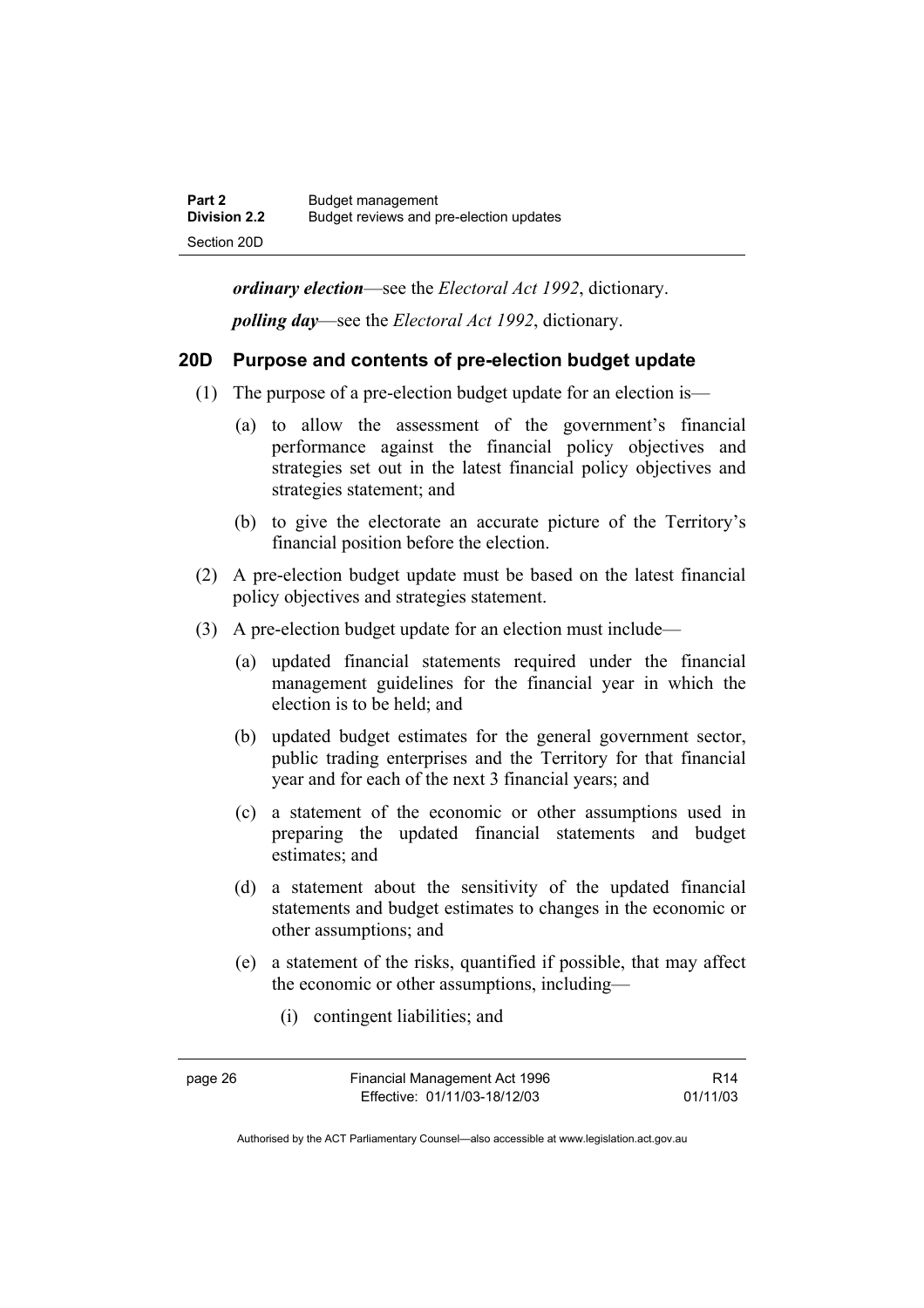- (ii) publicly announced government commitments that are not yet included in the updated financial statements and budget estimates.
- (4) Information in the pre-election budget update must—
	- (a) take into account government decisions and other circumstances that may have material effect on the financial statements and budget estimates; and
	- (b) state the date as at when the updating was done.
- (5) However, if particular information required to be included in the pre-election budget update is unchanged from information set out in full in the latest financial statements, the budget estimates mentioned in section 11 (Territory budgets) or budget review, the pre-election budget update may instead summarise the information and state that it is unchanged from that set out in the financial statements, budget estimates or budget review.

Financial Management Act 1996 Effective: 01/11/03-18/12/03

page 27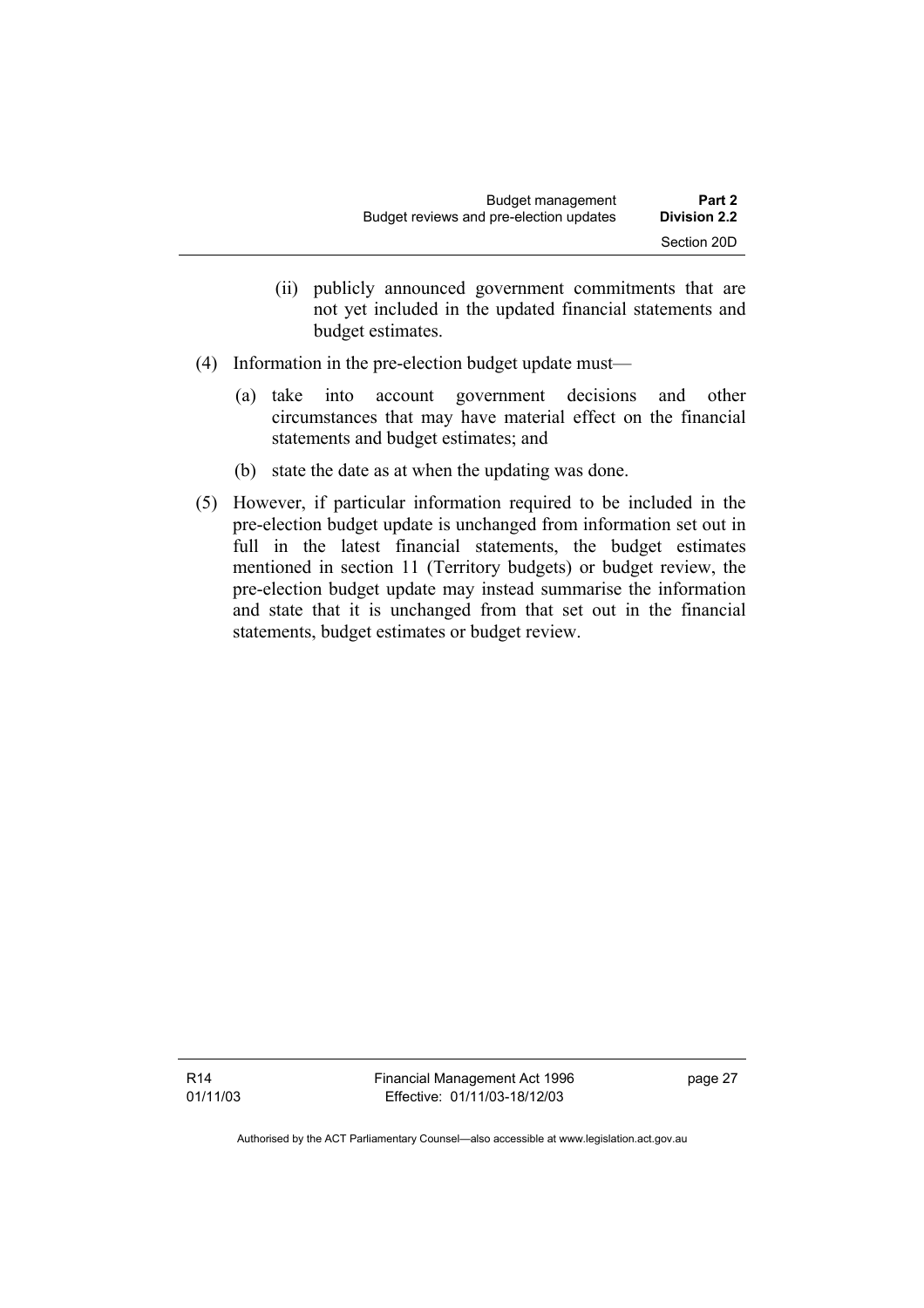# **Part 3 Financial reports**

## **Division 3.1 Financial reports of the Territory**

## **21 Meaning of** *the Territory* **in div 3.1**

In this division, a reference to *the Territory* includes a reference to all Territory authorities and all Territory owned corporations.

## **22 Annual financial statements of the Territory**

- (1) The Treasurer shall, as soon as practicable after the end of a financial year, prepare annual financial statements for the Territory for that year.
- (2) The statements must be prepared in accordance with generally accepted accounting practice and include—
	- (a) the financial statements required under the financial management guidelines; and
	- (b) a statement of the accounting policies adopted by the Territory; and
	- (c) such other statements as are necessary to fairly reflect the financial operations of the Territory during the year and its financial position at the end of the year.

## **23 Responsibility for annual financial statements**

- (1) Annual financial statements of the Territory shall have endorsed on them, or attached to them, a statement of responsibility signed by—
	- (a) the Treasurer; and
	- (b) the chief executive of the administrative unit to which responsibility for the administration of this Act has been

R14 01/11/03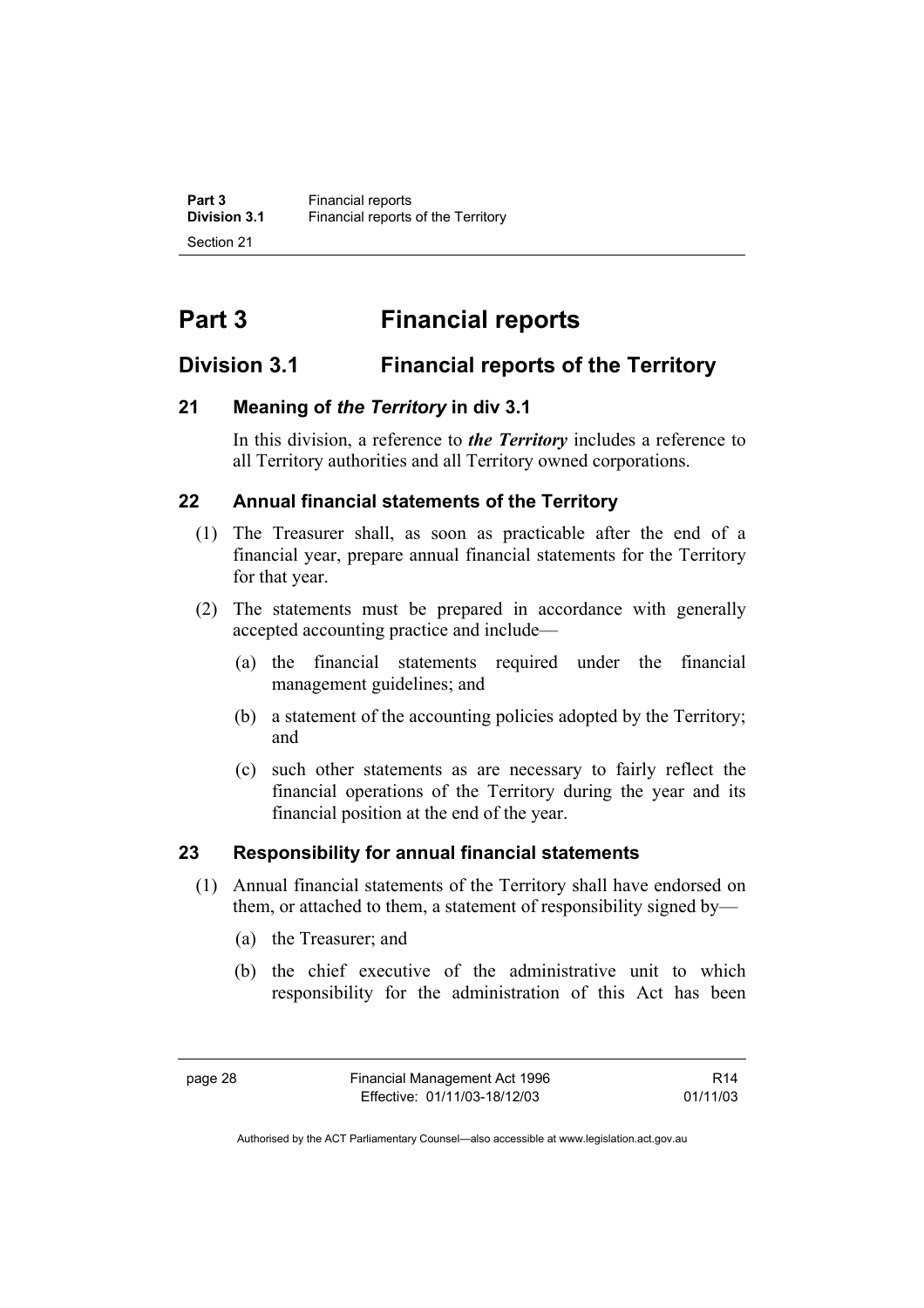allocated under the *Public Sector Management Act 1994*, section 14.

- (2) A statement of responsibility shall comprise—
	- (a) a statement by the Treasurer that in his or her opinion the financial statements fairly reflect the financial operations of the Territory during the year to which they relate and the financial position of the Territory at the end of the year; and
	- (b) a statement by the chief executive that the financial statements have been prepared in accordance with generally accepted accounting practice.

# **24 Audit of annual financial statements**

- (1) The Treasurer must give the auditor-general a copy of the annual financial statements of the Territory for a financial year within 3 months after the end of the year.
- (2) The auditor-general shall, within 30 days after he or she receives a copy of annual financial statements under subsection (1), give the Treasurer an audit opinion about the statements.
- (3) Despite subsections (1) and (2), if an ordinary election is to be held in the year after the end of the financial year—
	- (a) the Treasurer must give the auditor-general a copy of the annual financial statements of the Territory for the financial year in sufficient time for the auditor-general to give an audit opinion about the statements within 3 months after the end of the financial year; and
	- (b) the auditor-general must give an audit opinion to the Treasurer within 3 months after the end of the financial year.
- (4) In this section:

*ordinary election*—see the *Electoral Act 1992*, dictionary.

page 29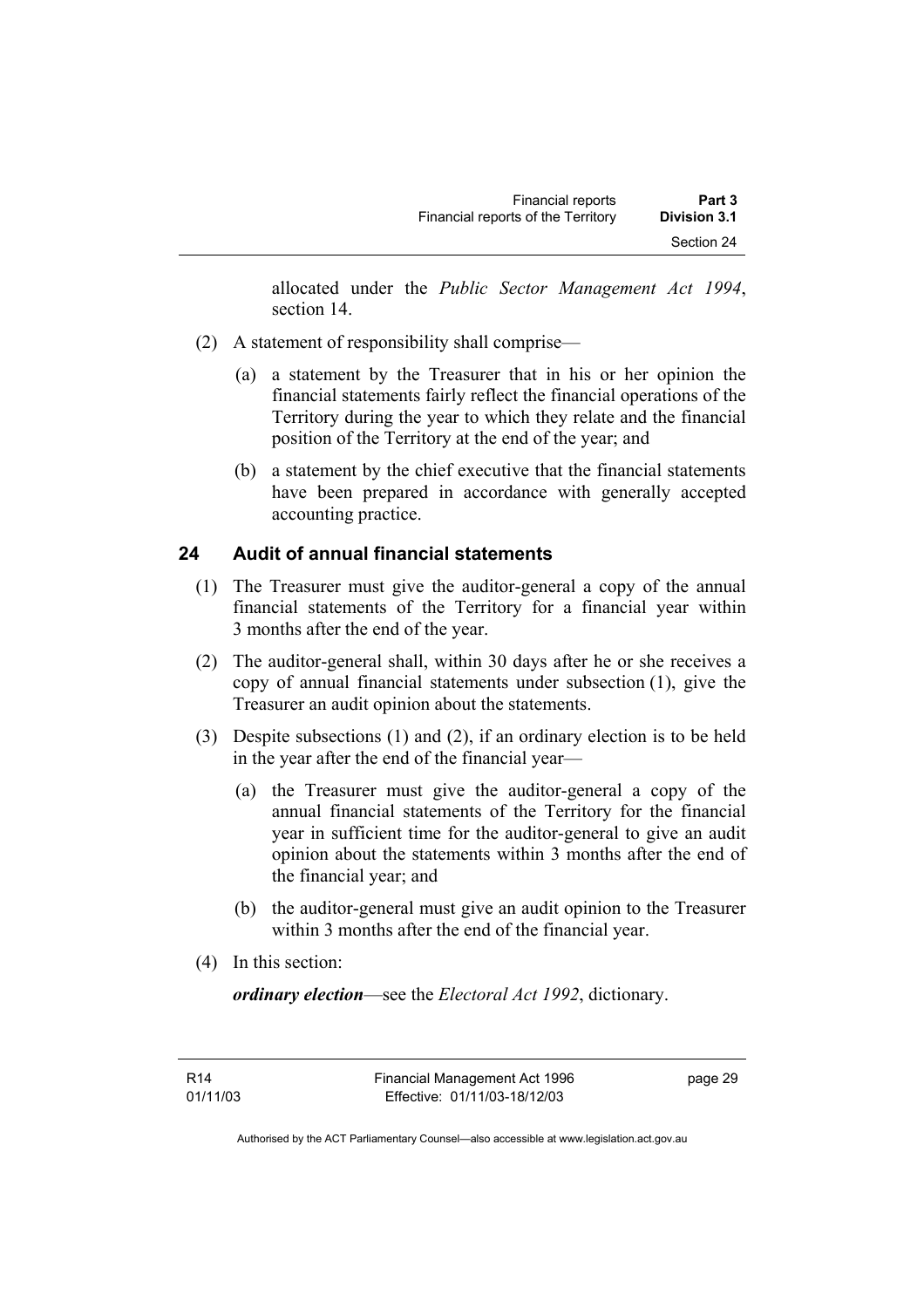| Part 3              | Financial reports                  |
|---------------------|------------------------------------|
| <b>Division 3.1</b> | Financial reports of the Territory |
| Section 25          |                                    |

# **25 Presentation of annual financial statements to Legislative Assembly**

- (1) If the Treasurer receives, under section 24 (2), an audit opinion about annual financial statements, the Treasurer must present to the Legislative Assembly, within 3 sitting days after receiving the opinion—
	- (a) a copy of the annual financial statements; and
	- (b) a copy of the audit opinion.
- (2) If the Treasurer receives, under section 24 (3) (b), an audit opinion about annual statements, the Treasurer must give to each member of the Legislative Assembly, within 7 days after receiving the opinion—
	- (a) a copy of the annual financial statements; and
	- (b) a copy of the audit opinion.

# **26 Periodic financial statements**

- (1) Within 45 days after the end of each quarter of a financial year, the Treasurer must prepare financial statements for—
	- (a) the quarter; and
	- (b) the period from the beginning of the financial year until the end of the quarter.
- (2) The statements must be prepared in accordance with the financial management guidelines.
- (3) The Treasurer must present copies of the statements prepared under subsection (1) to the Legislative Assembly on the first sitting day after they are prepared.
- (4) If the first sitting day mentioned in subsection (3) does not fall within 45 days after the end of the relevant quarter, the Treasurer

R14 01/11/03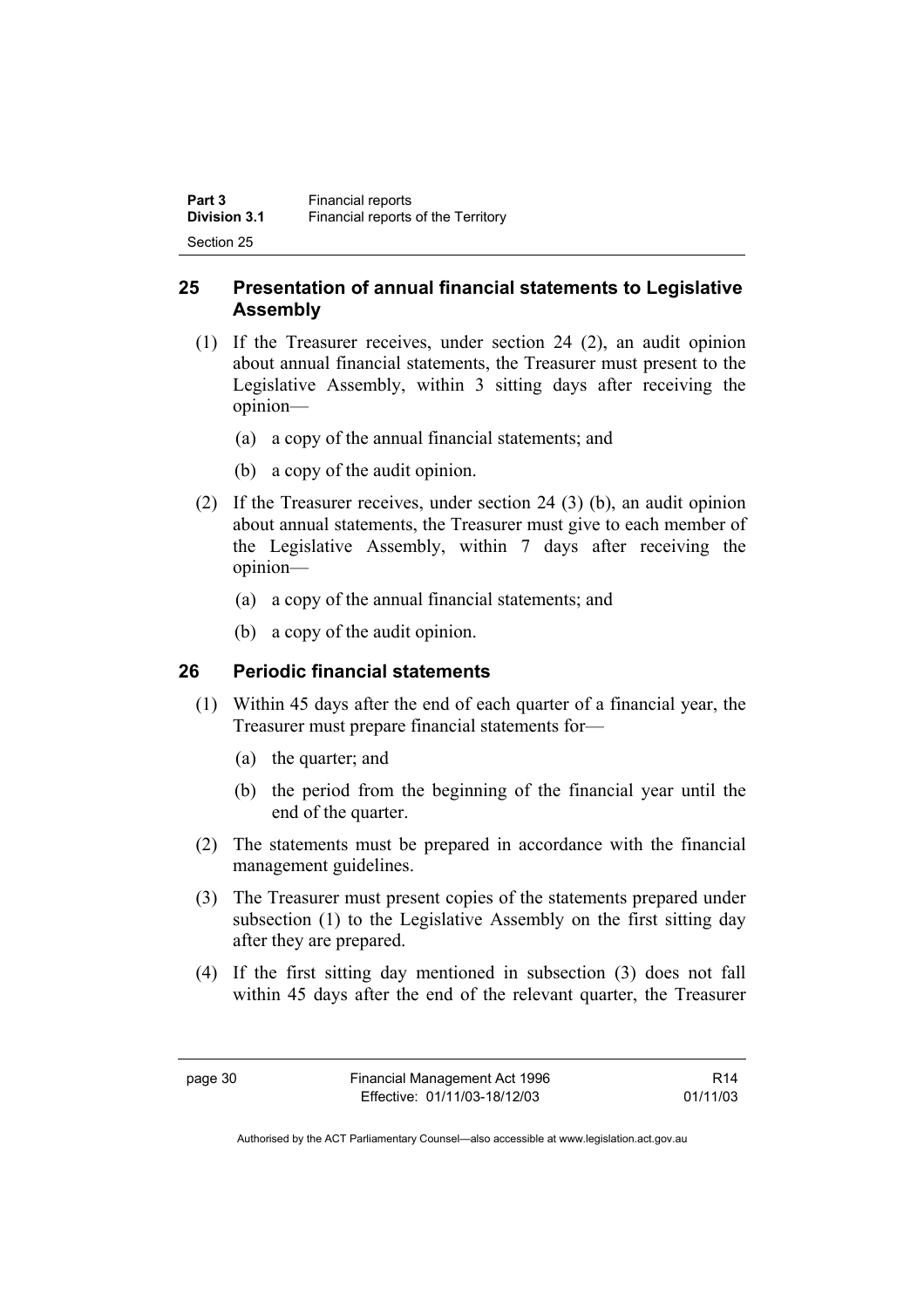must give copies of the statements prepared under subsection (1) to each member of the Legislative Assembly within the 45 days.

# **Division 3.2 Financial reports of departments**

# **27 Annual financial statements of departments**

- (1) A department shall, as soon as practicable after the end of each financial year, prepare annual financial statements relating to its operations during the year.
- (2) The annual financial statements of a department shall be prepared in accordance with generally accepted accounting practice and in a form that facilitates a comparison between the financial operations of the department during the year and the estimates of those operations contained in the budget for the department for the financial year.
- (3) The annual financial statements must include—
	- (a) the financial statements required under the financial management guidelines; and
	- (b) a statement of the performance of the department in providing each class of outputs provided by it during the year; and
	- (c) if a change was made during the year to the conditions of a capital injection set out under section 12 (1) (c) (ii) (Departmental budgets) in a statement included in a proposed budget for the department for a financial year—a statement of the change and the reasons for it; and
	- (d) a statement of the accounting policies adopted by the department; and
	- (e) any other statements necessary to fairly reflect the financial operations of the department during the year and its financial position at the end of the year.
- (4) A statement of a department under subsection (3) (b) must—

| R14      | Financial Management Act 1996 | page 31 |
|----------|-------------------------------|---------|
| 01/11/03 | Effective: 01/11/03-18/12/03  |         |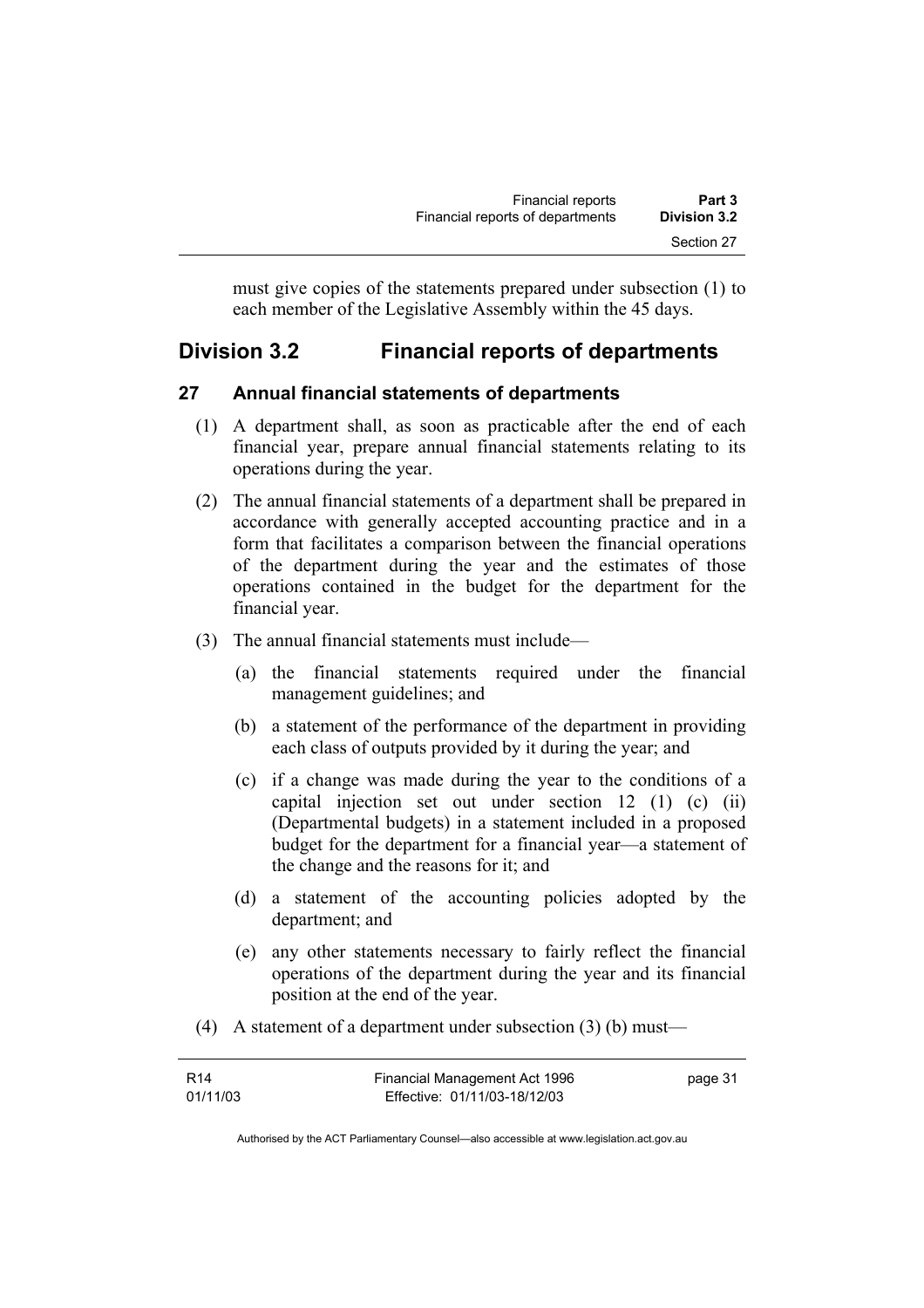| Part 3              | <b>Financial reports</b>         |
|---------------------|----------------------------------|
| <b>Division 3.2</b> | Financial reports of departments |
| Section 28          |                                  |

- (a) compare the performance of the department in providing each class of outputs provided by it during the financial year with the forecast of the performance in the budget for the department for the year; and
- (b) give particulars of the extent to which the performance criteria included in the budget for the provision of the outputs were met.
- (5) In subsections  $(2)$  and  $(4)$ :

*budget*, for a department for a financial year, means the budget for the department for the year presented to the Legislative Assembly under section 10 (b) (Budget papers) and, if that budget has been amended under this Act, the budget as amended.

# **28 Responsibility for annual financial statements**

- (1) Annual financial statements of a department shall have endorsed on them, or attached to them, a statement of responsibility made by the responsible chief executive.
- (2) A statement of responsibility shall—
	- (a) state that, in the opinion of the responsible chief executive, the financial statements fairly reflect the financial operations and service performance of the department during the year to which they relate and the financial position of the department at the end of the year; and
	- (b) be signed by the responsible chief executive.

# **29 Audit of financial statements of departments**

 (1) The responsible chief executive of a department must give the auditor-general a copy of the financial statements of the department for a financial year as soon as practicable after the statements are prepared.

page 32 Financial Management Act 1996 Effective: 01/11/03-18/12/03

R14 01/11/03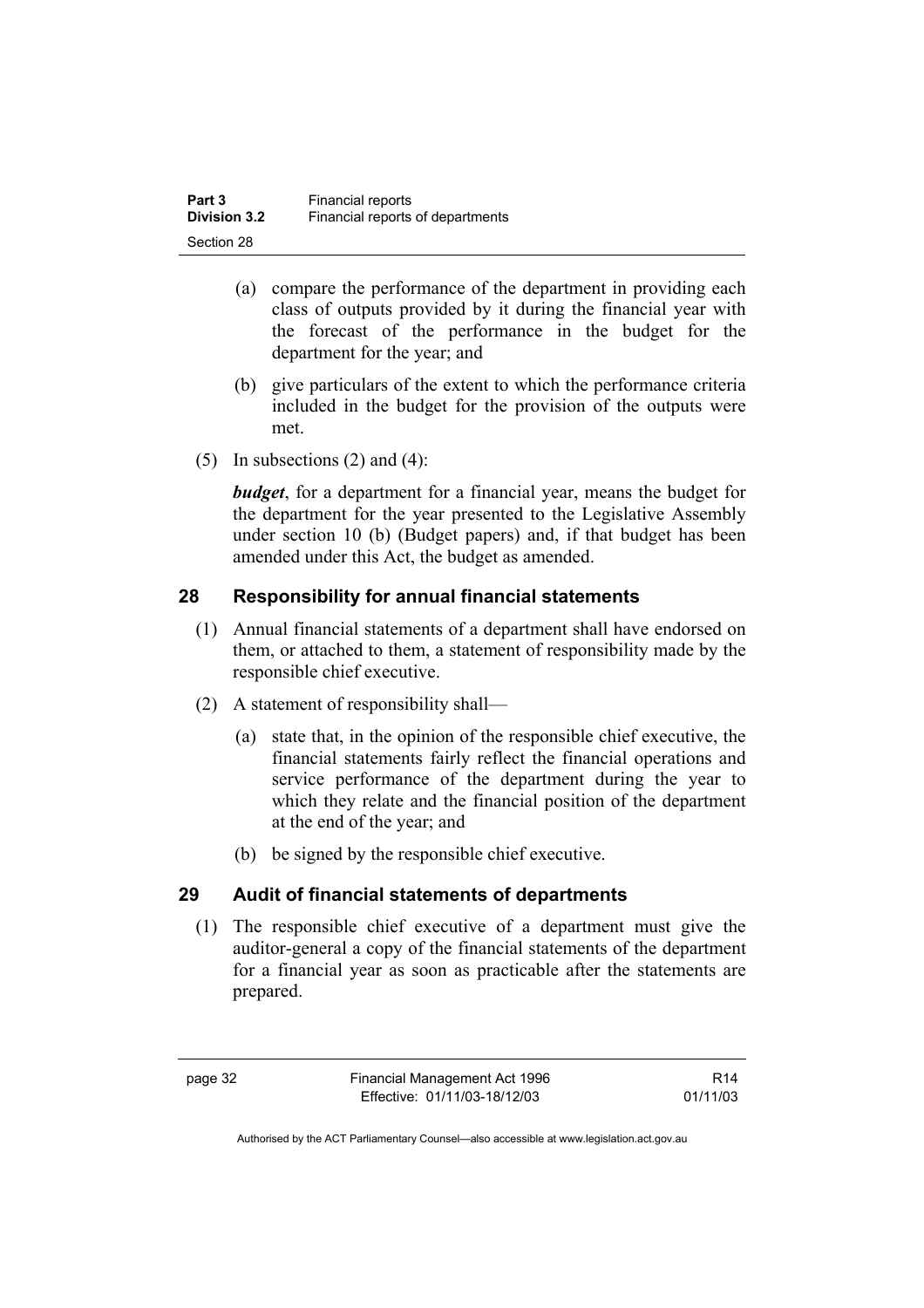| <b>Financial reports</b>         | Part 3       |
|----------------------------------|--------------|
| Financial reports of departments | Division 3.2 |
|                                  | Section 30   |

- (2) The copy of the financial statements given to the auditor-general under subsection (1) must have endorsed on them, or attached to them, a signed copy of the statement of responsibility made for the financial statements under section 28.
- (3) The auditor-general must give the responsible chief executive an audit opinion about the financial statements as soon as practicable after the auditor-general receives them.

# **30 Presentation of annual financial statements**

If, under section 29 (2), the responsible chief executive of a department receives an audit opinion about annual financial statements of the department, the responsible Minister of the department must present to the Legislative Assembly, within 6 sitting days after the chief executive receives the audit opinion—

- (a) a copy of the annual financial statements; and
- (b) a copy of the audit opinion.

### **30A Quarterly departmental performance reports**

- (1) A Minister shall within 30 days after the end of each quarter of a financial year, prepare a quarterly performance report for each department for which he or she is responsible.
- (2) A Minister shall, on the first sitting day after a report referred to in subsection (1) has been prepared, present the report to the Legislative Assembly.
- (3) If the first sitting day referred to in subsection (2) does not fall within 30 days after the end of the relevant quarter, a Minister shall make a copy of a report prepared under subsection (1) available to members of the Legislative Assembly within those 30 days.
- (4) A report referred to in subsection (1) shall include—
	- (a) a progress report on delivery of outputs; and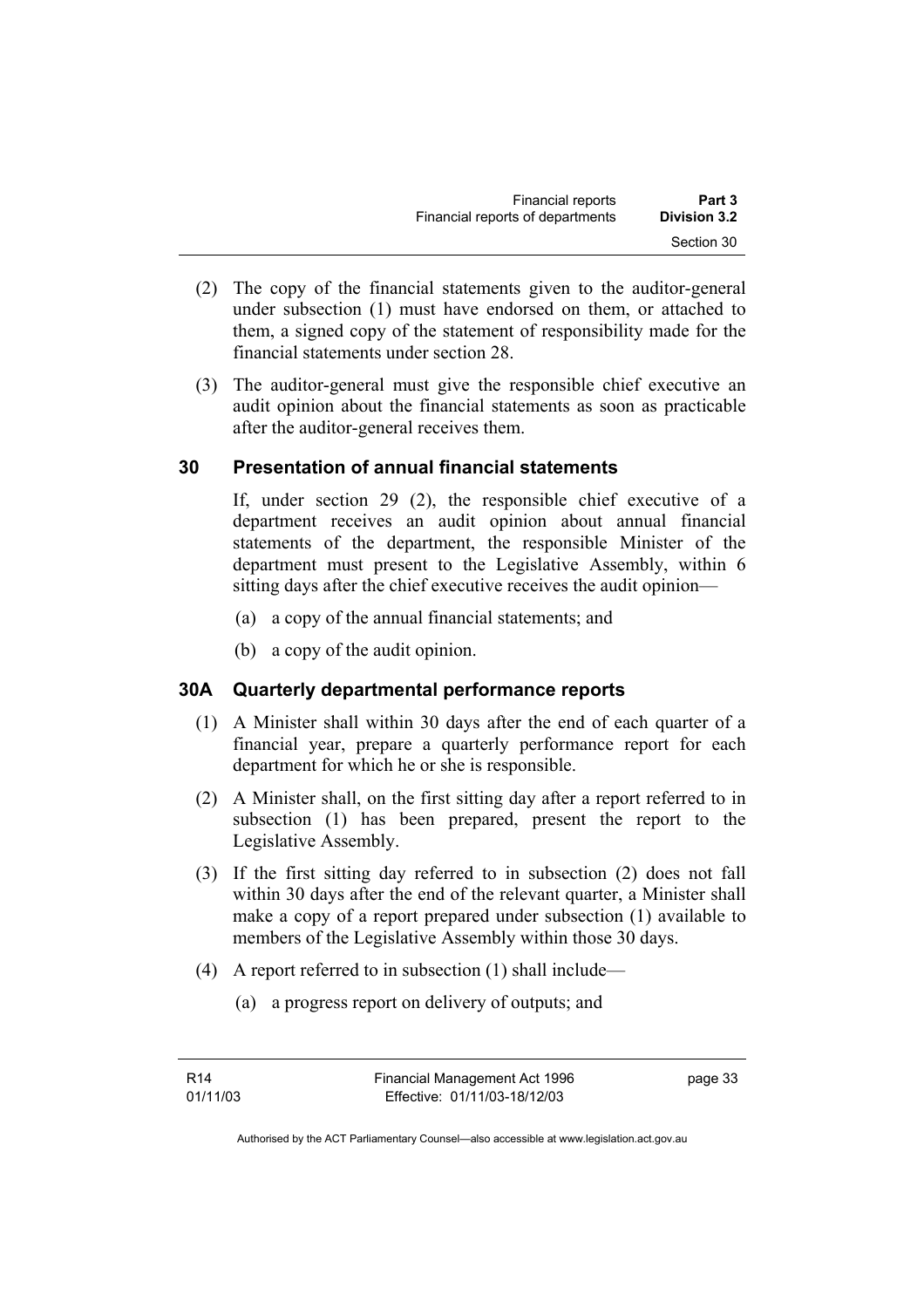| Part 3              | <b>Financial reports</b>         |
|---------------------|----------------------------------|
| <b>Division 3.2</b> | Financial reports of departments |
| Section 30A         |                                  |

- (b) an explanation of any significant variations from performance criteria.
- (5) This section does not apply in relation to the Legislative Assembly secretariat.

page 34 Financial Management Act 1996 Effective: 01/11/03-18/12/03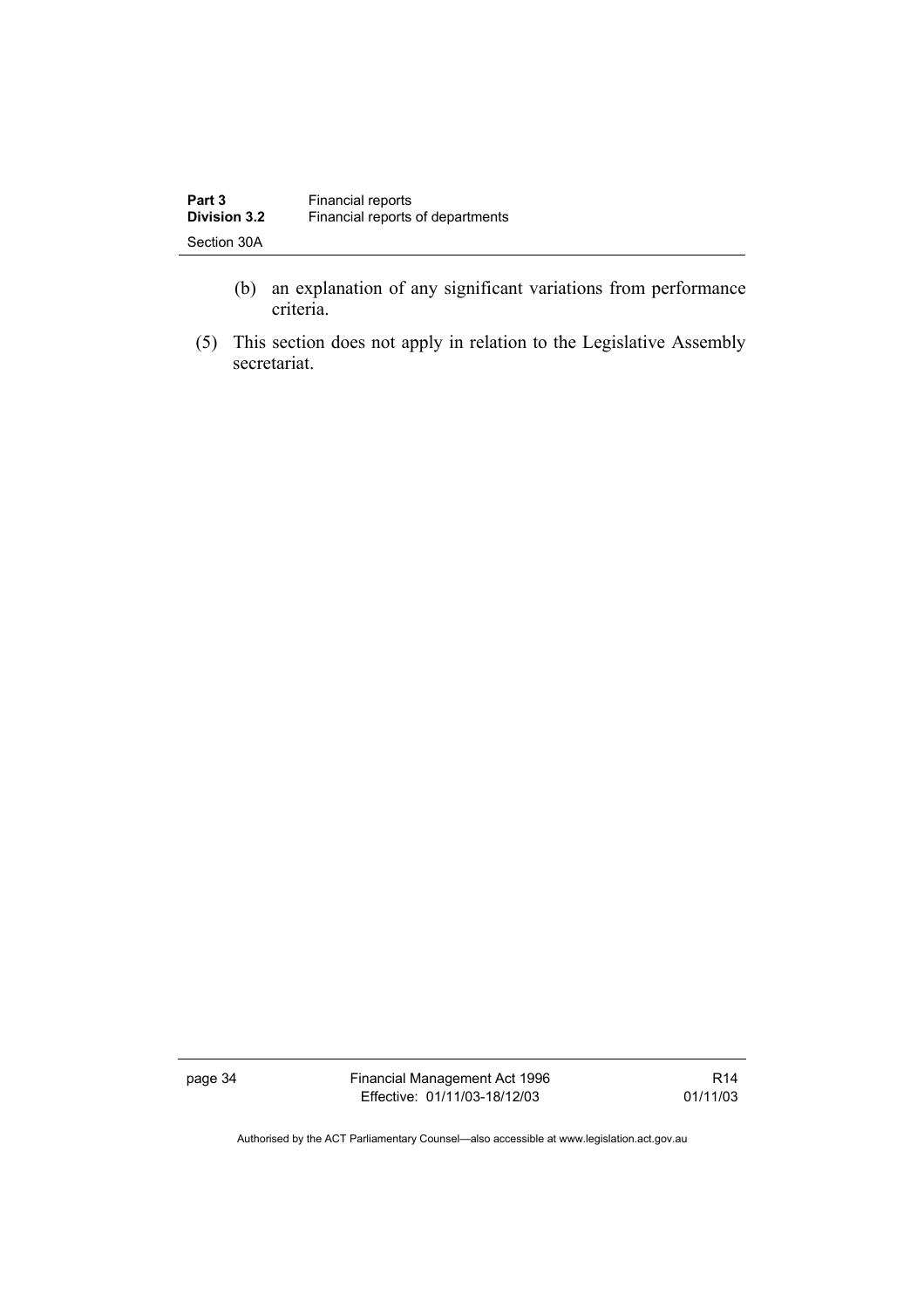# **Part 4 Financial management responsibilities of chief executives of departments**

#### **31 Responsibilities of chief executives of departments**

- (1) The responsible chief executive of a department shall be accountable to the responsible Minister of the department for the efficient and effective financial management of the department.
- (2) The responsible chief executive of a department shall be responsible under the responsible Minister, for ensuring—
	- (a) that money spent by the department is spent in accordance with appropriations made for the department (including appropriations available under section 34B); and
	- (b) that the operations of the department in a financial year give the financial targets at the end of the year set out in the statement of financial targets in the proposed budget for the department for the year (or, if the statement has been amended by the Treasurer, in the amended statement) to be targets for which the chief executive is responsible; and
	- (c) that the officers and employees of the department comply with the requirements of this Act and the financial management guidelines; and
	- (d) that proper accounts and records are kept of the transactions and affairs of the department in accordance with generally accepted accounting practice; and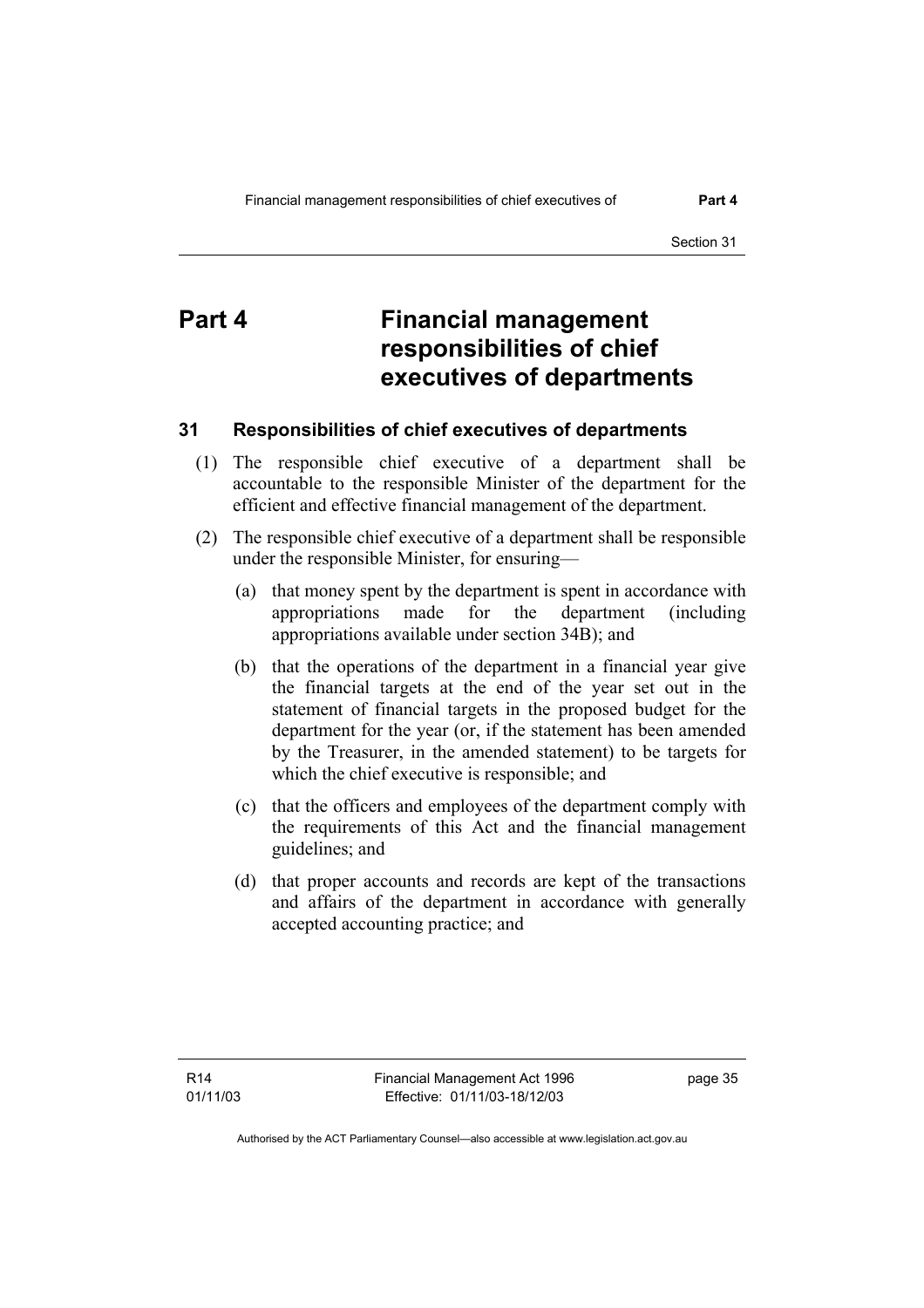- (e) that adequate control is maintained over the assets of the department and assets in the control of the department; and
- (f) that adequate control is maintained over the incurring of liabilities by the department.

page 36 Financial Management Act 1996 Effective: 01/11/03-18/12/03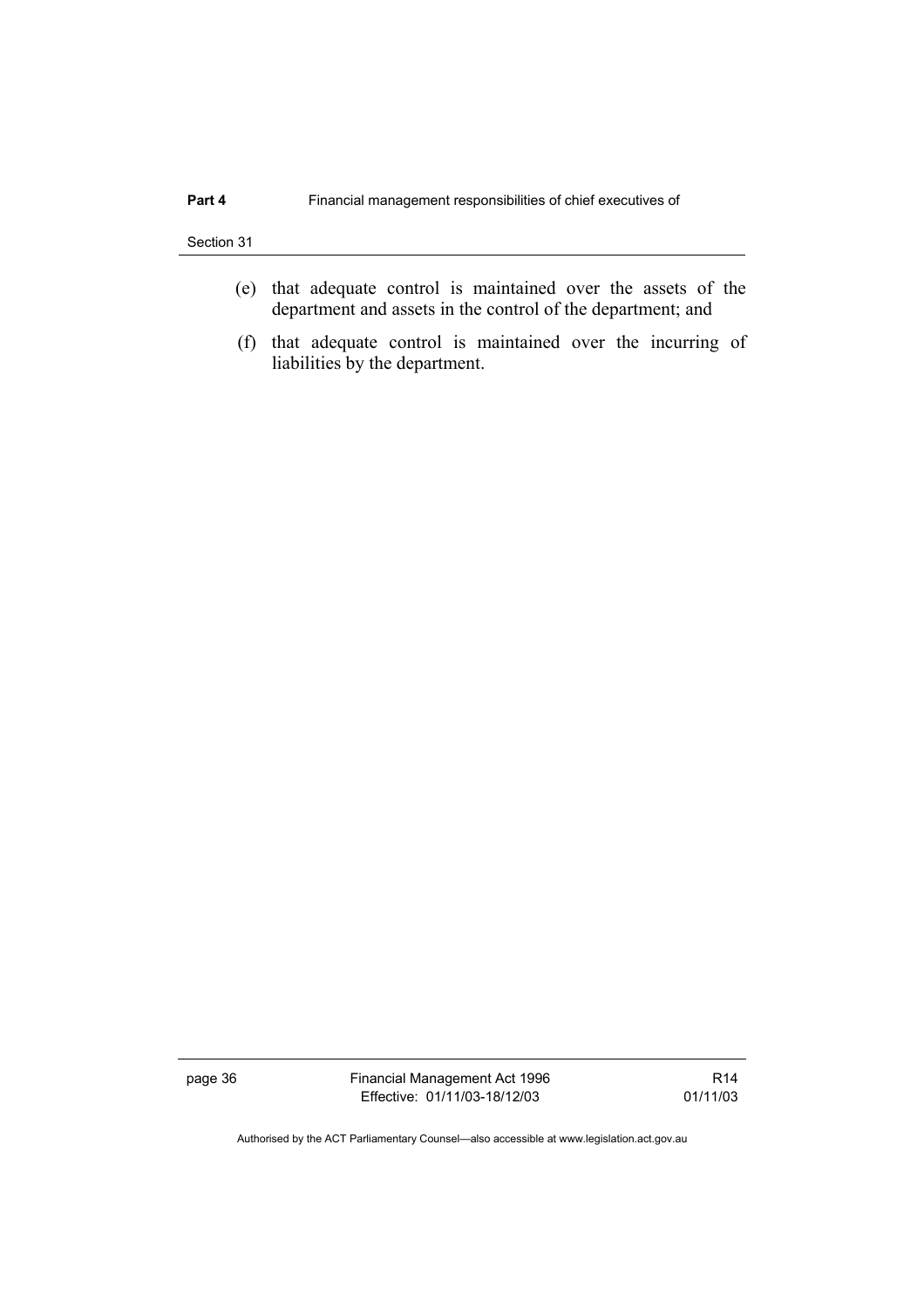# **Part 5 Banking and investment**

#### **32 Agreement for the conduct of banking for Territory**

- (1) The Treasurer may enter into an agreement with an authorised deposit-taking institution relating to the conduct of banking for the Territory.
- (2) An agreement shall not be entered into unless it contains a provision to the effect that it may be terminated by the Territory at any time subject to the giving of written notice that specifies the date the termination is to take effect.

### **33 Territory banking account**

The Treasurer shall open and maintain a banking account for the purposes of the Territory.

#### **34 Departmental banking accounts**

- (1) The responsible Minister or the responsible chief executive may open 1 or more banking accounts for the purposes of the relevant department.
- (2) A departmental banking account shall be maintained by the chief executive.
- (3) A departmental banking account must not, without the Treasurer's written approval, be opened or maintained otherwise than with an authorised deposit-taking institution with which an agreement is in force under section 32.
- (4) The responsible Minister or the responsible chief executive of a department may close a departmental banking account of the department.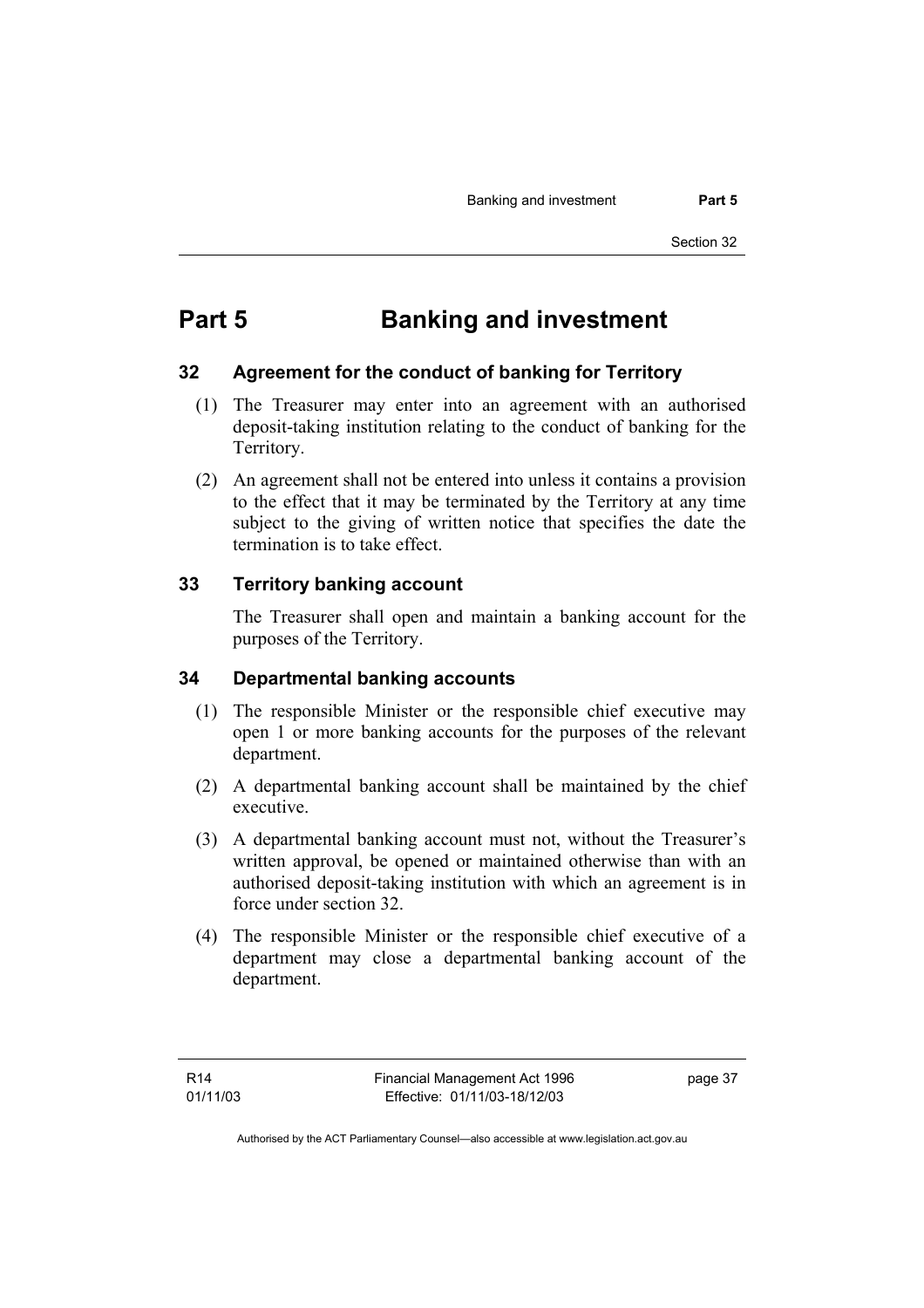#### **Part 5 Banking and investment**

Section 34A

- (5) If the responsible Minister or the responsible chief executive of a department closes a departmental banking account under subsection (4), he or she must transfer any money standing to the credit of the account to another departmental banking account of the department or to the Territory banking account.
- (6) The Treasurer may, at any time, after consultation with the responsible Minister, close or suspend the operation of a departmental banking account.
- (7) A Minister or a chief executive shall not open or operate a departmental banking account otherwise than in accordance with this Act.

### **34A Transfer of departmental banking account**

- (1) If, in the Treasurer's opinion, it is desirable, because of changes in departmental responsibilities, to transfer a departmental banking account from a department to another department, the Treasurer may, in writing, direct the responsible chief executive of the department that holds the account to arrange for it to be transferred to another department nominated in the direction.
- (2) A chief executive who receives a direction under subsection (1) must comply with the direction.
- (3) A departmental banking account transferred in accordance with a direction under subsection (1) becomes a departmental banking account of the department to which it is transferred.

page 38 Financial Management Act 1996 Effective: 01/11/03-18/12/03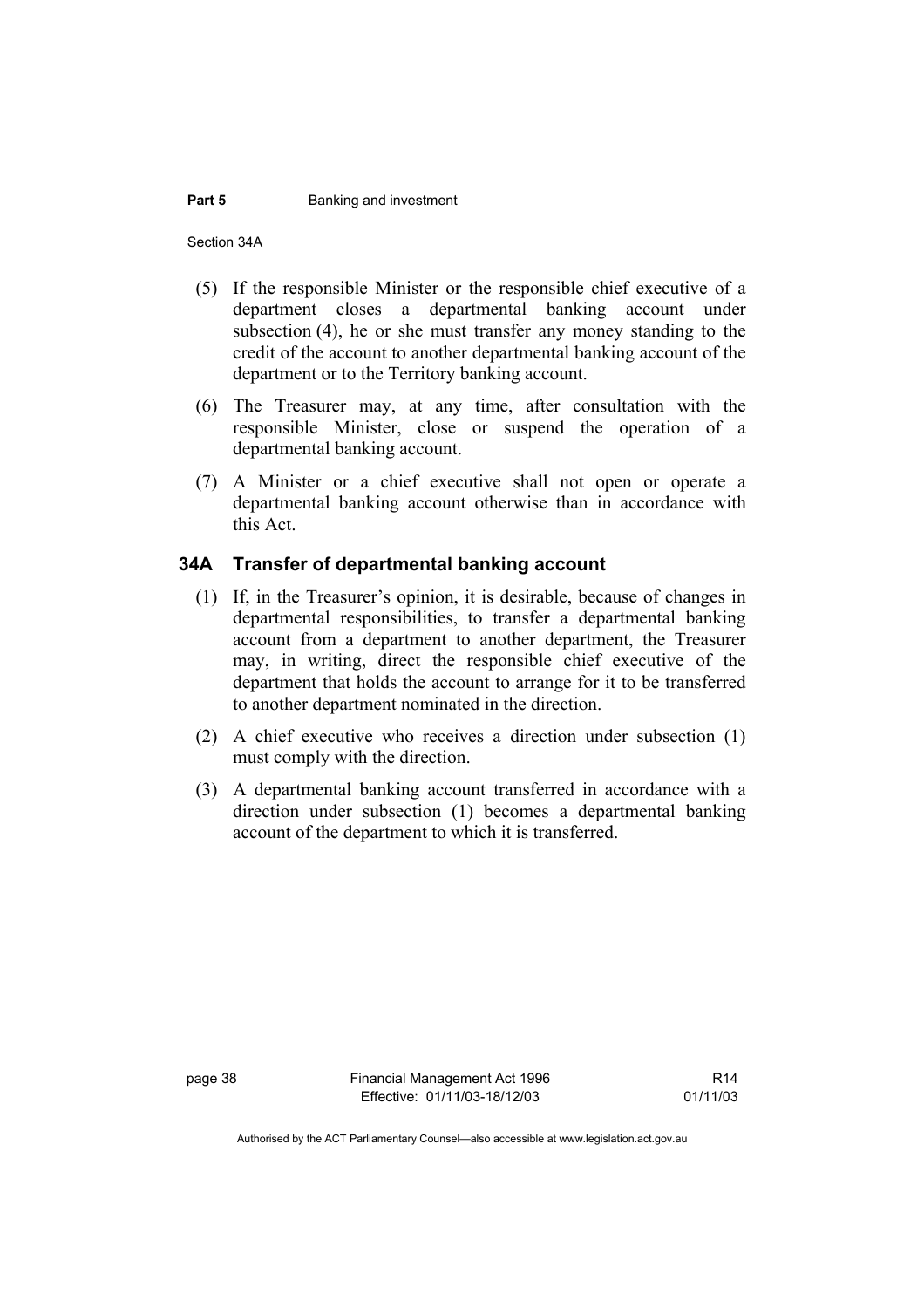# **34B End of year balances of departmental banking accounts**

- (1) If at the end of a financial year amounts appropriated for a department for that financial year are held in a departmental banking account, the amounts may be applied after the end of that financial year for the purposes for which they were appropriated.
- (2) If at the end of a financial year a departmental banking account has a debit balance, the chief executive of the department shall devise and implement a scheme to recoup the amount of the deficit.

## **35 Payments into banking accounts**

- (1) All public money is the property of the Territory.
- (2) If public money is received by a person other than for the purpose of making a payment in the course of his or her duties, the person shall take reasonable steps to safeguard the money until it is paid into a banking account in accordance with this section.
- (3) Money shall be paid into a departmental banking account of a department if the money is—
	- (a) money that may be disbursed to the department as a consequence of an appropriation; or
	- (b) a receipt relating to the operations of the department; or
	- (c) a receipt relating to the sale or disposal of assets of the Territory held by the department.
- (4) All public money, except money payable into a departmental banking account, shall be paid into the Territory banking account.
- (5) The Treasurer may issue financial management guidelines regarding the banking of public money.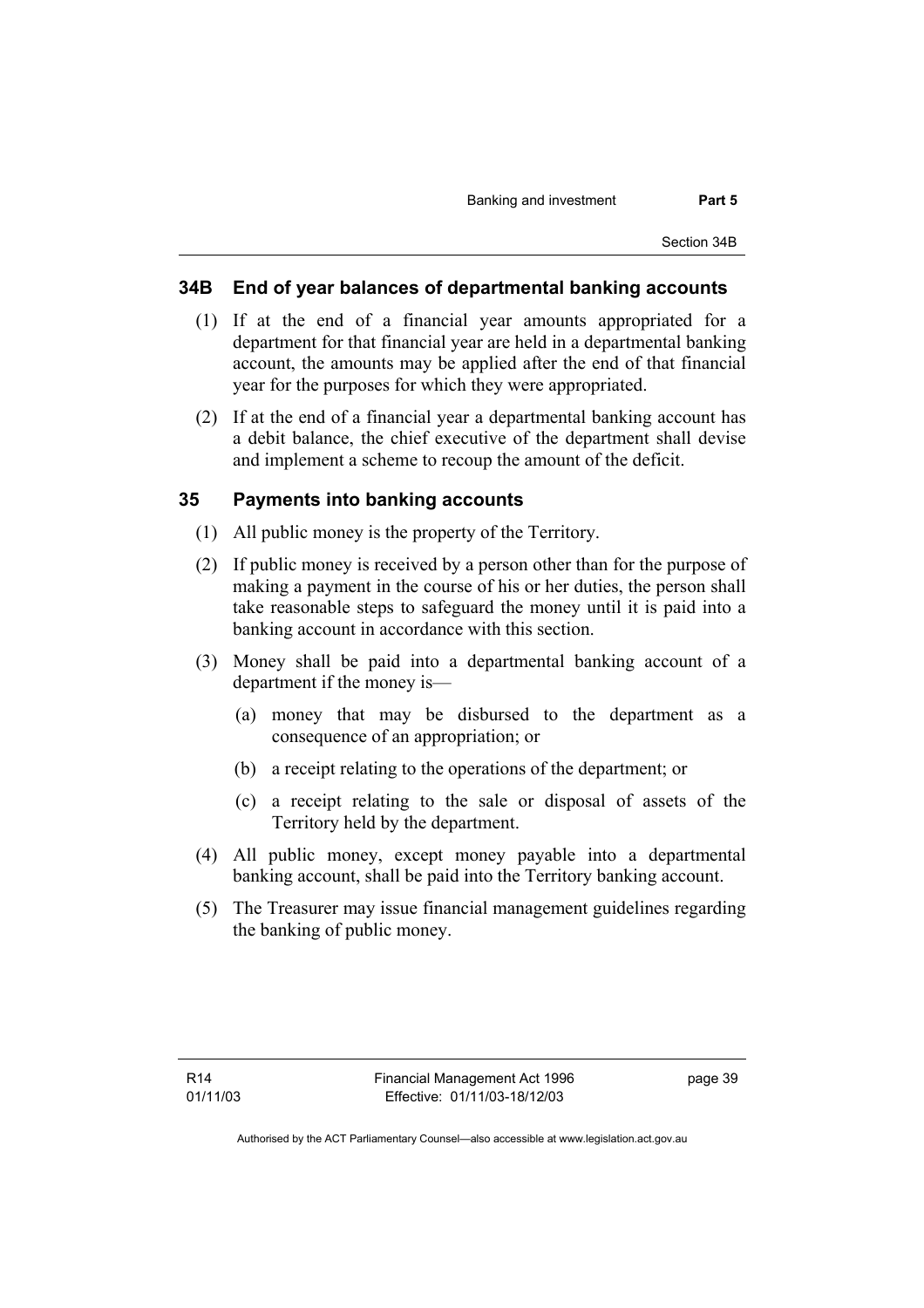#### **Part 5 Banking and investment**

Section 36

## **36 Transfer following change in departmental responsibilities**

- (1) If, in the opinion of the Treasurer, it is necessary as a consequence of changes in departmental responsibilities, to transfer to another account money held in the Territory banking account or a departmental banking account, the Treasurer shall determine the amount to be transferred and direct that the transfer be made.
- (2) The Treasurer shall not exercise his or her powers under subsection (1) in relation to a departmental banking account except after consultation with the responsible Minister.

### **36A Transfers from departmental banking accounts to Territory banking account**

If, in the Executive's opinion, it is desirable for the management of the public money of the Territory to transfer an amount held in a departmental banking account to the Territory banking account, the Executive may direct that the transfer be made.

### **37 Payments from Territory banking account**

- (1) An amount must not be paid out of the Territory banking account except to a departmental banking account under an appropriation.
- (2) This section is subject to—
	- (a) the *Territory Superannuation Provision Protection Act 2000*, section 11 (2) (which is about transfers between the Territory banking account and departmental banking accounts to facilitate investment of superannuation funds); and
	- (b) this Act, section 38 (3) (which is about transfers of public money to facilitate investment); and
	- (c) this Act, section 38 (7) (which is about the payment of interest on certain investments of public money); and

R14 01/11/03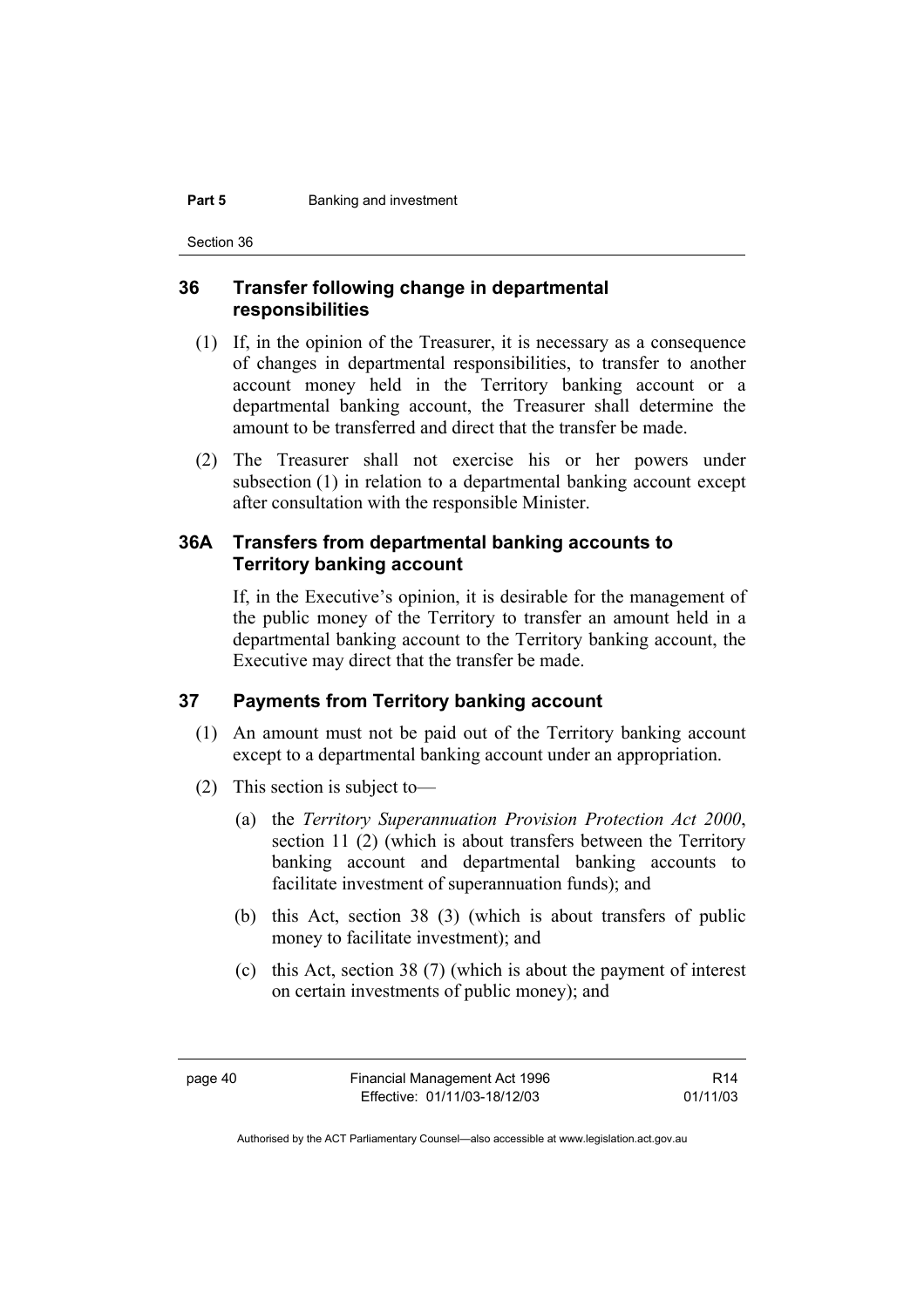(d) this Act, section 56 (7) (which is about transfers between the Territorybanking account and Territory authorities of interest earned on certain investments for Territory authorities).

#### **38 Investment of certain public money**

- (1) The Treasurer may invest any money held in the Territory banking account or departmental banking accounts for the period and on the terms and conditions the Treasurer considers appropriate—
	- (a) on deposit with an authorised deposit-taking institution; or
	- (b) in the purchase of a bill of exchange that is drawn or accepted by an authorised deposit-taking institution; or
	- (c) in a loan to a person who is a dealer in the short-term money market; or
	- (d) in Territory, State or Commonwealth securities; or
	- (e) in any investment prescribed under the financial management guidelines for this paragraph.
- (2) However, an investment may be made under this section only to increase or protect the financial wealth of the Territory.
- (3) Transfers of money for investment, including transfers between the Territory banking account and departmental banking accounts to facilitate investment, may be made without appropriation.
- (4) Interest received from the investment of public money under this section shall be paid to the Territory banking account.
- (5) However, if an investment of public money is made or managed for the Territory by an entity other than a department, the entity may deduct from the interest received by the entity for the investment—
	- (a) a fee charged by the entity for making or managing the investment; and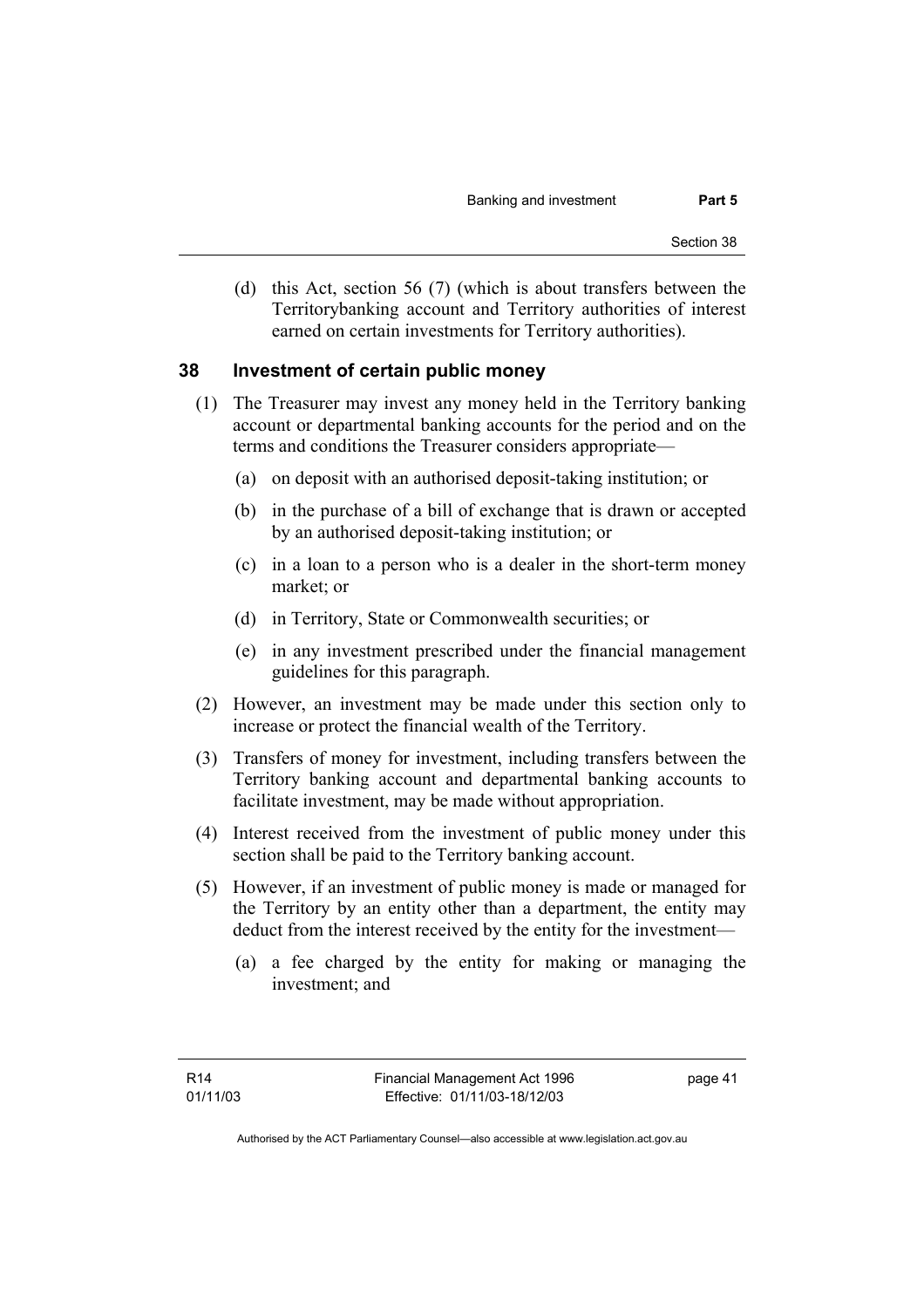#### **Part 5 Banking and investment**

Section 38

- (b) expenses reasonably incurred by the entity in making or managing the investment.
- (6) The Treasurer may decide the amounts of interest from investments under this section that are to be credited to departmental banking accounts.
- (7) The amounts decided by the Treasurer may be paid from the Territory banking account without further appropriation.
- (8) However, the total of the amounts paid under subsection (7) must not exceed the total of the interest received from investments under this section.
- (9) This section does not apply to money held in a superannuation banking account.

page 42 Financial Management Act 1996 Effective: 01/11/03-18/12/03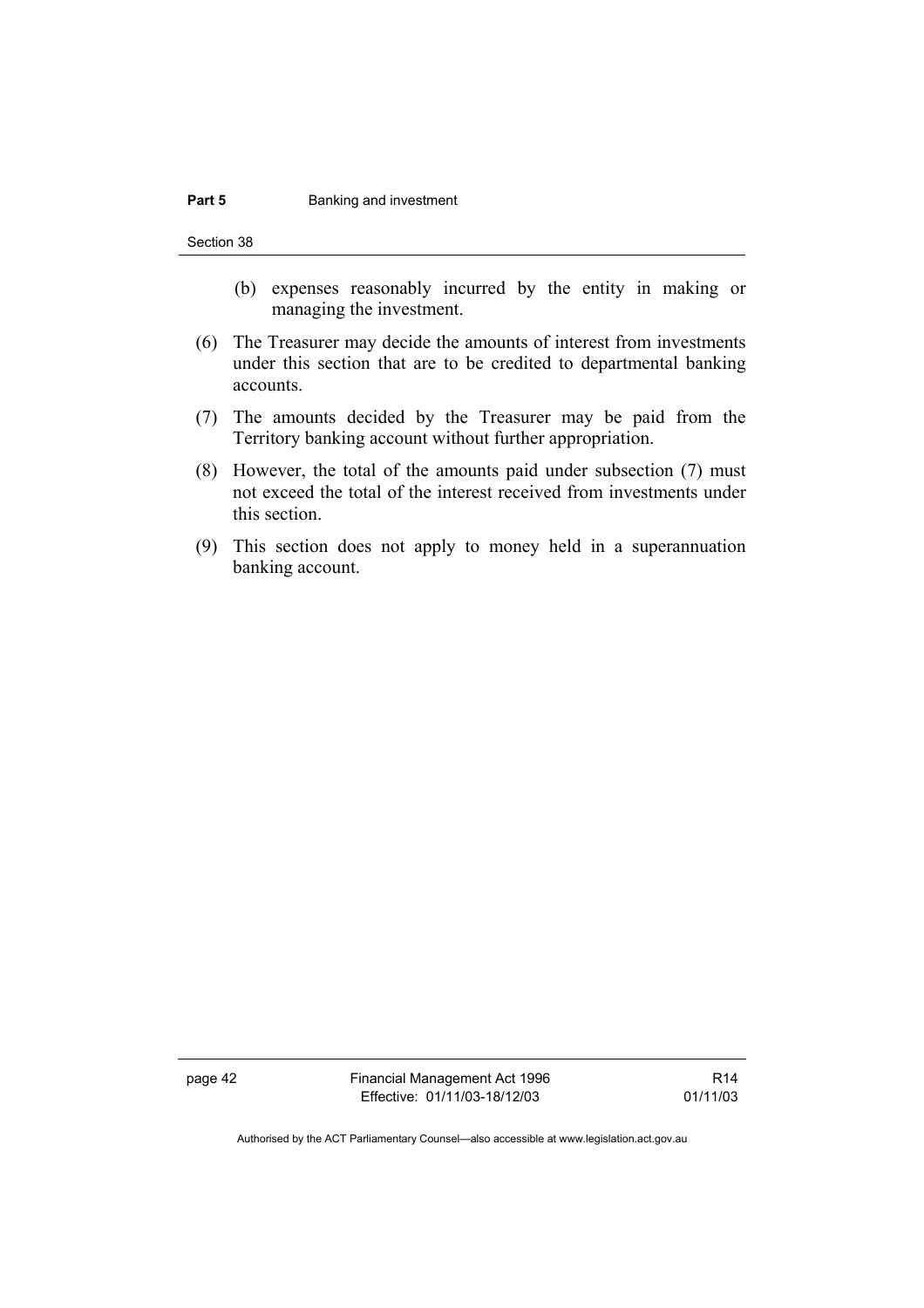# **Part 6 Borrowing and guarantees**

#### **39 Power of Territory to borrow**

The Territory may only borrow in accordance with this Act or another law of the Territory.

### **40 Treasurer may borrow on behalf of Territory**

The Treasurer may, on behalf of the Territory, if necessary or expedient in the public interest to do so—

- (a) borrow money; or
- (b) give security for the repayment of an amount borrowed or the payment of interest on such an amount; or
- (c) enter into a financing lease.

### **41 Power of Territory authorities to borrow**

Despite any other Act, a Territory authority may only borrow (other than from the Territory) in accordance with this Act.

### **42 Borrowings by Territory authorities to be approved**

- (1) A Territory authority shall not borrow unless—
	- (a) the borrowing is approved in writing by the Treasurer; and
	- (b) the terms and conditions of the borrowing include the terms and conditions (if any) specified in the approval and are otherwise consistent with the approval; and
	- (c) the borrowing is within the borrowing limits (if any) of the authority for the financial year in which the borrowing is entered into, being limits approved in writing by the Treasurer.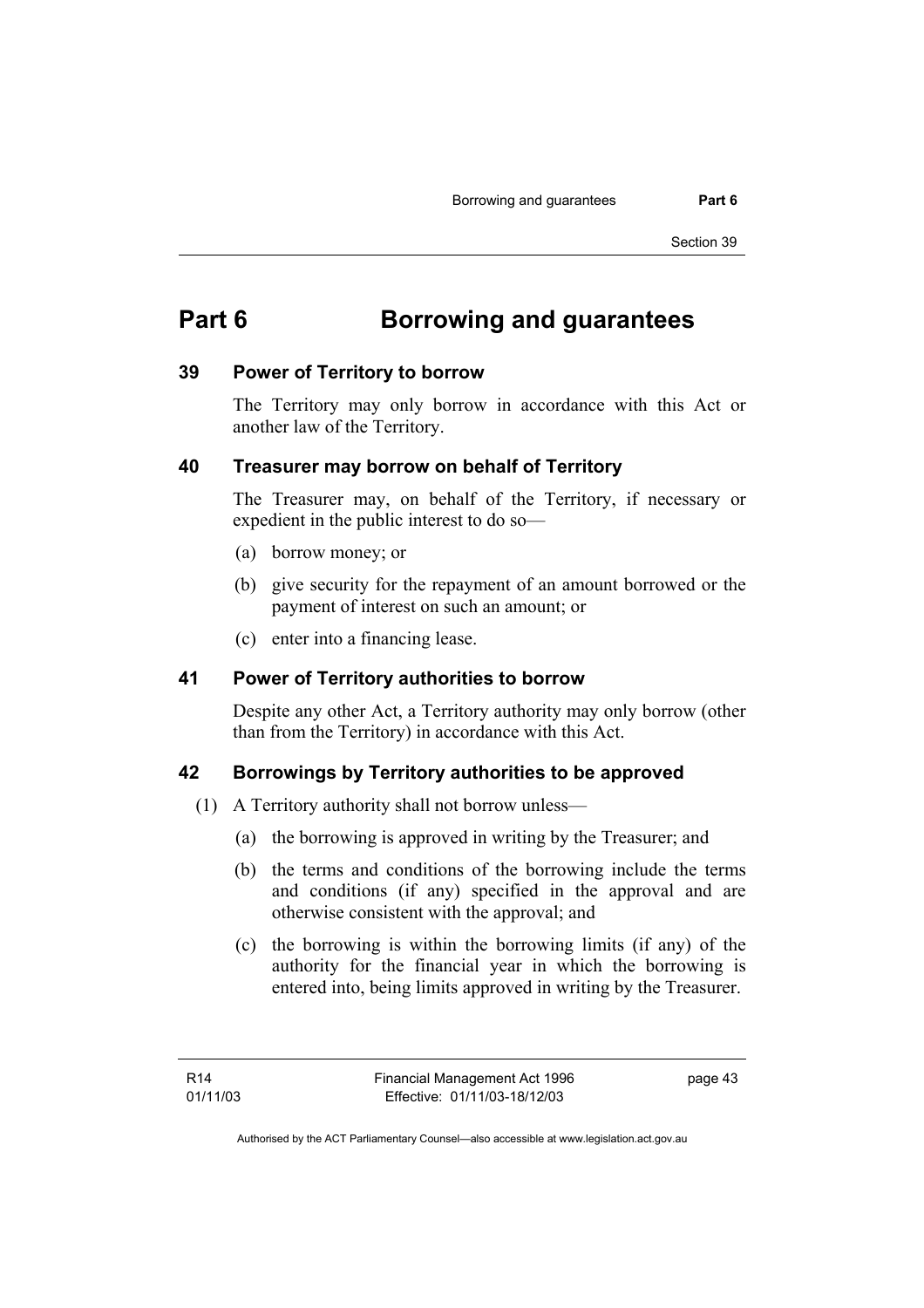Section 43

 (2) However, subsection (1) (a) and (b) does not apply to a loan made to a Territory authority under section 57 (1) (b).

#### **43 Territory authorities may give security**

Subject to the Treasurer's approval of the borrowing under section 42 (a), a Territory authority may give security for the repayment of an amount borrowed, or for the payment of interest on that amount, by issuing securities.

#### **44 Power to approve borrowings not delegable**

The Treasurer shall not delegate to any person his or her power under section 42 (a) to approve borrowings by Territory authorities.

#### **45 Loans to be paid into Territory banking account**

Subject to this Act and any other Act, the proceeds of a loan raised on behalf of the Territory must be paid into the Territory banking account.

# **46 Payments by Treasurer**

The Treasurer may, without further appropriation, make payments needed for—

- (a) payment of interest on borrowings made for the Territory; or
- (b) repayment of borrowings made for the Territory; or
- (c) payment of the expenses of making or repaying borrowings for the Territory.

# **47 Guarantees by Territory**

- (1) The Territory may only give a guarantee for the payment of money or the performance of an obligation in accordance with this Act.
- (2) The Treasurer may approve in writing a guarantee by the Territory for the payment of money or the performance by any person of an

R14 01/11/03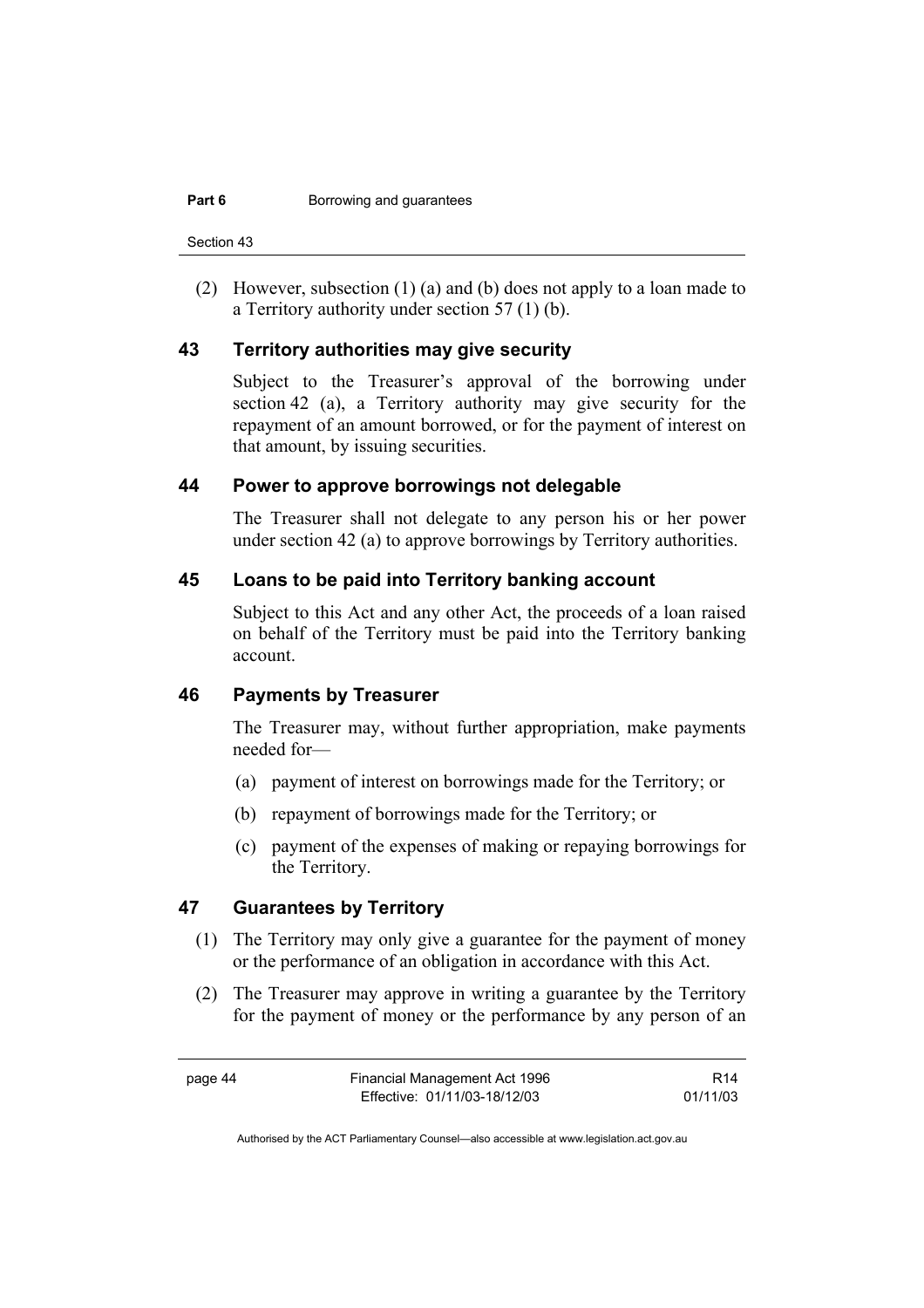obligation under a contract, subject to any conditions the Treasurer may specify in the approval.

 (3) If the Treasurer approves a guarantee under subsection (2), the Treasurer must present a copy of the approval to the Legislative Assembly within 3 sitting days after the approval is given.

Financial Management Act 1996 Effective: 01/11/03-18/12/03

page 45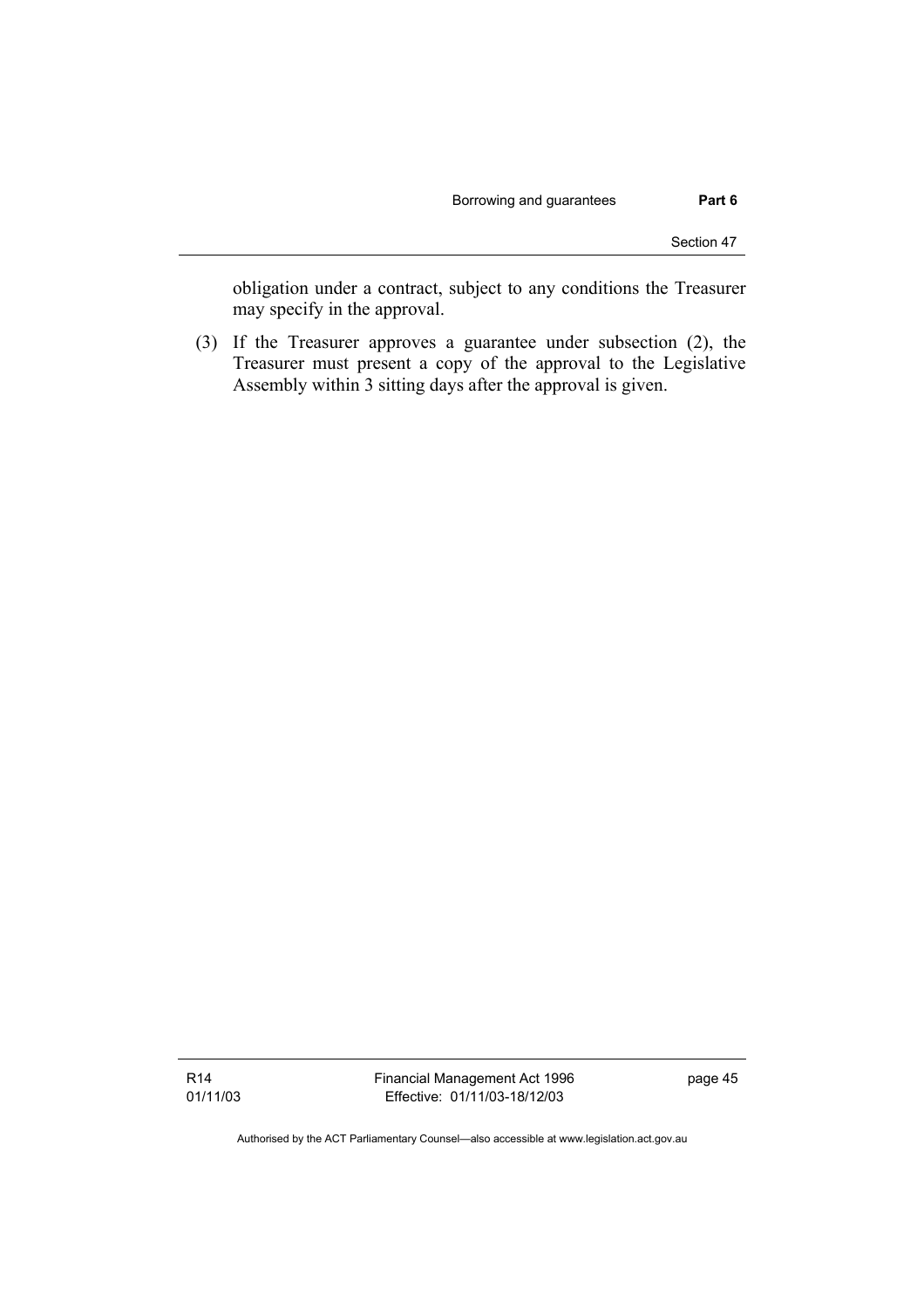#### **Part 7** Trust money

Section 49

# **Part 7 Trust money**

#### **49 Identity of trust money**

All trust money held by the Territory shall be accounted for separately from public money.

### **50 Administration of trust money**

- (1) Trust money shall be administered by the appropriate department on behalf of the Territory.
- (2) The Treasurer may, in writing, specify a department as the appropriate department in relation to an amount of trust money.
- (3) In this section:

*appropriate department*, in relation to an amount of trust money, means—

- (a) except if paragraph (b) applies—the department responsible for matters or enactments that relate most closely to the purpose of the payment; or
- (b) the department specified under subsection (2).

# **51 Departmental trust banking accounts**

- (1) The responsible Minister or the responsible chief executive may open a trust banking account for the purposes of the relevant department.
- (2) A trust banking account shall be maintained by the chief executive.
- (3) A trust banking account must not, without the Treasurer's written approval, be opened or maintained otherwise than with an authorised deposit-taking institution with which an agreement is in force under section 32 (Agreement for the conduct of banking for Territory).

| page 46 | Financial Management Act 1996 | R <sub>14</sub> |
|---------|-------------------------------|-----------------|
|         | Effective: 01/11/03-18/12/03  | 01/11/03        |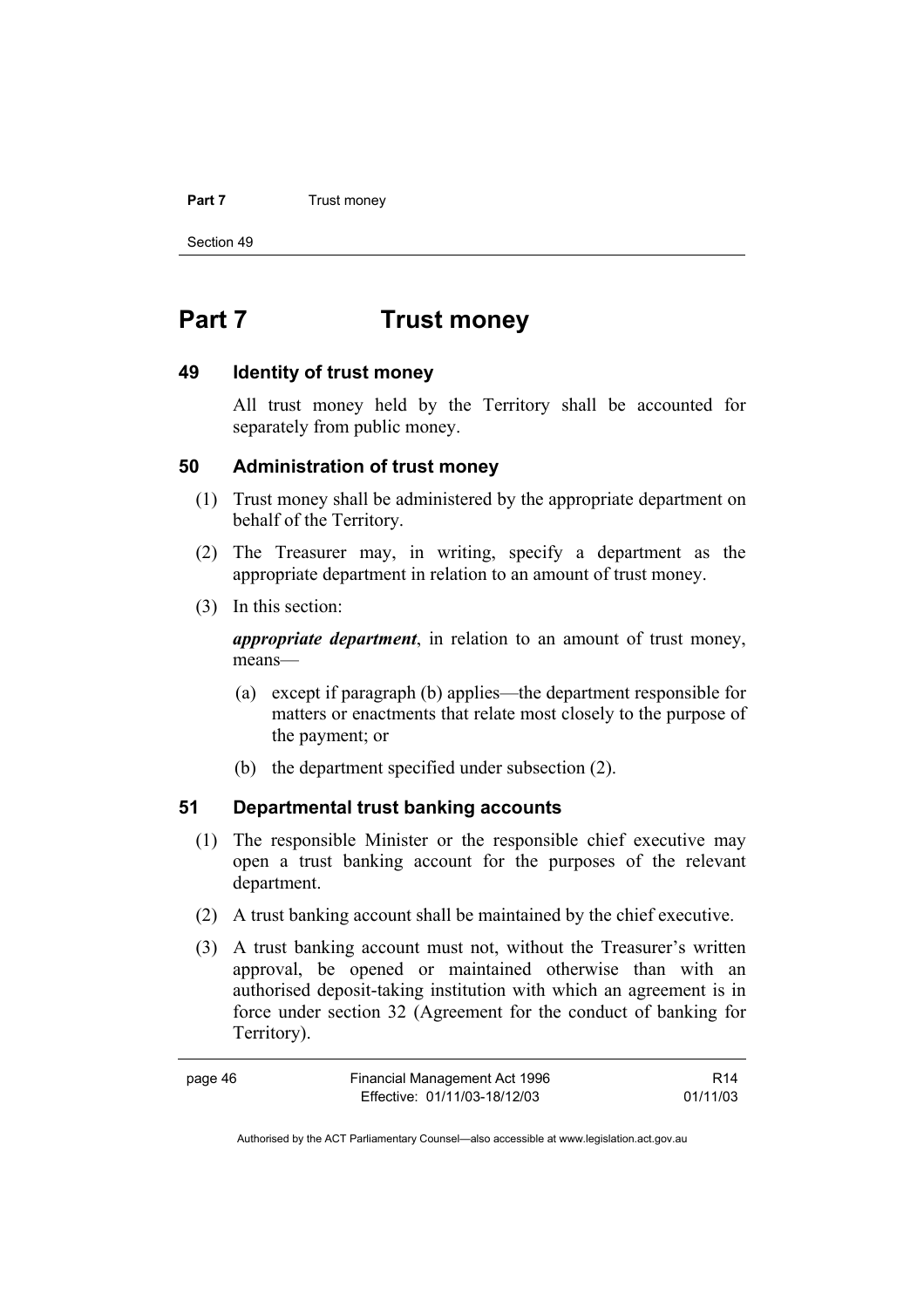- (4) No money may be held in a trust banking account other than trust money.
- (5) A Minister or a chief executive shall not open or operate a trust banking account otherwise than in accordance with this Act.

# **52 Transfers between banking accounts**

- (1) Money may only be transferred between a trust banking account and the Territory banking account—
	- (a) to facilitate investment of the trust money; or
	- (b) to make a payment required by section 53A (6).
- (2) Money may be transferred between trust banking accounts to facilitate investment of trust money.

### **53 Investment of trust money**

The Treasurer may invest trust money as if the Treasurer were a trustee under the *Trustee Act 1925.*

### **53A Unclaimed trust money**

- (1) For this section, money held in a trust banking account is unclaimed trust money if—
	- (a) not less than 6 years has elapsed since the date the money became payable; and
	- (b) during that period, no person entitled to the money has requested that the money be paid to him or her or according to his or her direction.
- (2) If on 1 January in any year a trust banking account contains unclaimed trust money, the chief executive responsible for maintaining the account shall, on or before 31 January next following, give to the Treasurer a statement of all unclaimed trust money held in the account.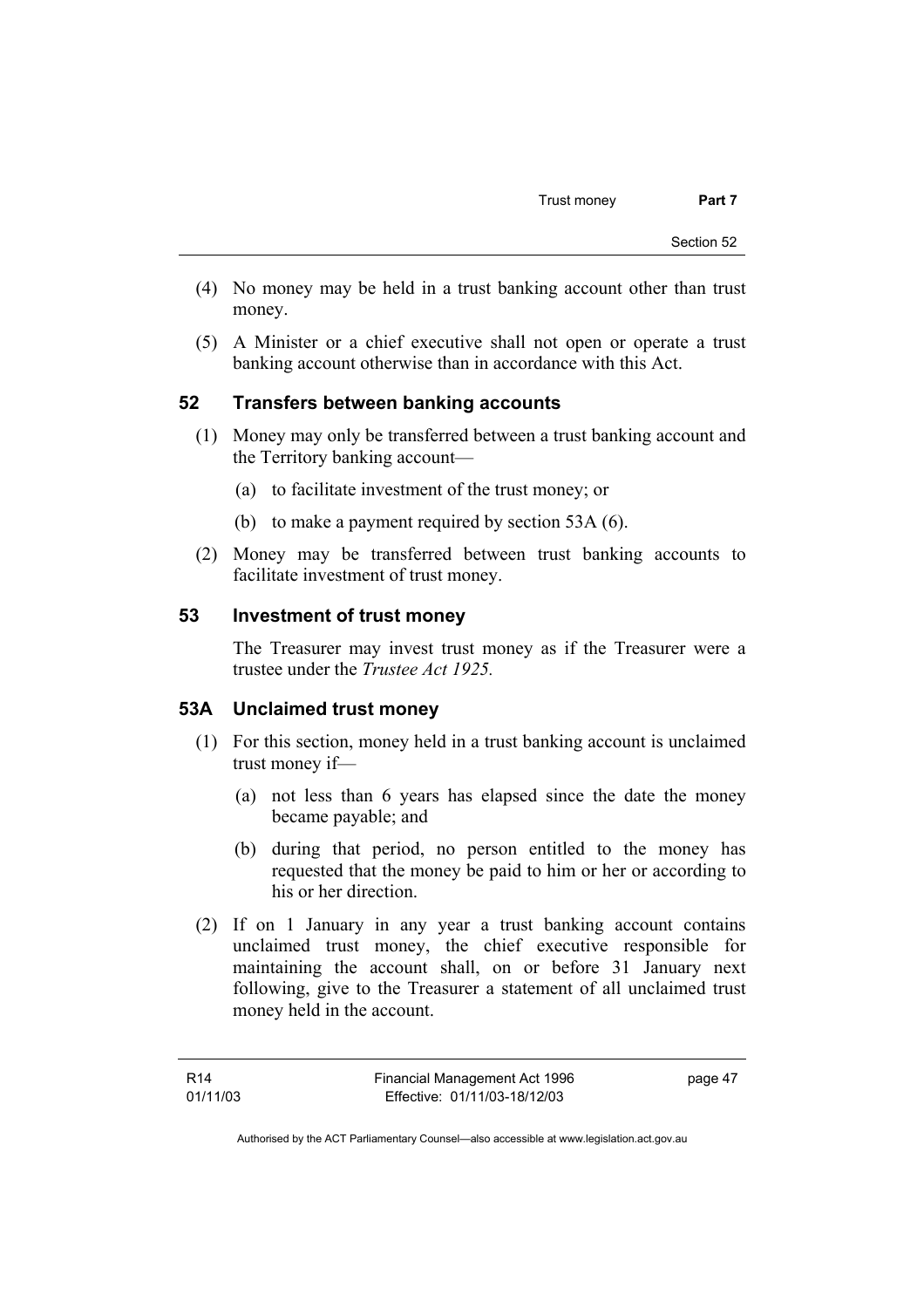#### **Part 7** Trust money

Section 53A

- (3) The statement shall set out—
	- (a) the name, and last-known address, of each person entitled to unclaimed trust money held in the account; and
	- (b) the amount of the trust money to which each of those persons is entitled; and
	- (c) the authorised deposit-taking institution, and the branch of the institution, with which the trust money is held.
- (4) The statement is a notifiable instrument.

*Note* A notifiable instrument must be notified under the *Legislation Act 2001*.

- (5) The chief executive must also publish the statement in a newspaper published in the ACT.
- (6) The total amount shown in the statement shall be paid into the Territory banking account when the statement is given to the Treasurer and, on being paid into that account, shall become public money of the Territory.
- (7) A person who claims to be entitled to any money paid into the Territory banking account in accordance with subsection (6) may apply to the Treasurer for a payment of an amount equal to the money to which he or she is entitled.
- (8) The Treasurer must consider each application and either refuse it or approve it completely or partly.
- (9) The Treasurer must give the applicant written notice of his or her decision.
- (10) A payment approved by the Treasurer under subsection (8) may be made whether or not an appropriation is available for the purpose.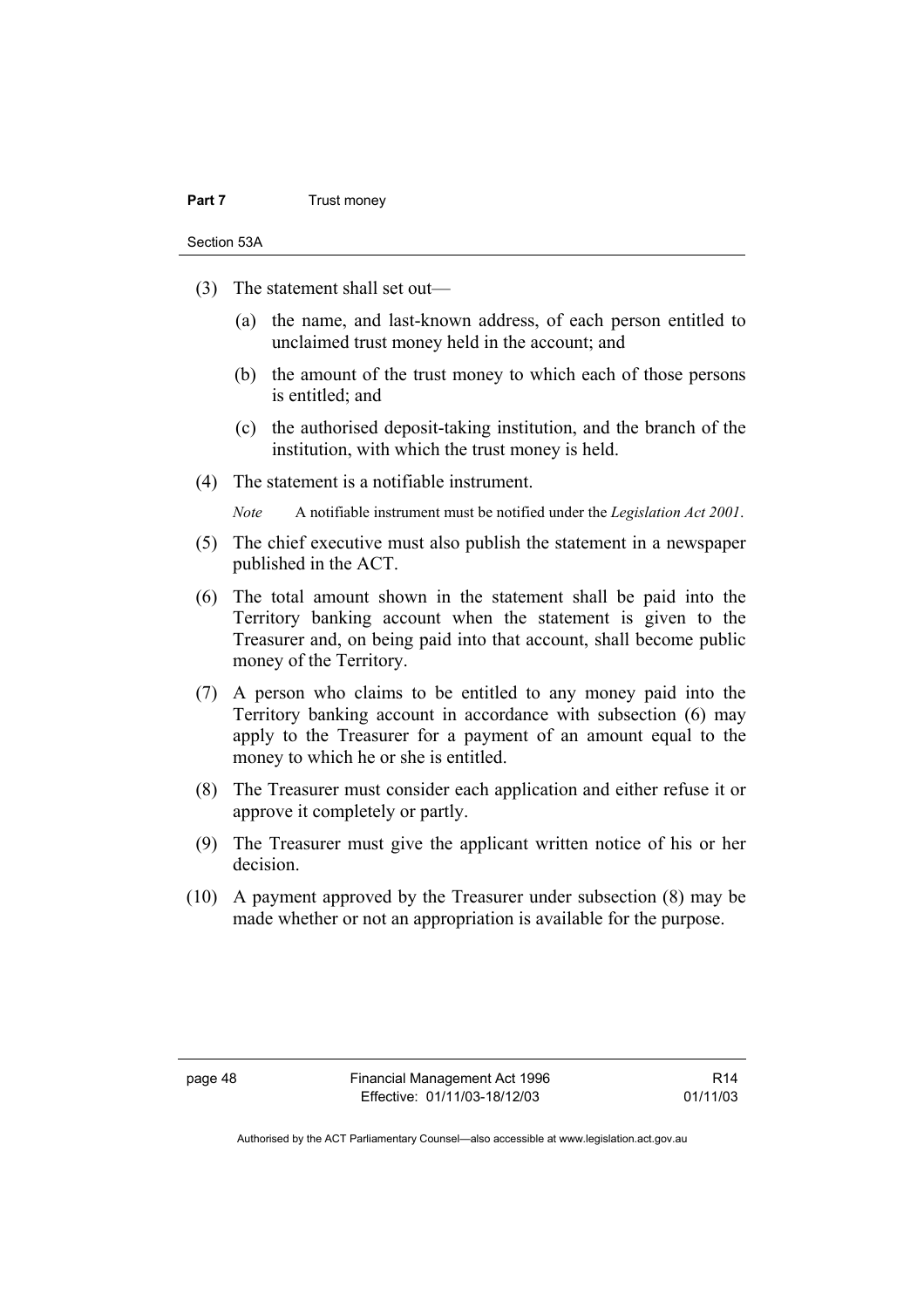Trust money **Part 7** 

Section 53B

# **53B Review of decisions**

Application may be made to the administrative appeals tribunal for a review of a decision of the Treasurer under section 53A (8) refusing an application completely or partly.

## **53C Notification of decisions**

A notice given under section 53A (9) shall be in accordance with the requirements of the code of practice in force under the *Administrative Appeals Tribunal Act 1989*, section 25B (1).

R14 01/11/03 Financial Management Act 1996 Effective: 01/11/03-18/12/03

page 49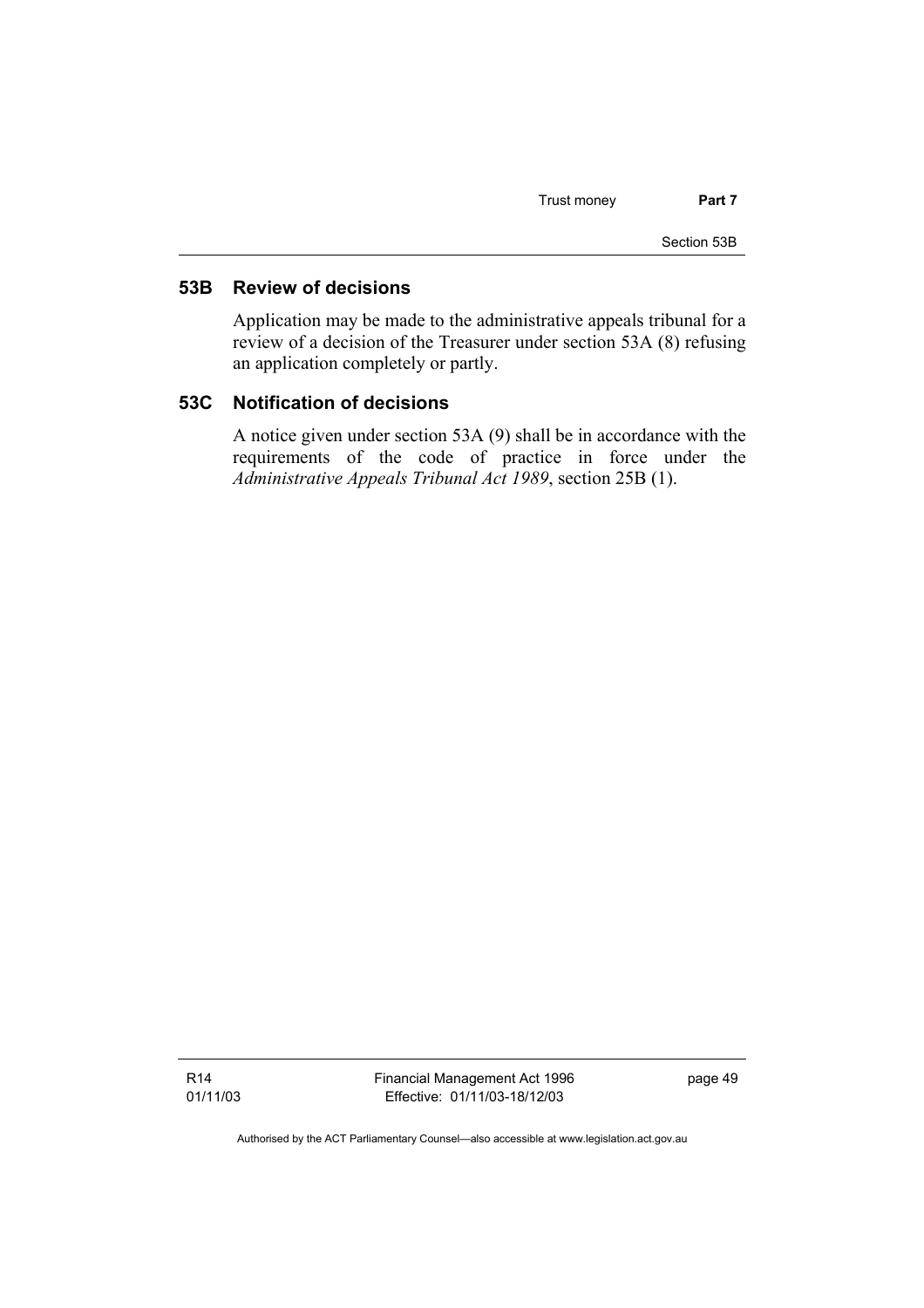# **Part 8 Financial provisions relating to Territory authorities**

### **54 Responsibilities of chief executive officers**

- (1) The chief executive officer of a Territory authority is responsible, under the responsible Minister, for the efficient and effective financial management of the authority.
- (2) Subsection (1) has effect in relation to the chief executive officer of a Territory authority subject to the Act by which the authority was established.
- (3) The chief executive officer of a Territory authority shall be responsible, under the responsible Minister, for ensuring—
	- (a) that the expenses incurred by the authority are properly authorised; and
	- (b) that the operations of the authority during a financial year give a financial result at the end of the year that is in accordance with the estimates contained in the statement of intent of the authority for that year; and
	- (c) that the payments made by the authority are properly authorised and correctly made; and
	- (d) that the officers and staff of the authority comply with the requirements of this Act and the financial management guidelines; and
	- (e) that proper accounts and records are kept of the transactions and affairs of the authority in accordance with generally accepted accounting practice; and
	- (f) that adequate control is maintained over the assets of the authority and assets in the control of the authority; and

R14 01/11/03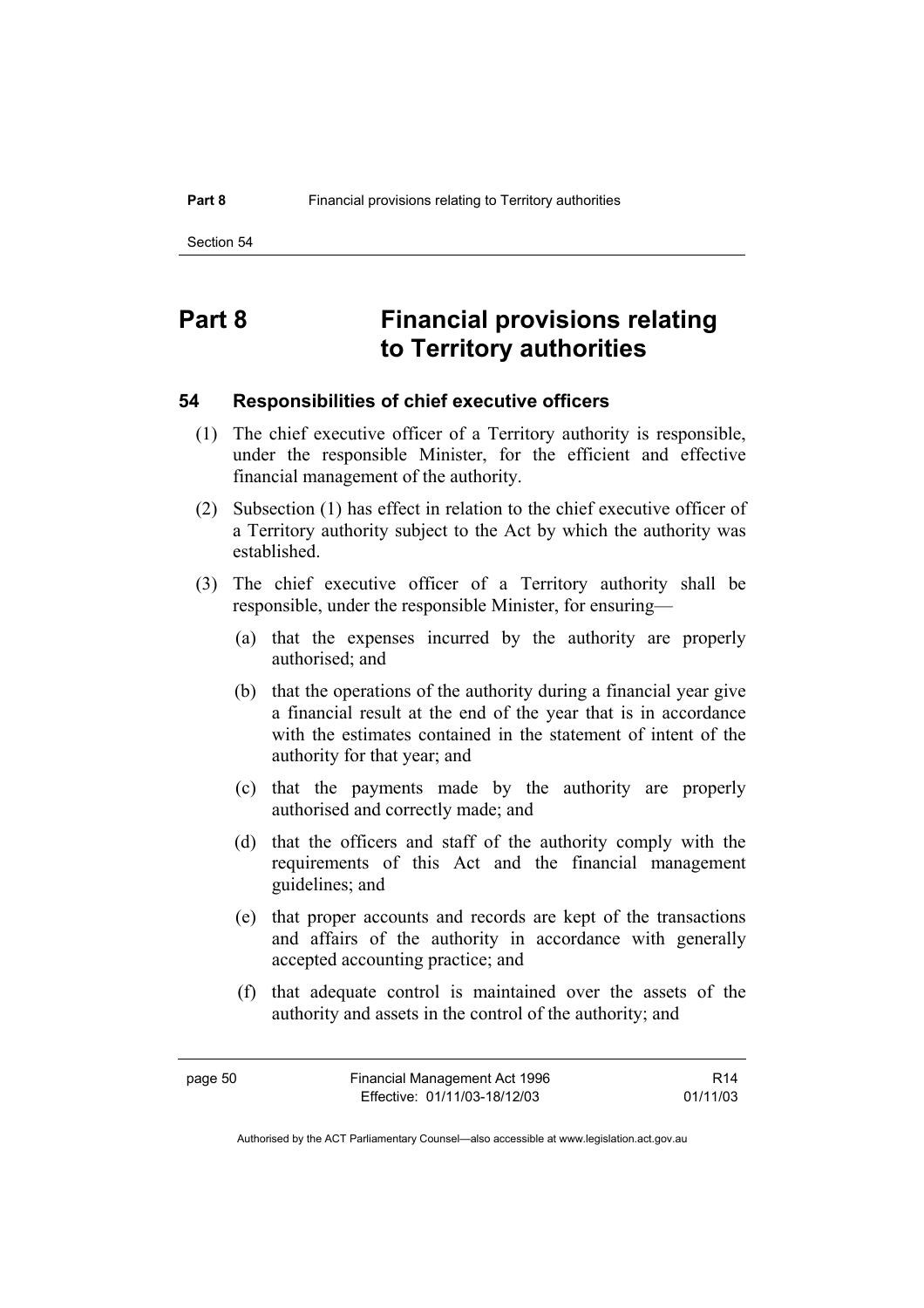Section 55

 (g) that adequate control is maintained over the incurring of liabilities by the authority.

#### **55 Banking accounts**

- (1) A Territory authority may open 1 or more banking accounts for the purposes of the authority.
- (2) A Territory authority shall at all times maintain at least 1 banking account.
- (3) A banking account of a Territory authority must not, without the Treasurer's written approval, be opened or maintained otherwise than with an authorised deposit-taking institution with which an agreement is in force under section 32 (Agreement for the conduct of banking for Territory).

#### **56 Investment**

- (1) Funds not immediately required for the purposes of a Territory authority may be invested—
	- (a) on deposit with an authorised deposit-taking institution; or
	- (b) in Territory, State or Commonwealth securities; or
	- (c) by the Treasurer, for the Territory authority, in an investment mentioned in section 38 (1) (a) to (e); or
	- (d) in any investment prescribed under the financial management guidelines for this paragraph.
- (2) However, the funds of a Territory authority may only be invested under this section to increase or protect the financial wealth of the authority.
- (3) Transfers between the Territory banking account and the banking account of a Territory authority to facilitate investments may be made without appropriation.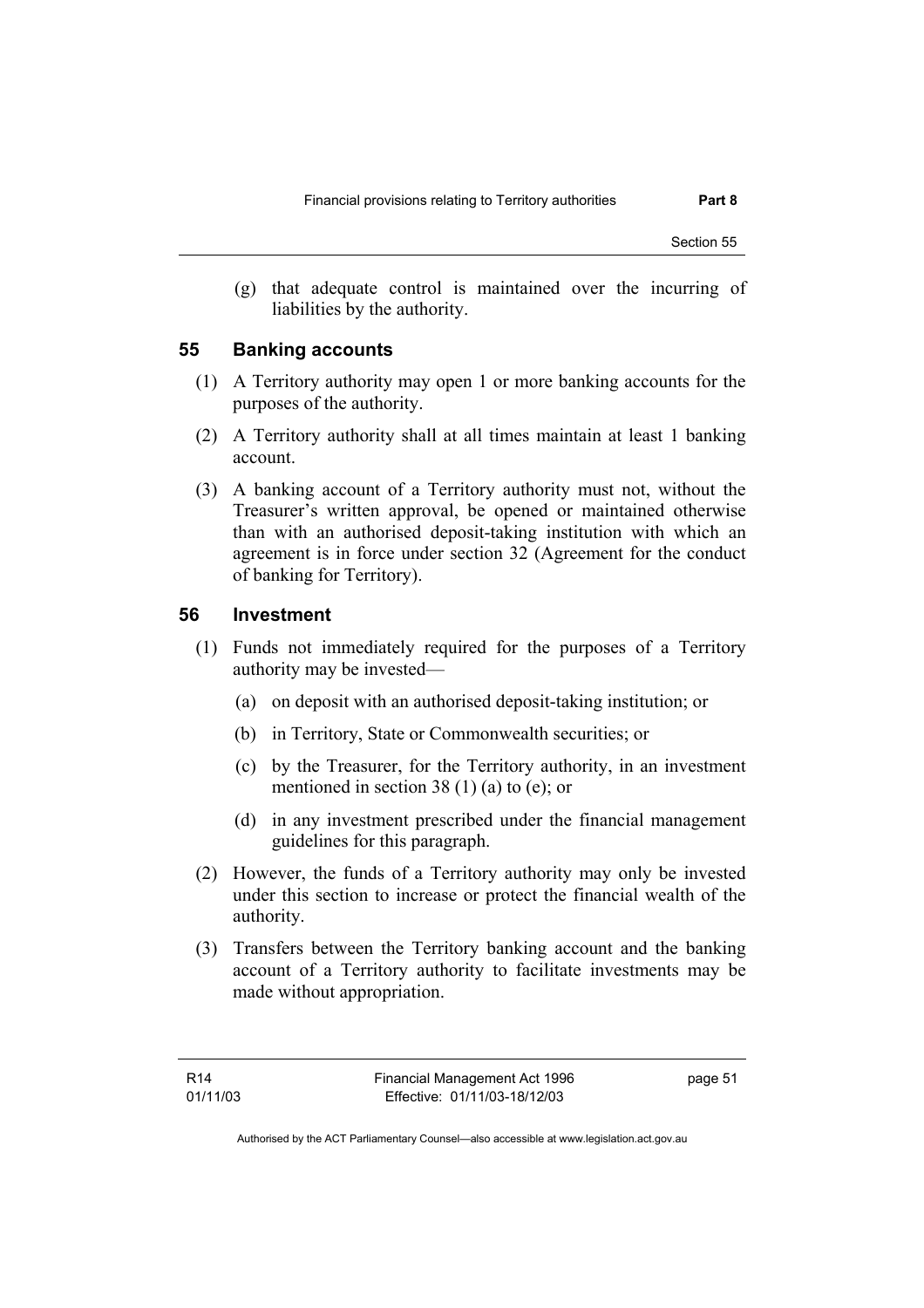- (4) Interest received by the Treasurer for the investment of funds of a Territory authority must be paid to the Territory authority.
- (5) However, if an investment of funds of a Territory authority is made or managed by a department, the department may deduct from the interest received by the department for the investment—
	- (a) a fee charged by the department for making or managing the investment; and
	- (b) expenses reasonably incurred by the department in making or managing the investment.
- (6) Interest that is to be paid to a Territory authority under subsection (4) may be paid direct to the Territory authority or through the Territory banking account.
- (7) If interest to be paid to a Territory authority is paid into the Territory banking account under subsection (6), the interest may be paid to the authority from that account without further appropriation.
- (8) This section does not apply to money held on trust by a Territory authority.

#### **57 Borrowing**

- (1) The Treasurer may—
	- (a) borrow money on behalf of a Territory authority; or
	- (b) lend public money to a Territory authority;

on the terms and conditions the Treasurer considers appropriate.

- (2) Borrowing may be secured by the authority's assets approved by the Treasurer for this section.
- (3) A Territory authority may only arrange an overdraft or credit facility with the written approval of the Treasurer.
- (4) A loan under subsection (1) (b) may be made only from—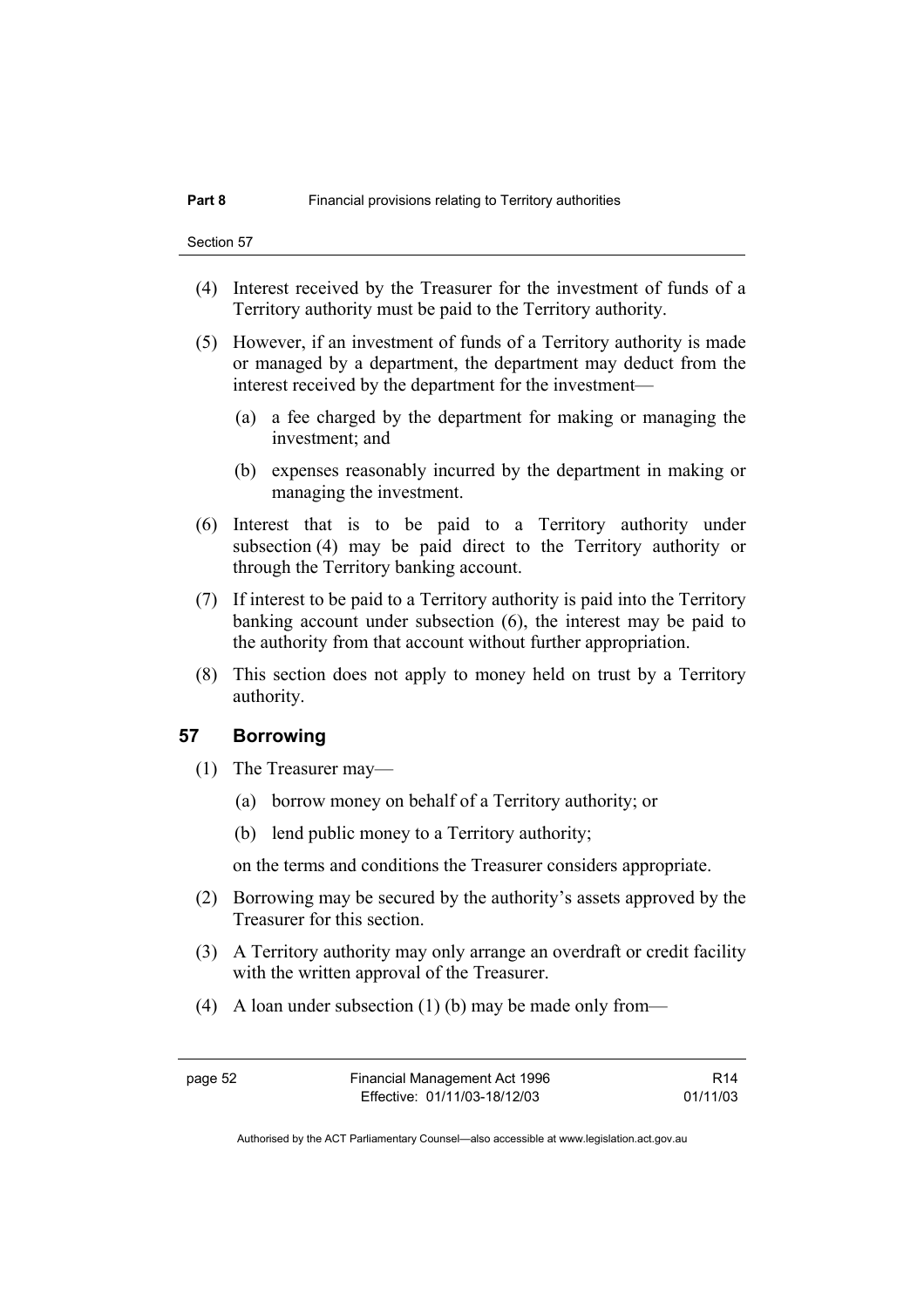Section 58

- (a) money appropriated for the purpose of making the loan; or
- (b) money appropriated for purposes that include the making of the loan.

#### **58 Statements of intent**

- (1) A Territory authority shall, in relation to each financial year, provide to the Treasurer a statement of intent.
- (2) A statement of intent shall be in the form the Treasurer requires and be provided to the Treasurer within the period the Treasurer specifies.
- (3) A statement of intent must include—
	- (a) the financial statements required under the financial management guidelines; and
	- (b) a statement of the objectives of the authority for the year; and
	- (c) a statement of the nature and scope of the activities to be carried out by the authority during the year; and
	- (d) the performance criteria and other measures by which the performance of the authority may be assessed against its objectives for the year; and
	- (e) any other information the Treasurer directs.

## **59 Annual financial statements**

- (1) A Territory authority shall, as soon as practicable after the end of each financial year, prepare annual financial statements relating to its operations during the year.
- (2) The annual financial statements shall be prepared in accordance with generally accepted accounting practice and in a form that facilitates a comparison between the financial operations of the authority during the year and the estimates of those operations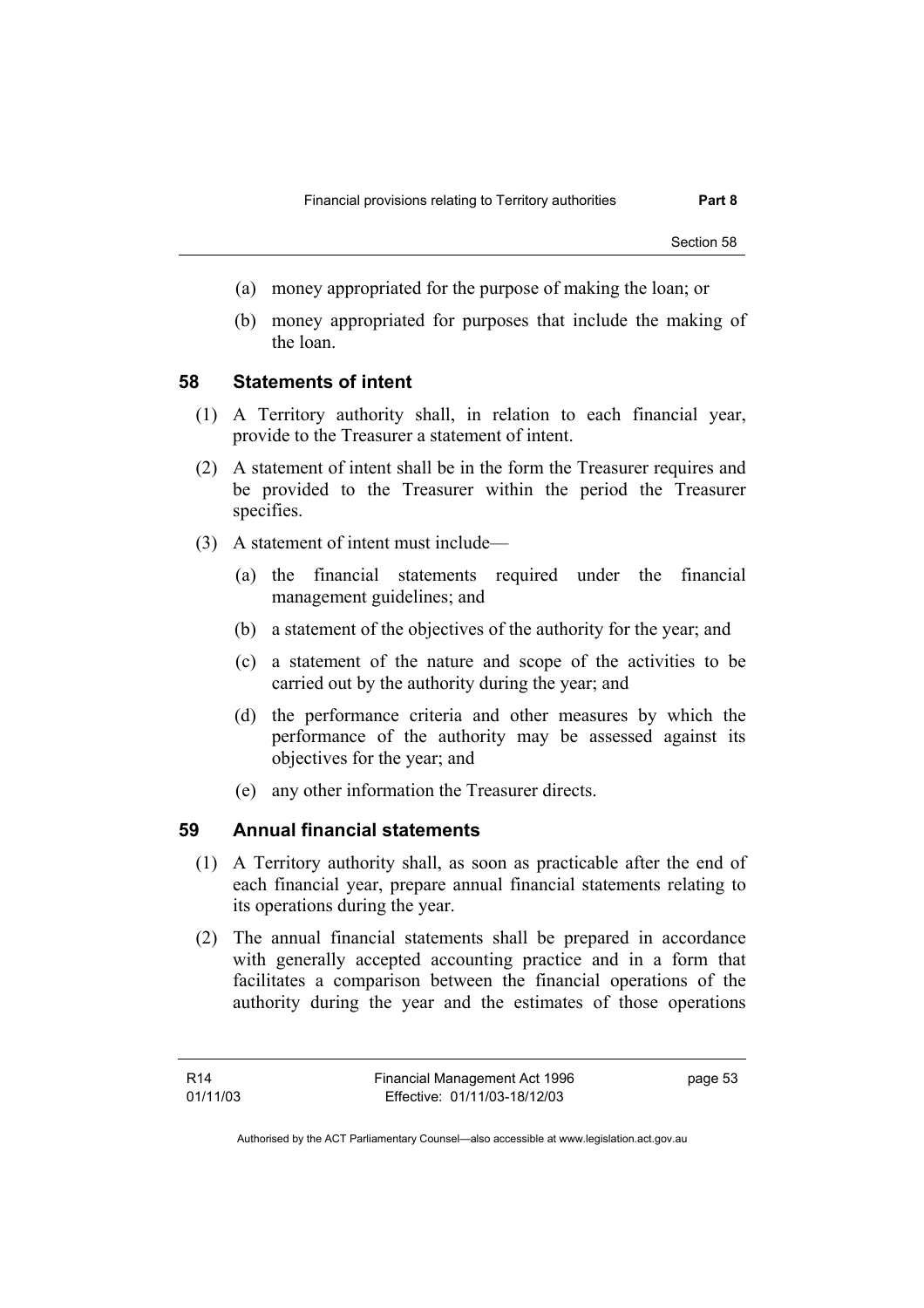contained in the statement of intent for the year that was provided by the authority under section 58.

- (3) The annual financial statements must include—
	- (a) the financial statements required under the financial management guidelines; and
	- (b) a statement of the performance of the authority in meeting the objectives set out in the statement of intent for the year provided by the authority under section 58; and
	- (c) any other statements necessary to fairly reflect the financial operations of the authority during the year and its financial position at the end of the year.
- (4) The statement of performance under subsection (3) (b) must assess the performance of the authority in meeting the objectives included in the statement of intent by reference to the performance criteria and other measures included in that statement in accordance with section 58 (3) (d).

#### **60 Responsibility for annual financial statements**

- (1) Annual financial statements of a Territory authority shall have endorsed on them, or attached to them, a statement of responsibility signed by the chief executive officer of the authority.
- (2) A statement of responsibility shall comprise—
	- (a) a statement of the chief executive officer's responsibility for the preparation of the financial statements and the judgments exercised in preparing them; and
	- (b) a statement that, in the opinion of the chief executive officer, the financial statements fairly reflect the financial operations and service performance of the authority during the year to which they relate and the financial position of the authority at the end of the year.

page 54 Financial Management Act 1996 Effective: 01/11/03-18/12/03

R14 01/11/03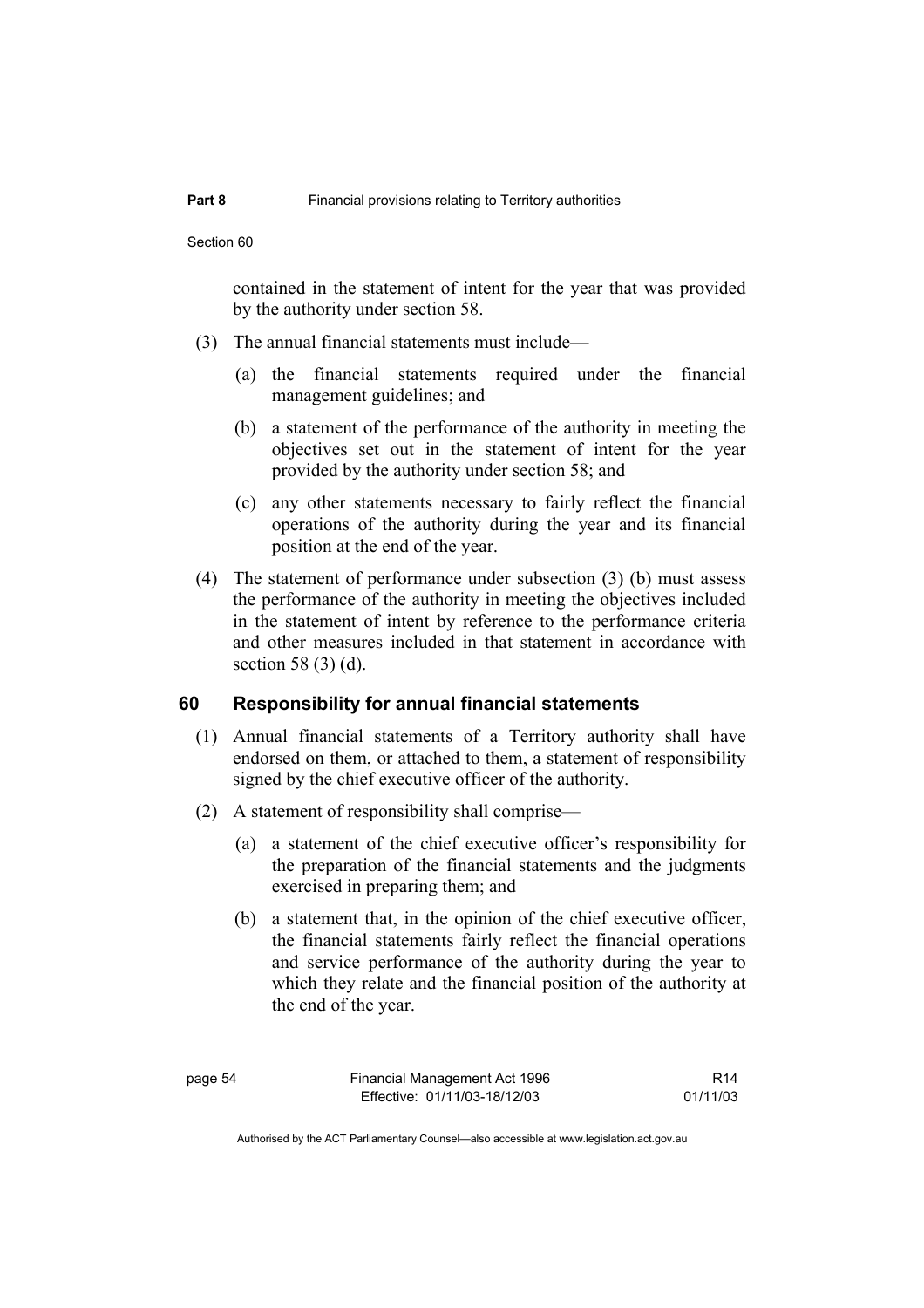## **61 Audit of annual financial statements**

- (1) The chief executive of a Territory authority must, within the prescribed period after the end of a financial year, give the auditor-general a copy of the financial statements of the authority for the year.
- (2) The copy of the financial statements given to the auditor-general under subsection (1) must have endorsed on them, or attached to them, a signed copy of the statement of responsibility made for the financial statements under section 60.
- (3) The auditor-general must give the chief executive officer an audit opinion about the financial statements as soon as practicable after the auditor-general receives them.

### **62 Presentation of annual financial statements**

- (1) If, under section 61 (2), the chief executive officer of a Territory authority receives an audit opinion about annual financial statements of the authority, he or she shall, within 7 days after receiving the opinion, give the responsible Minister of the authority—
	- (a) a copy of the annual financial statements; and
	- (b) a copy of the audit opinion.
- (2) The responsible Minister must present each document mentioned in subsection (1) (a) and (b) to the Legislative Assembly within 6 sitting days after the day the Minister receives the documents.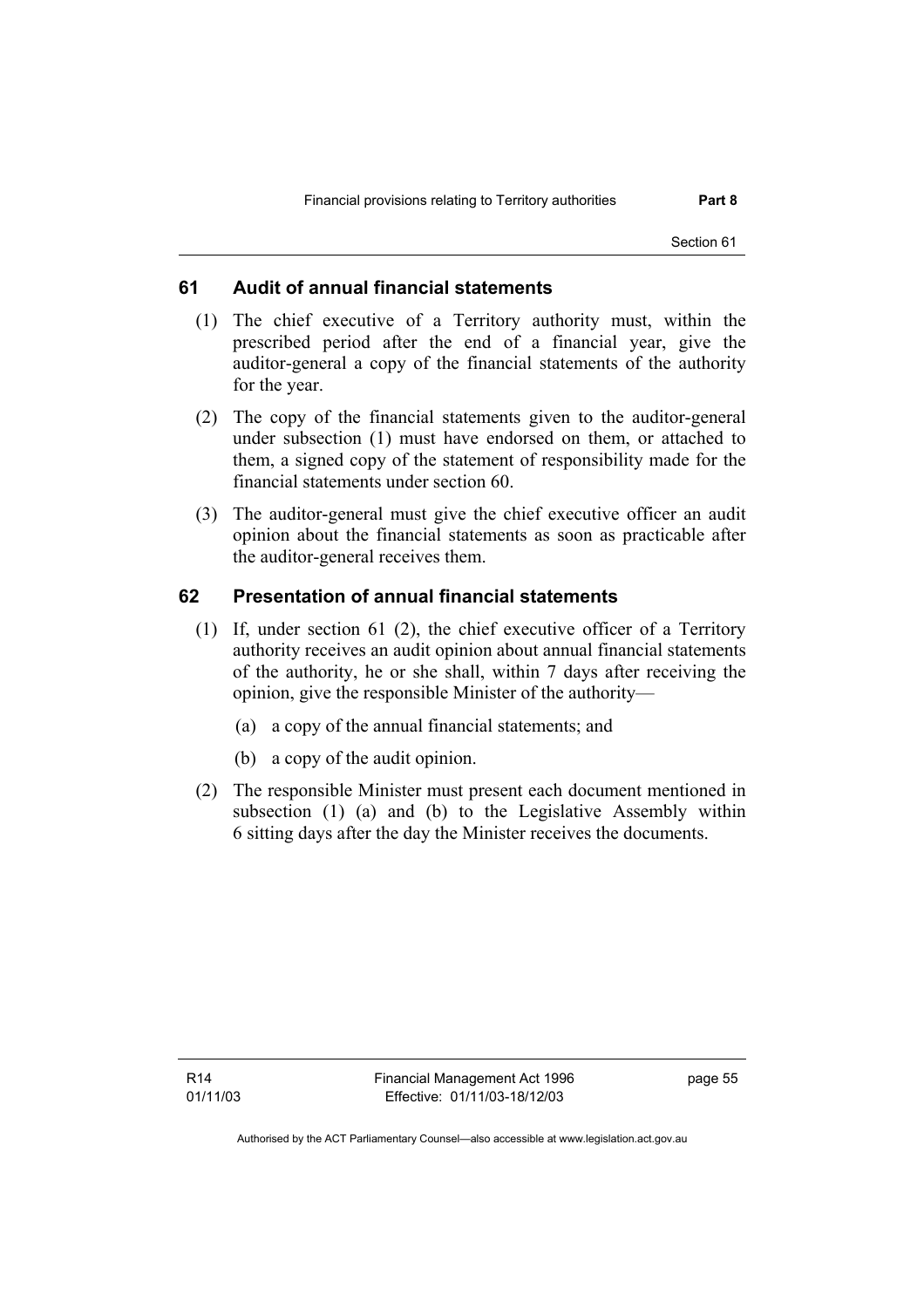Section 63

#### **63 Interim financial statements**

- (1) The Treasurer may, in writing, direct the chief executive officer of a Territory authority to provide the responsible Minister of the authority with financial or other statements relating to the authority—
	- (a) for each month of the year; or
	- (b) for each period of 3 months ending on 30 September, 31 December, 31 March or 30 June.
- (2) A chief executive officer of a Territory authority who receives a direction under subsection (1) shall prepare the statements specified in the direction and give them to the responsible Minister within the period specified in the direction.

page 56 Financial Management Act 1996 Effective: 01/11/03-18/12/03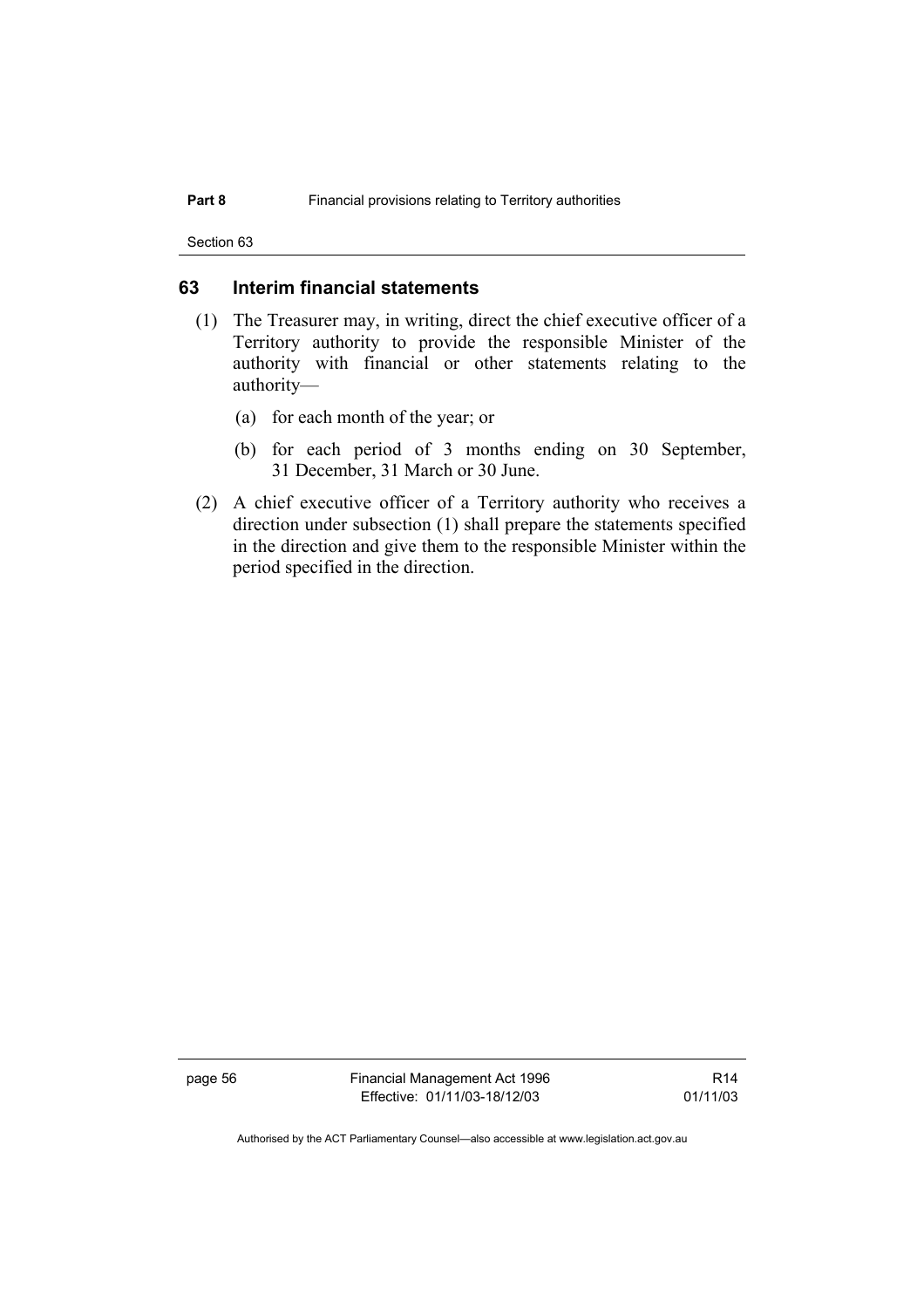# **Part 9 Miscellaneous**

#### **64 Act of grace payments**

- (1) If the Treasurer considers it appropriate to do so because of special circumstances, he or she may authorise the payment by a department of an amount to a person (the *payee*) although the payment of that amount (the *relevant amount*) would not otherwise be authorised by law or required to meet a legal liability.
- (2) The authorisation may provide for the relevant amount to be paid  $by-$ 
	- (a) more than 1 instalment and on the dates specified in the authorisation; or
	- (b) periodical payments of an amount, and for the period, specified in the authorisation.
- (3) An authorisation may be expressed to be subject to conditions to be complied with by the payee.
- (4) If a condition is contravened, the Treasurer may by written notice addressed to the last-known address of the payee require the payee, within 30 days of receipt of the notice, to pay an amount equal to all or part of the relevant amount.
- (5) If the payee does not pay the amount specified in the notice under subsection (4), the amount may be recovered by the Territory as a debt.
- (6) If the payment of an amount by a department is authorised under this section, the Treasurer shall—
	- (a) direct that the amount be paid from an appropriate appropriation for the department specified by the Treasurer; or
	- (b) authorise payment of the amount under section 18; or

Authorised by the ACT Parliamentary Counsel—also accessible at www.legislation.act.gov.au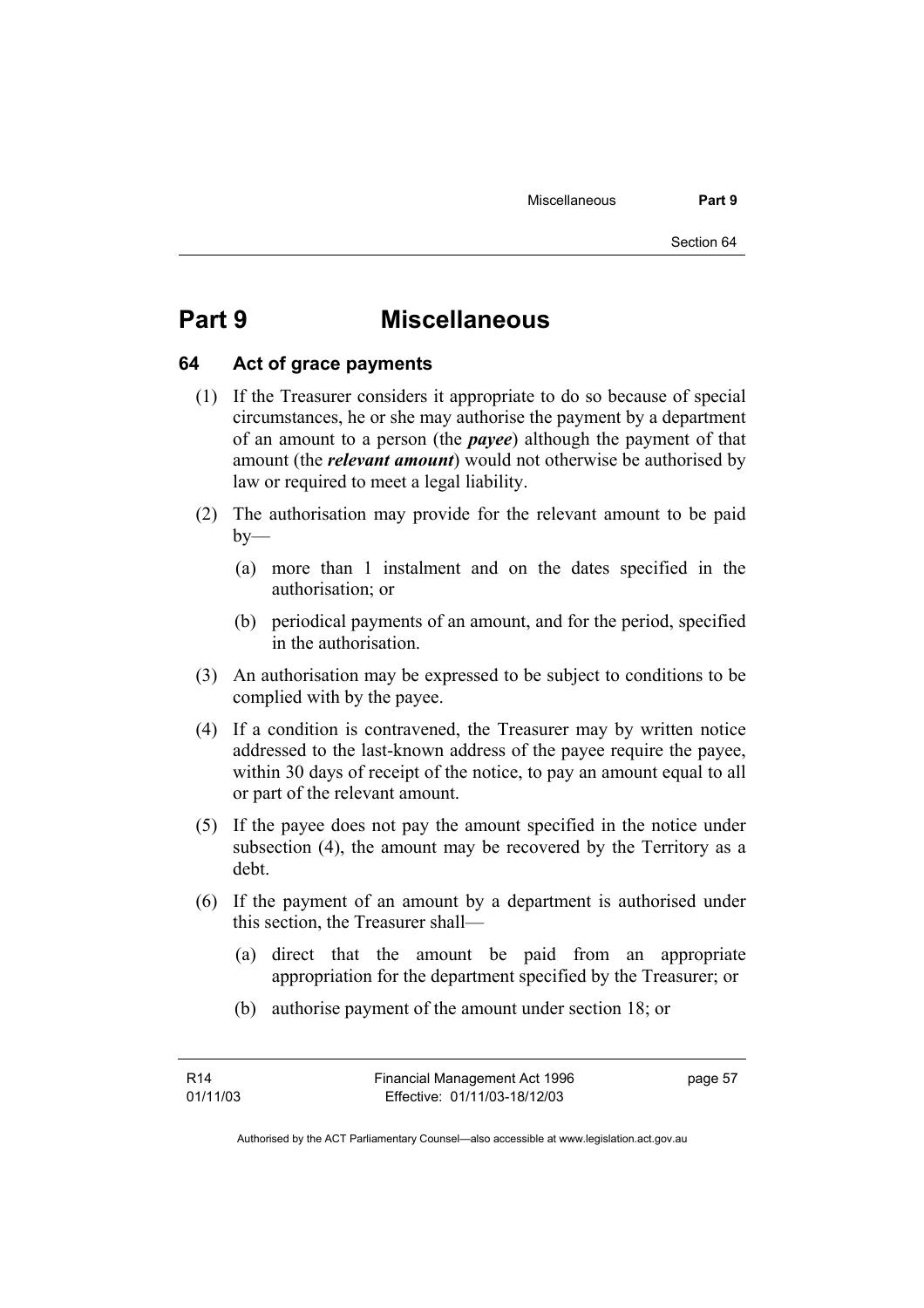#### **Part 9** Miscellaneous

- (c) authorise payment of the amount out of the public money of the Territory.
- (7) The public money of the Territory is appropriated for subsection  $(6)$  (c).
- (8) A payment made by a department under this section shall be reported in notes to the financial statements of the department that relate to the financial year when the payment was made.
- (9) The notes shall indicate in relation to each payment under this section the amount and grounds for the payment.
- (10) The notes relating to a payment under this section shall not disclose the identity of the payee unless disclosure was agreed to by the payee as a condition of authorising the payment.

#### **65 Waiver of debts etc**

- (1) The Treasurer may, in writing, on behalf of the Territory—
	- (a) waive the Territory's right to payment of an amount payable to the Territory; or
	- (b) postpone any right of the Territory to be paid a debt in priority to another debt; or
	- (c) allow the payment by instalments of an amount payable to the Territory; or
	- (d) defer the time for payment of an amount payable to the Territory.
- (2) A waiver relating to an amount payable to the Territory by a person may be expressed to be subject to a condition that the person agrees to pay an amount to the Territory in circumstances specified in the waiver.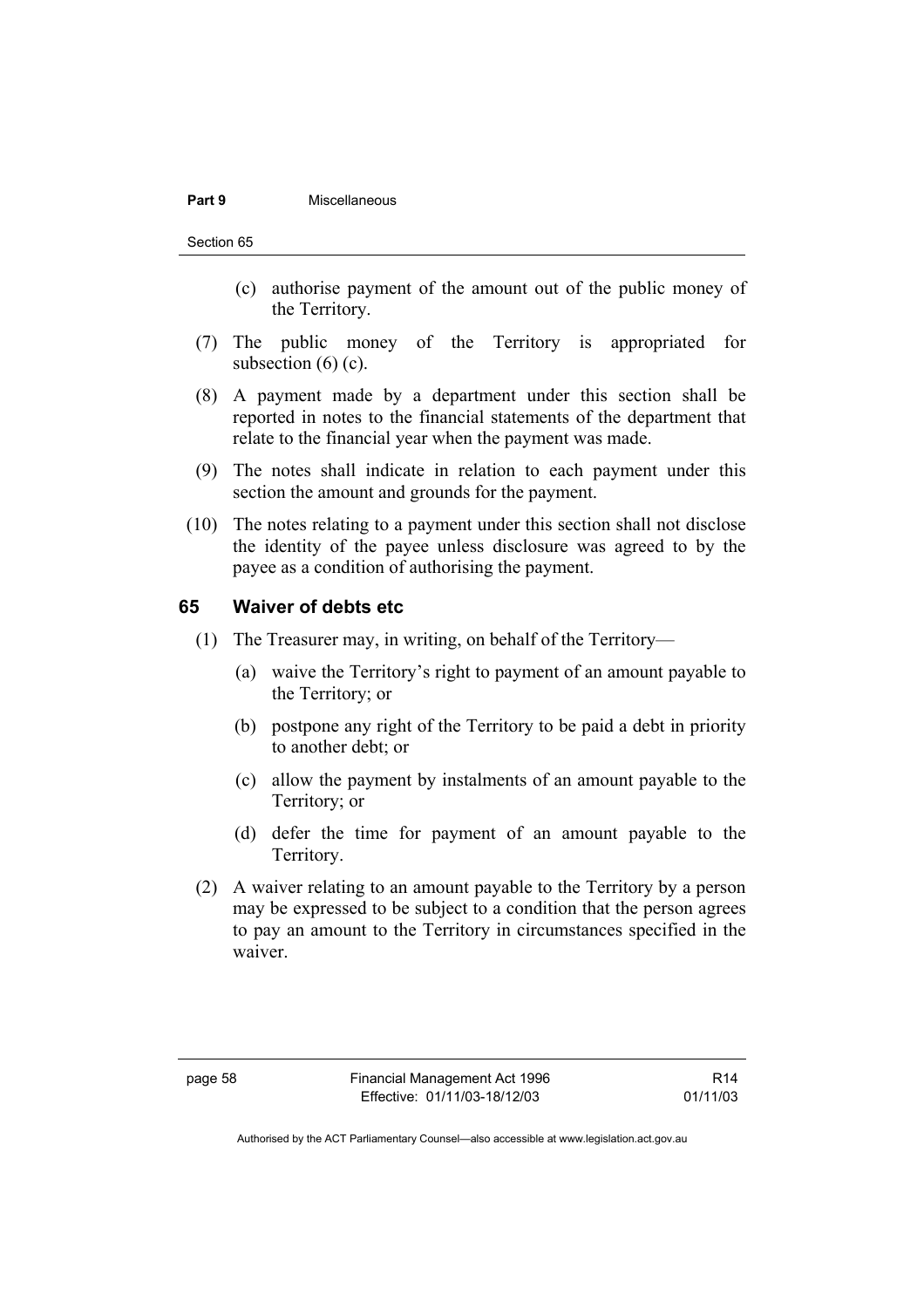(3) A waiver relating to an amount payable to the Territory shall be reported in the notes to the financial statements of the relevant department that relate to the year in which the right to payment was waived.

### **66 Payments in relation to deceased estates**

- (1) If, at the time of a person's death (whether before or after the commencement of this section), the Territory owed an amount to the person, the Treasurer may pay that amount to the person who the Treasurer considers should receive the payment.
- (2) In deciding who should be paid, the Treasurer shall have regard to—
	- (a) the provisions of any will of the deceased person that identify the persons entitled to property under the will; and
	- (b) the law relating to the disposition of the property of deceased persons.
- (3) Before making a payment to a person, the Treasurer may require the person to produce any documents and other evidence relating to—
	- (a) the disposition of the deceased person's estate; or
	- (b) the family of the deceased person and any other persons apparently entitled to share in the estate of the deceased person.
- (4) Subject to subsection (3), the Treasurer may make the payment without requiring production of probate of the will, or letters of administration of the estate, of the deceased person.
- (5) If a payment is made in relation to an amount owing to a deceased person, the Territory is discharged from any further liability in relation to that amount.
- (6) This section does not relieve the recipient of a payment from liability to deal with the money in accordance with law.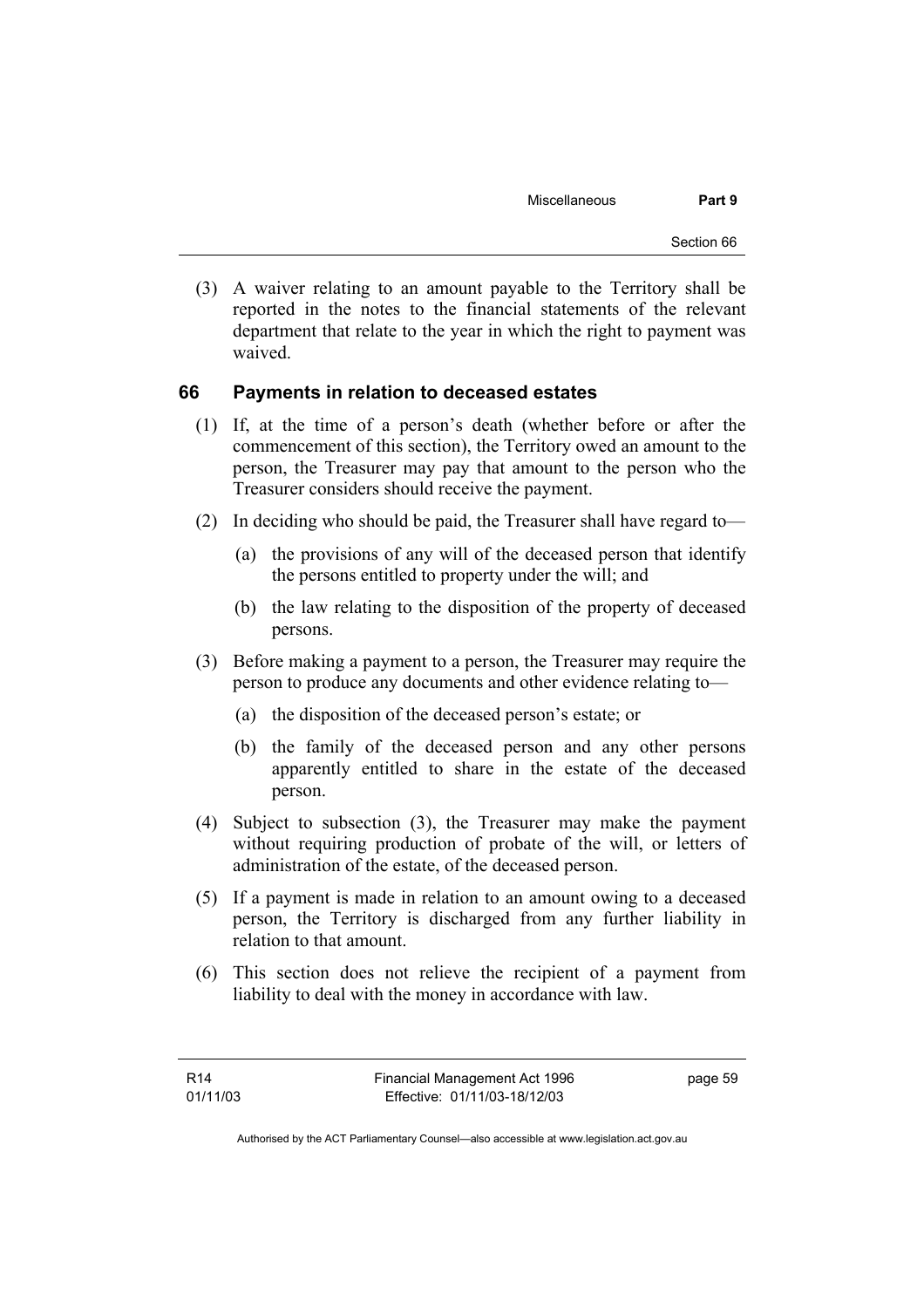#### **Part 9** Miscellaneous

Section 67

### **67 Guideline-making power**

- (1) The Treasurer may make financial management guidelines for this Act.
- (2) A financial management guideline is a disallowable instrument.
	- *Note* A disallowable instrument must be notified, and presented to the Legislative Assembly, under the *Legislation Act 2001*.

#### **68 Regulation-making power**

The Executive may make regulations for this Act.

*Note* Regulations must be notified, and presented to the Legislative Assembly, under the *Legislation Act 2001*.

page 60 Financial Management Act 1996 Effective: 01/11/03-18/12/03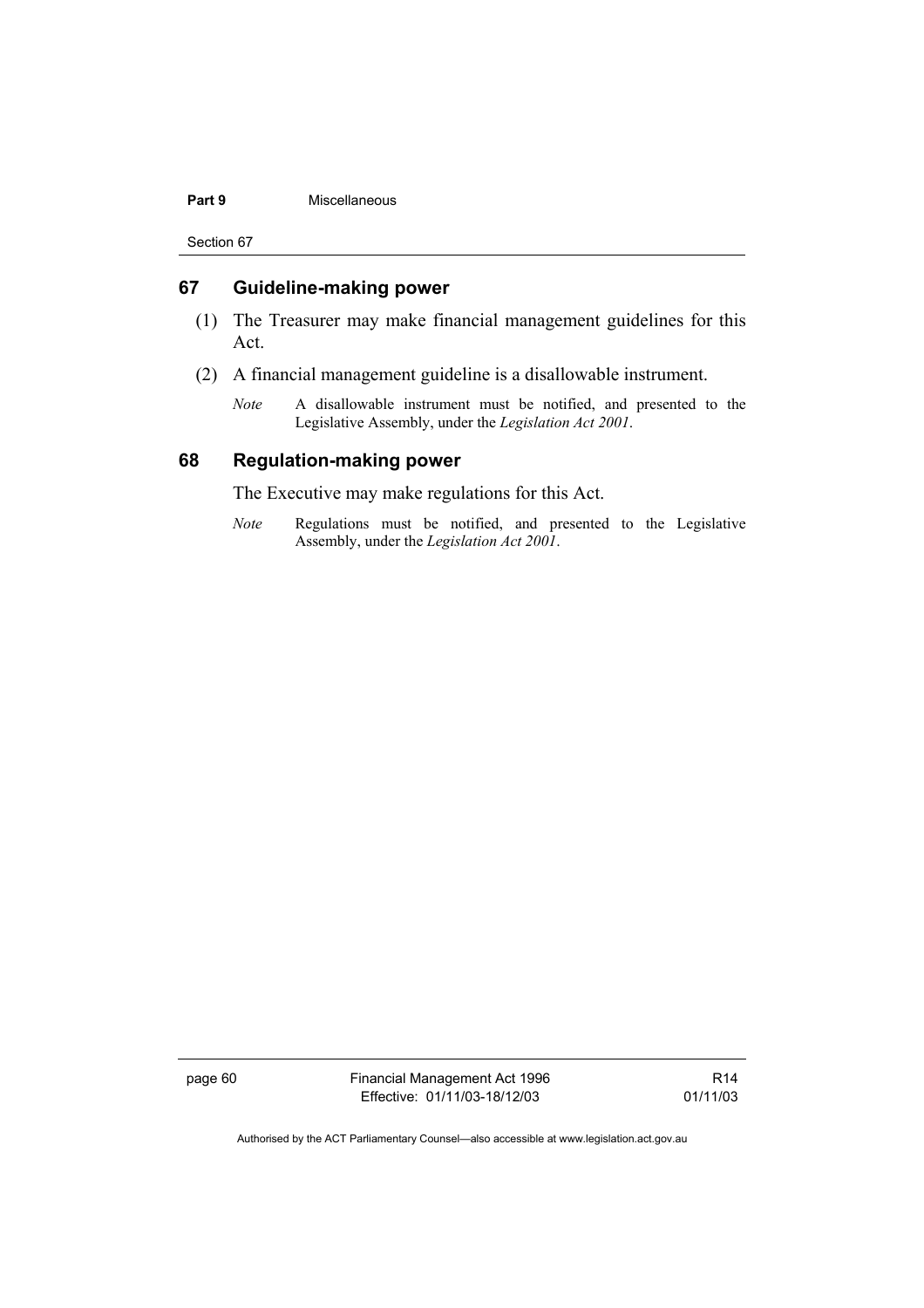# **Dictionary**

(see s 3)

*appropriation* means an appropriation of public money by any Act including this Act.

*Appropriation Act* means an Act that makes appropriations in relation to a financial year for purposes referred to in section 8.

*appropriation unit* means a class of outputs, or a group of output classes, for which an appropriation is made by an Appropriation Act.

*banking account* means an account with an authorised deposit-taking institution that is, or is substantially the same as, a bank account.

*borrowing* includes—

- (a) raising money or obtaining credit, whether by dealing in securities or otherwise; and
- (b) entering into a financing lease;

but does not include using a credit card or overdraft facility, or otherwise obtaining credit, in a transaction forming part of the day-to-day operations of the Territory or a Territory authority.

*budget papers* means documents presented to the Legislative Assembly under section 10 or 13 (1).

*capital injection* means money provided, or to be provided, to a department for—

 (a) the purchase of assets to be held by the department or to be owned by a Territory authority or Territory owned corporation; or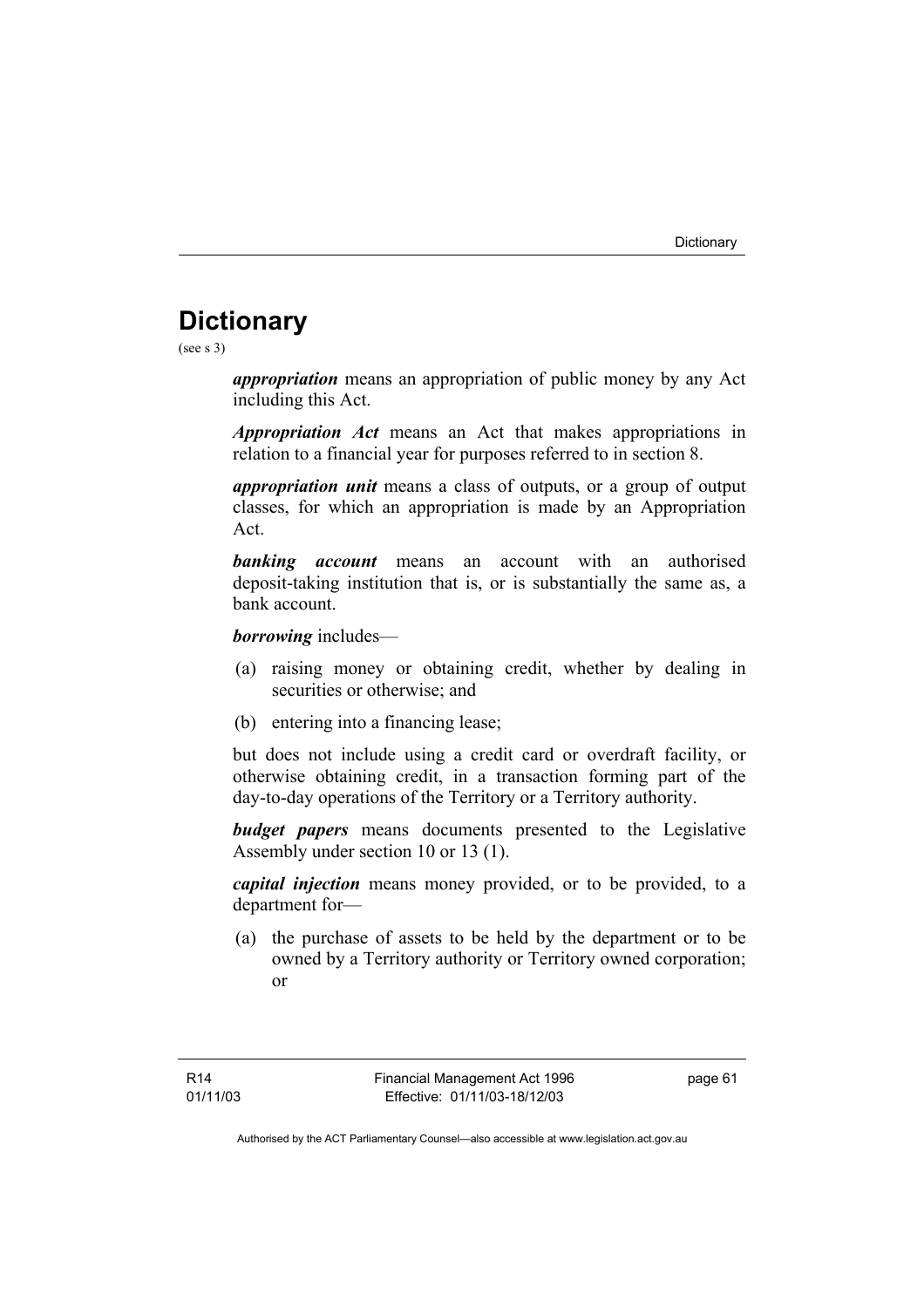- (b) the development of assets held by the department or owned by a Territory authority or Territory owned corporation; or
- (c) augmenting the assets held by the department or owned by a Territory authority or Territory owned corporation; or
- (d) reducing the liabilities of the department, a Territory authority or a Territory owned corporation;

but does not include money provided from an appropriation for a purpose referred to in section 8 (a) or (c).

*chief executive officer*, in relation to a Territory authority, means the person who has responsibility for managing the affairs of the authority.

*class of outputs* means a group of outputs identified as a class by an Appropriation Act.

*department* means—

- (a) an administrative unit (excluding any part of an administrative unit prescribed for paragraph (b) and any administrative unit forming part of a group of administrative units prescribed for paragraph (c)); or
- (b) a part of an administrative unit prescribed for this paragraph; or
- (c) a group of 2 or more administrative units prescribed for this paragraph.

*departmental banking account* means a banking account referred to in section  $34(1)$ .

*expenses*, in relation to an output, means the expenses incurred in providing the output quantified on an accrual accounting basis and includes the overhead expenses properly attributable to the output.

*financial management guidelines* means the financial management guidelines under this Act.

page 62 Financial Management Act 1996 Effective: 01/11/03-18/12/03

R14 01/11/03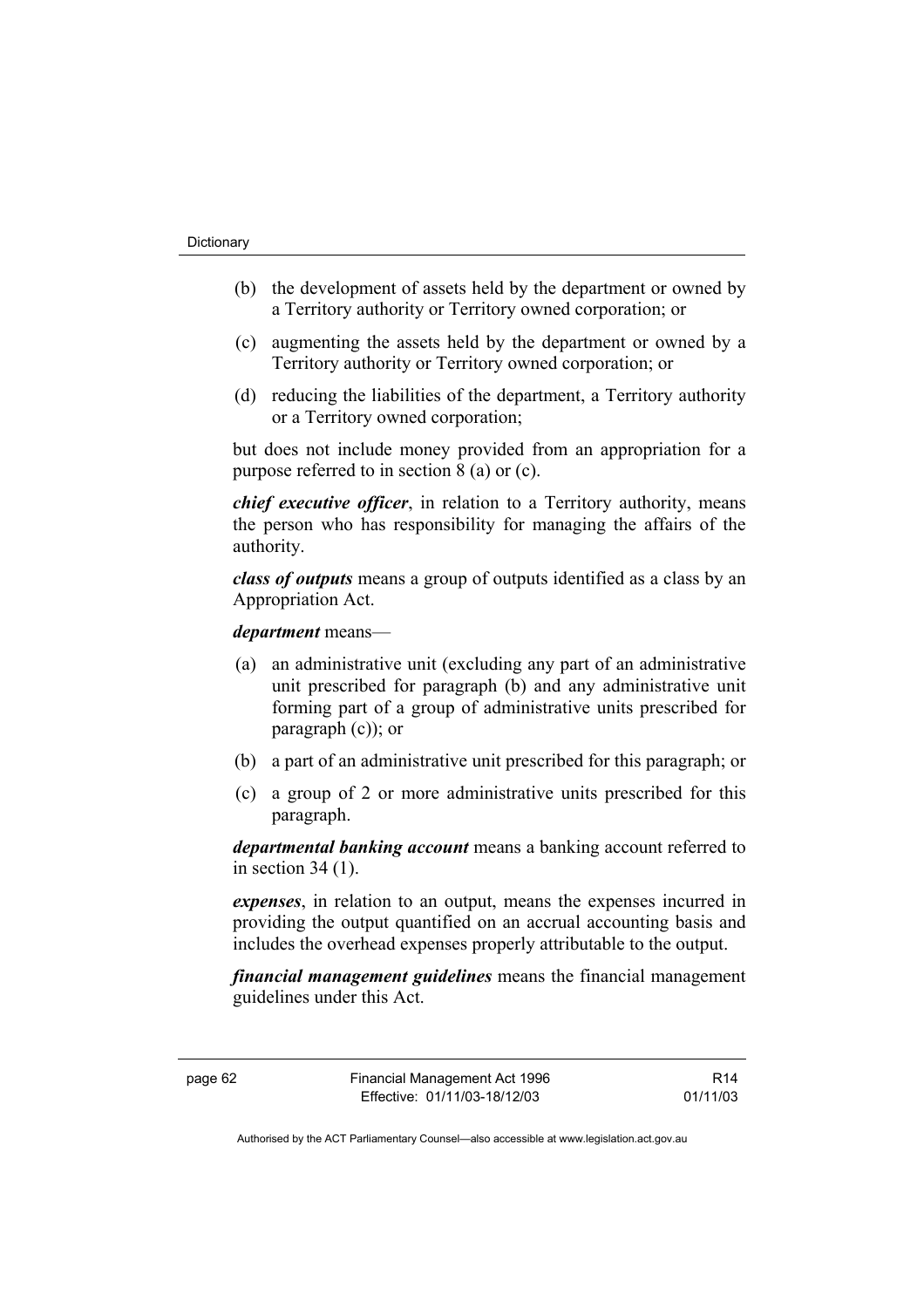#### *general government sector* means—

- (a) those organisations whose primary function is to provide services that are mainly not market orientated, are mainly for the consumption of the community generally, involve the transfer or redistribution of income, and are financed mainly through appropriation; and
- (b) those organisations that are controlled by the Territory and provide investment or other financial services.

*generally accepted accounting practice* means accounting practices and procedures recognised by the accounting profession as appropriate for reporting financial information relating to government, a department or a Territory authority, being practices and procedures that are consistent with this Act and any relevant Appropriation Act.

*GST*—see the *A New Tax System (Goods and Services Tax) Act 1999* (Cwlth), dictionary.

*input tax credit*—see the *A New Tax System (Goods and Services Tax) Act 1999* (Cwlth), dictionary.

*interest* includes a dividend and any other financial return on a deposit, loan or other investment.

*invest* includes enter into a transaction or arrangement for the protection or enhancement of investments.

*Legislative Assembly secretariat* means the clerk of the Legislative Assembly and the officers and employees of the public service who assist the clerk in the exercise of the clerk's functions.

*outcomes* means the consequences for the community of outputs.

*outputs* means goods produced or services provided by a department or Territory authority or a person producing goods or providing services on behalf of a department or Territory authority.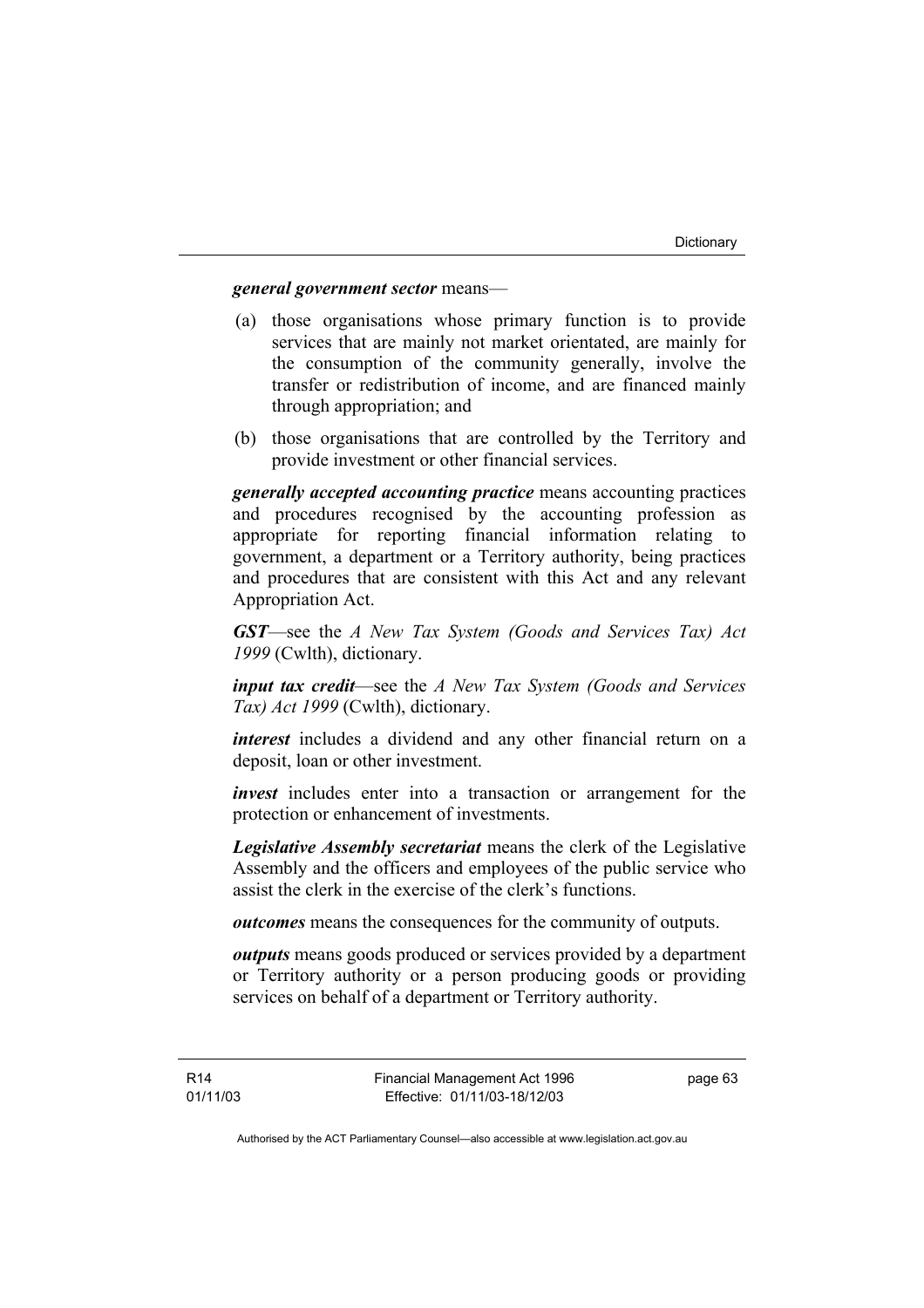#### **Dictionary**

*prescribed* means prescribed by the financial management guidelines.

*public money* means all money received by the Territory, including the proceeds of all loans raised on behalf of the Territory, but does not include—

- (a) money held by the Territory as trust money; or
- (b) money received by a Territory owned corporation; or
- (c) money received by a Territory authority; or
- (d) money received by the Territory from a Territory authority for investment for the authority; or
- (e) money received by the Territory—
	- (i) in repayment of an investment made by the Territory for a Territory authority; or
	- (ii) as interest on such an investment.

*public trading enterprise* means an organisation whose primary function is to provide goods and services that are mainly market orientated, non-regulatory and non-financial in nature and who may recover a significant part of their costs from individual consumers.

*public trading enterprise sector* means those organisations whose primary function is to provide goods and services that are mainly market orientated and non-regulatory in nature and who may recover a significant part of their costs from individual consumers.

*responsible chief executive*, in relation to a department, means—

- (a) if the department is constituted by an administrative unit or a part of an administrative unit—the chief executive of that administrative unit; or
- (b) if the department is constituted by a group of 2 or more administrative units—the person prescribed as the responsible chief executive in relation to the department.

| page 64 | Financial Management Act 1996 | R <sub>14</sub> |
|---------|-------------------------------|-----------------|
|         | Effective: 01/11/03-18/12/03  | 01/11/03        |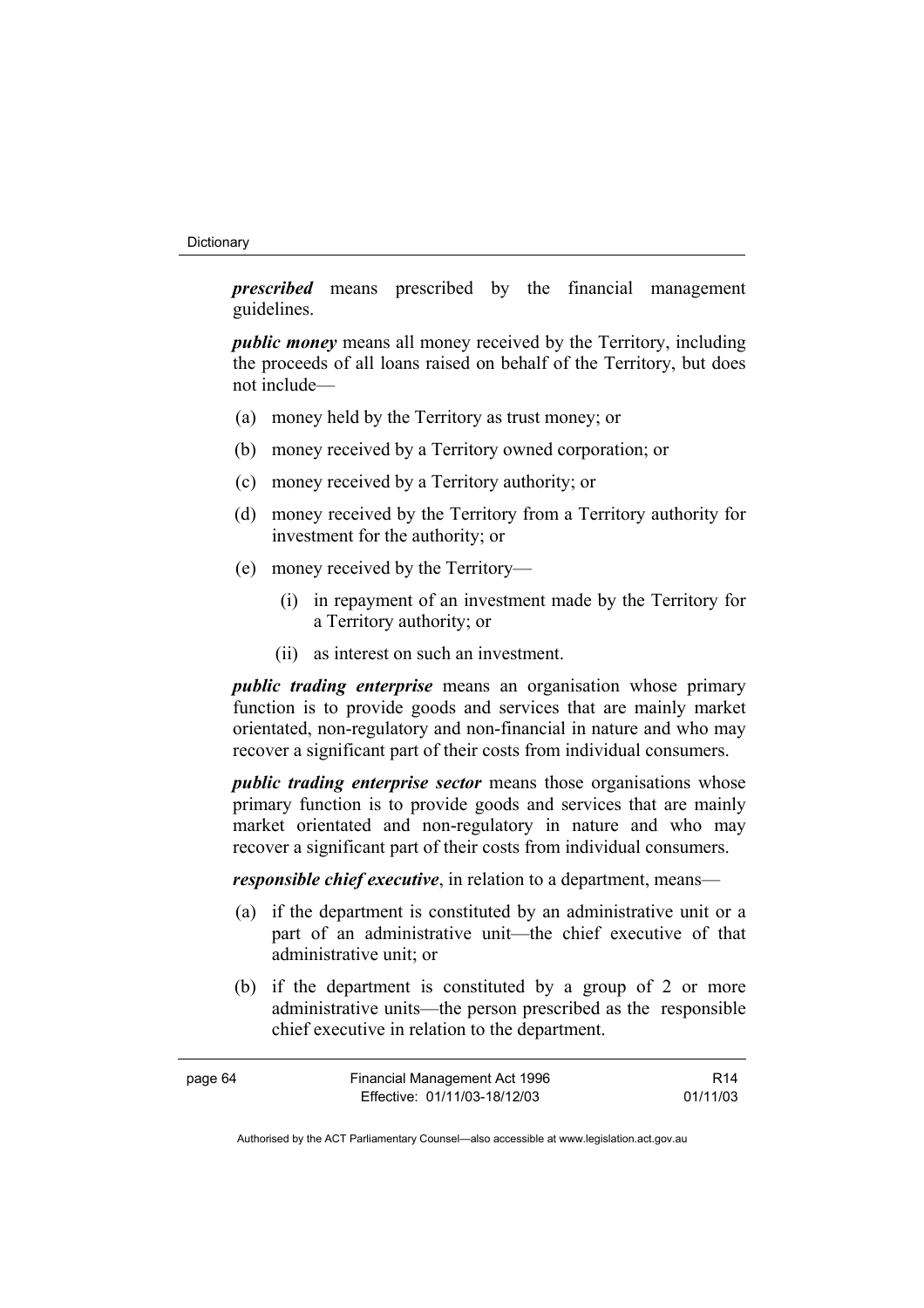## *responsible Minister* means—

- (a) in relation to a department that is constituted by an administrative unit or a part of an administrative unit—the Minister to whom responsibility for that administrative unit has been allocated under the *Public Sector Management Act 1994*, section 14; and
- (b) in relation to a department that is constituted by a group of 2 or more administrative units—the Minister prescribed as the responsible Minister in relation to the department; and
- (c) in relation to a Territory authority—the Minister administering the Act by which the authority was established.

*securities* includes stocks, debentures, notes, bonds, promissory notes, bills of exchange, and any other securities approved in writing by the Treasurer.

*statement of intent* means a statement of a Territory authority under section 58.

*superannuation appropriation*—see the *Territory Superannuation Provision Protection Act 2000*, dictionary.

*superannuation banking account*—see the *Territory Superannuation Provision Protection Act 2000*, section 7.

*taxable supply*—see the *A New Tax System (Goods and Services Tax) Act 1999* (Cwlth), dictionary.

*Territory authority* means a body corporate established by an Act, but does not include a body declared under section 3B not to be a Territory authority.

*Territory banking account* means the banking account referred to in section 33.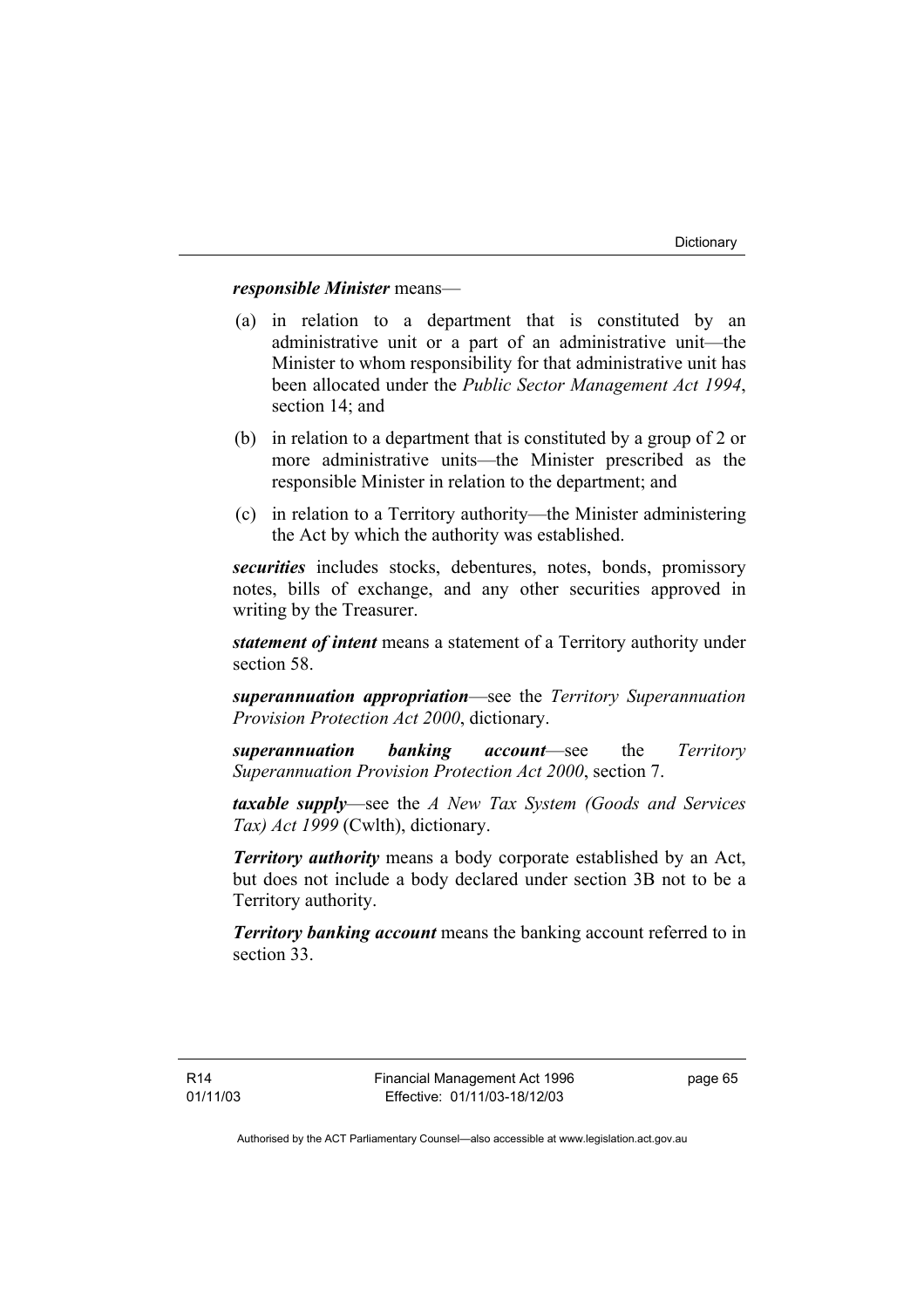### *trust money* means—

- (a) money deposited with the Territory pending the completion of a transaction or the determination of a dispute and that may become repayable to the depositor or payable to the Territory or any other person; or
- (b) all money that is paid into a Territory court for possible repayment to the payee or a third party because of any Act, order, instruction or authority; or
- (c) money that belongs to or is due to any person and is collected by the Territory as a result of an agreement between the Territory and that person; or
- (d) unclaimed money that is due to or belongs to any person and is deposited with the Territory; or
- (e) money that is paid to the Territory in trust for any other lawful purpose including interest on trust money.

page 66 Financial Management Act 1996 Effective: 01/11/03-18/12/03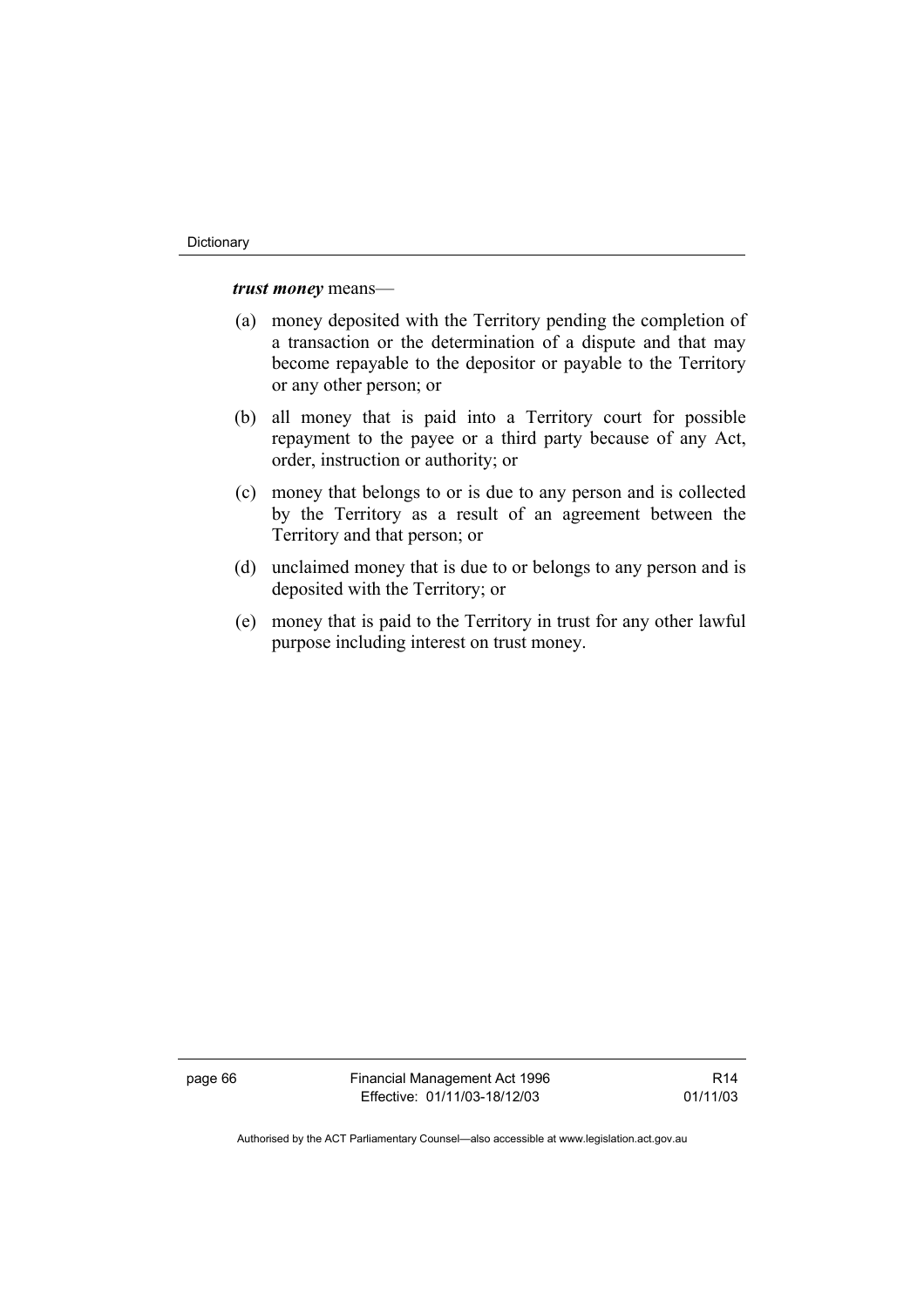# **Endnotes**

| 1 |  |  | <b>About the endnotes</b> |
|---|--|--|---------------------------|
|---|--|--|---------------------------|

Amending and modifying laws are annotated in the legislation history and the amendment history. Current modifications are not included in the republished law but are set out in the endnotes.

Not all editorial amendments made under the *Legislation Act 2001*, part 11.3 are annotated in the amendment history. Full details of any amendments can be obtained from the Parliamentary Counsel's Office.

Uncommenced amending laws and expiries are listed in the legislation history and the amendment history. These details are underlined. Uncommenced provisions and amendments are not included in the republished law but are set out in the last endnote.

If all the provisions of the law have been renumbered, a table of renumbered provisions gives details of previous and current numbering.

The endnotes also include a table of earlier republications.

If the republished law includes penalties, current information about penalty unit values appears on the republication inside front cover.

## **2 Abbreviation key**

| $am = amended$                             | $ord = ordinance$                         |
|--------------------------------------------|-------------------------------------------|
| $amdt = amendment$                         | orig = original                           |
| $ch = chapter$                             | $p = page$                                |
| $cl = clause$                              | par = paragraph                           |
| $def = definition$                         | pres = present                            |
| $dict = dictionary$                        | $prev = previous$                         |
| disallowed = disallowed by the Legislative | $(\text{prev})$ = previously              |
| Assembly                                   | $prov = provision$                        |
| $div = division$                           | $pt = part$                               |
| $exp = expires/expired$                    | $r = rule/subrule$                        |
| Gaz = Gazette                              | $reg = regulation/subregulation$          |
| $hdg =$ heading                            | $renum = renumbered$                      |
| IA = Interpretation Act 1967               | $reloc = relocated$                       |
| ins = inserted/added                       | $R[X]$ = Republication No                 |
| $LA =$ Legislation Act 2001                | $RI = reissue$                            |
| $LR =$ legislation register                | s = section/subsection                    |
| LRA = Legislation (Republication) Act 1996 | $sch = schedule$                          |
| mod = modified / modification              | $sdiv = subdivision$                      |
| $No = number$                              | $sub =$ substituted                       |
| $num = numbered$                           | $SL = Subordinate Law$                    |
| $o = order$                                | underlining = whole or part not commenced |
| om = omitted/repealed                      | or to be expired                          |
|                                            |                                           |

#### R14 01/11/03

Financial Management Act 1996 Effective: 01/11/03-18/12/03

page 67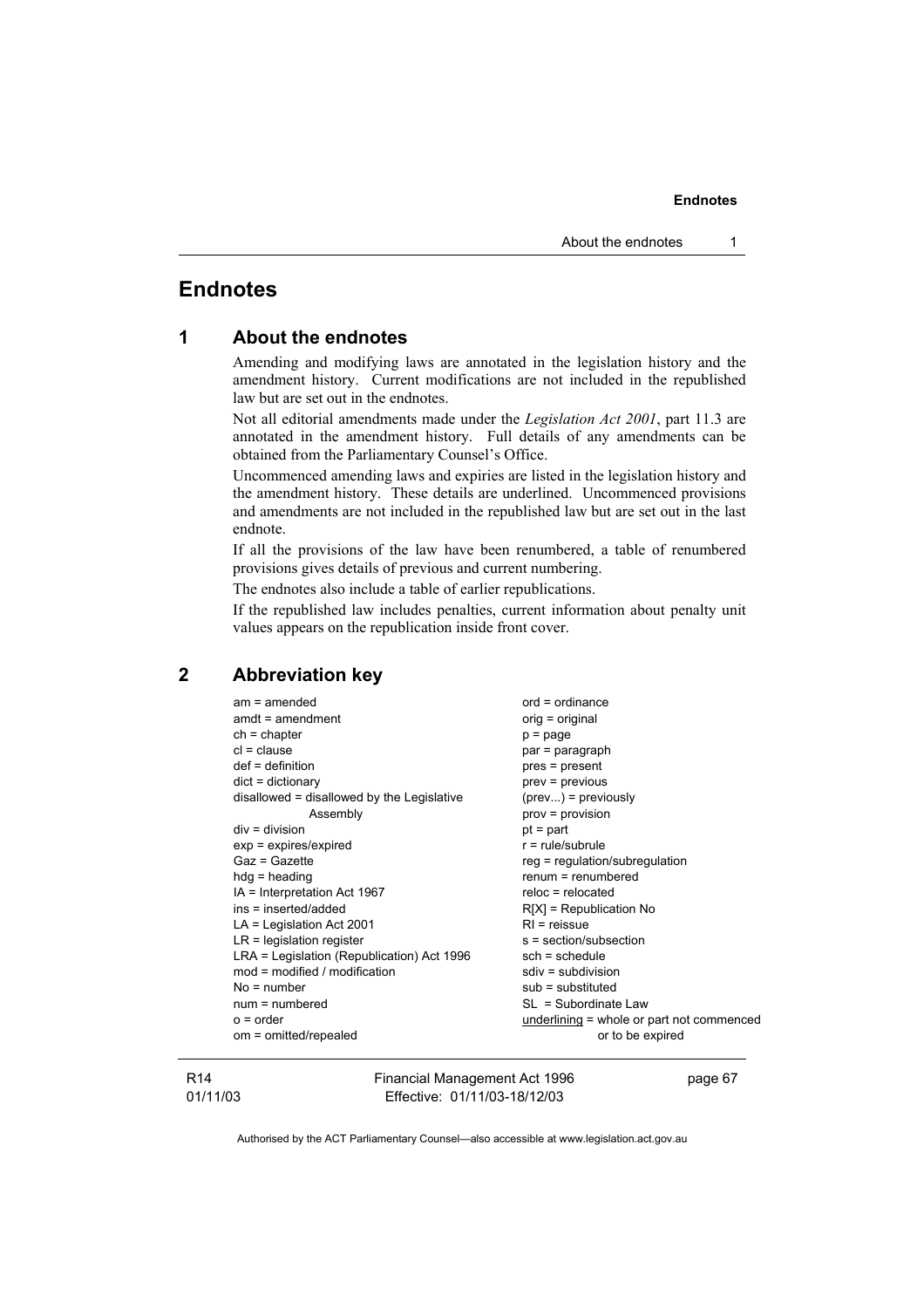3 Legislation history

# **3 Legislation history**

**Financial Management Act 1996 No 22**  notified 4 June 1996 (Gaz 1996 No 101) commenced 1 July 1996 (s 2)

as amended by

**Financial Management (Amendment) Act 1997 No 39**  notified 1 September 1997 (Gaz 1997 No S257) commenced 1 September 1997 (s 2)

**Financial Management (Amendment) Act (No 2) 1997 No 102**  notified 24 December 1997 (Gaz 1997 No S420) ss 1-3 commenced 24 December 1997 (s 2 (1)) remainder commenced 14 January 1998 (s 2 (2) and Gaz 1998 No S24)

- **Financial Management (Amendment) Act (No 3) 1997 No 124**  notified 24 December 1997 (Gaz 1997 No S420) commenced 24 December 1997 (s 2)
- **Trustee (Amendment) Act 1999 No 28 sch**  notified 21 May 1999 (Gaz 1999 No S24) sch commenced 21 May 1999 (s 2)

**Financial Sector Reform (ACT) Act 1999 No 33 sch**  notified 25 June 1999 (Gaz 1999 No S34) s 1, s 2 and dict commenced 25 June 1999 (s 2 (1)) sch commenced 1 July 1999 (s 2 (2) and Cwlth Gaz 1999 No S289)

- **Appropriation Act 1999-2000 No 36 s 9**  notified 12 July 1999 (Gaz 1999 No S44) s 9 commenced 12 July 1999 (s 2)
- **Financial Management Amendment Act 1999 No 58**  notified 10 November 1999 (Gaz 1999 No 45) commenced 10 November 1999 (s 2)

page 68 Financial Management Act 1996 Effective: 01/11/03-18/12/03

R14 01/11/03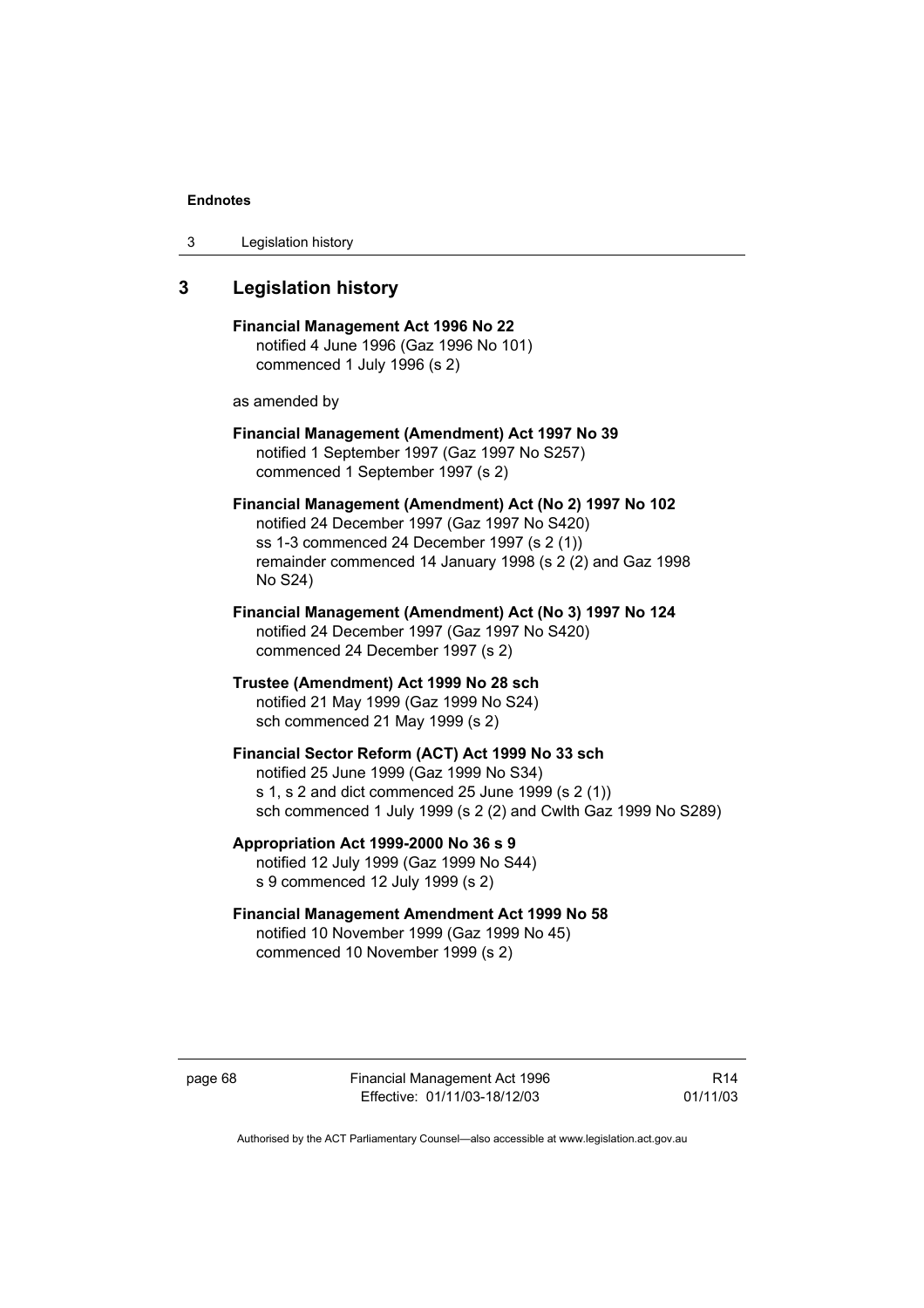Legislation history 3

# **Territory Superannuation Provision Protection Act 2000 No 21 sch**  notified 15 June 2000 (Gaz 2000 No 24) s 1, s 2 commenced 15 June 2000 (IA s 10B) sch commenced 1 July 2000 (s 2) **Financial Management Amendment Act 2000 No 27**  notified 30 June 2000 (Gaz 2000 No S30) s 1, s 2 commenced 30 June 2000 (IA s 10B) remainder commenced 30 June 2000 (s 2) **Financial Management Amendment Act 2001 No 4**  notified 8 March 2001 (Gaz 2001 No 10) s 1, s 2 commenced 8 March 2001 (IA s 10B) s 3 commenced 8 March 2001 (s 2) remainder commenced 8 September 2001 (IA s 10E) **Statute Law Amendment Act 2001 No 11 sch 3**  notified 29 March 2001 (Gaz 2001 No 13) commenced 29 March 2001 (s 2) **Financial Management Amendment Act 2001 (No 2) 2001 No 42**  notified 29 June 2001 (Gaz 2001 No S36) s 1, s 2 commenced 29 June 2001 (IA s 10B) s 3, s 4, s 6, s 7 commenced 29 June 2001 (s 2 (1)) s 5 commenced 1 July 2001 (s 2 (2)) **Appropriation Act 2001-2002 2001 No 43 s 12**  notified 29 June 2001 (Gaz 2001 No S36) s 1, s 2 commenced 29 June 2001 (IA s 10B) s 12 commenced 1 July 2001 (s 2) **Legislation (Consequential Amendments) Act 2001 No 44 pt 146**  notified 26 July 2001 (Gaz 2001 No 30) s 1, s 2 commenced 26 July 2001 (IA s 10B) pt 146 commenced 12 September 2001 (s 2 and see Gaz 2001 No S65)

page 69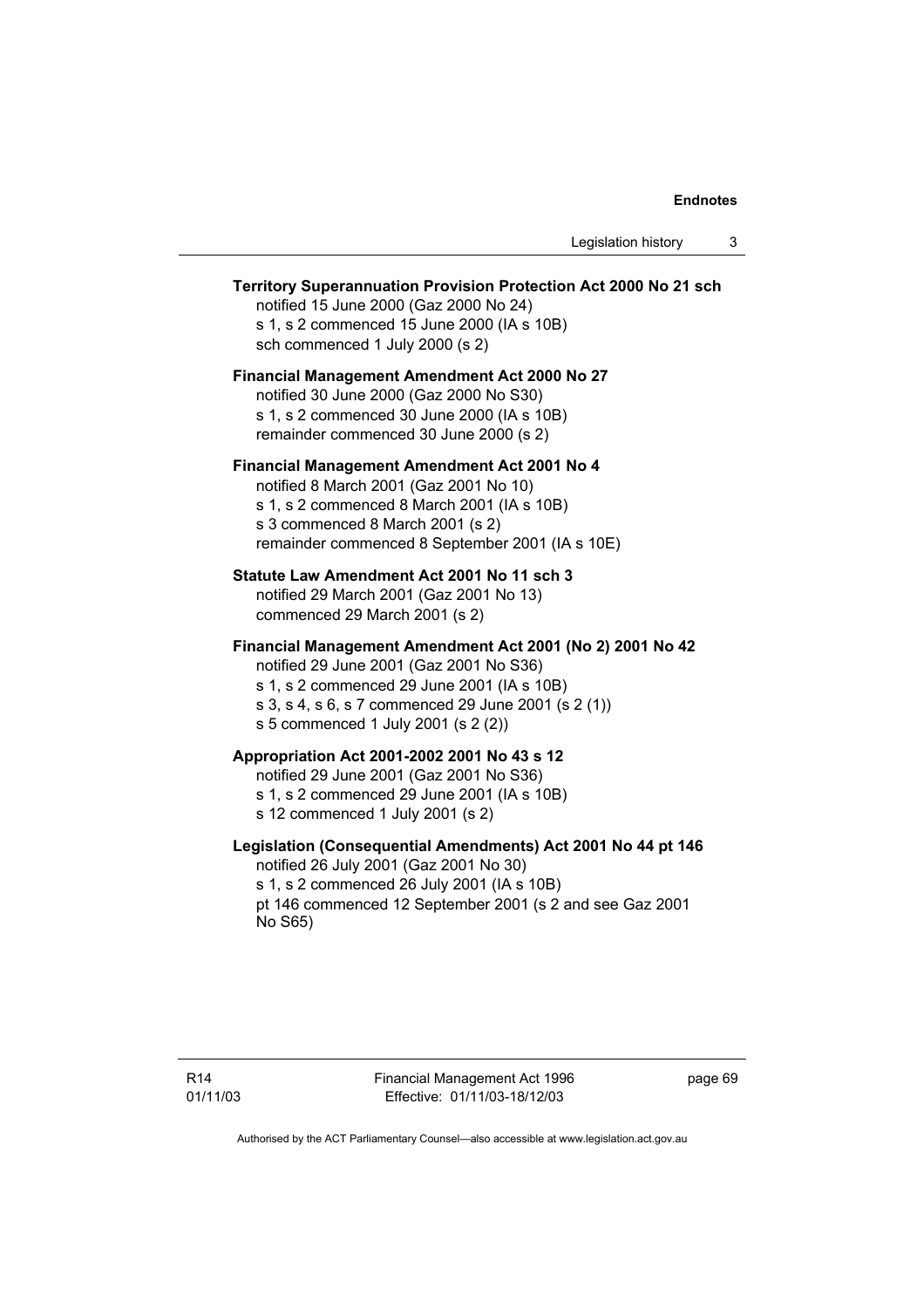| 3 | Legislation history |
|---|---------------------|
|---|---------------------|

### **Financial Management Legislation Amendment Act 2001 No 45 pt 2 (as am by 2002 No 30 pt 3.26)**

notified 12 July 2001 (Gaz 2001 No 28) s 1, s 2 commenced 12 July 2001 (IA s 10B) s 4 commenced 12 January 2002 (s 2 (3) and see Act 2002 No 30 amdt 3.370)

pt 2 remainder commenced 12 January 2002 (LA s 79)

## **Statute Law Amendment Act 2001 No 56 pt 3.20**

notified 5 September 2001 (Gaz 2001 No S65) commenced 5 September 2001 (s 2)

## **Financial Management Amendment Act 2001 (No 3) 2001 No 95**

notified 10 September 2001 (Gaz 2001 No S66) s 1, s 2 commenced 10 September 2001 (LA s 75) remainder commenced 1 January 2002 (CN 2001 No 6)

#### **Financial Management Amendment Act 2001 (No 4) No 97**

notified LR 20 December 2001 commenced 20 December 2001 (s 2)

### **Appropriation Act 2002-2003 No 29 s 12**

notified LR 9 September 2002 taken to have commenced 30 June 2002 (s 2)

### **Statute Law Amendment Act 2002 No 30 pt 3.25**

notified LR 16 September 2002 s 1, s 2 taken to have commenced 19 May 1997 (LA s 75 (2)) amdt 3.369 taken to have commenced 31 December 2001 (s 2 (2))

pt 3.25 remainder commenced 17 September 2002 (s 2 (1))

# **Financial Management Amendment Act 2002 No 38**  notified LR 8 October 2002

s 1, s 2 commenced 8 October 2002 (LA s 75 (1)) remainder commenced 1 November 2002 (s 2 and CN2002-12)

### **Appropriation Act 2002-2003 (No 2) A2003-9 s 9**

notified LR 7 March 2003

s 1, s 2 commenced 7 March 2003 (LA s 75 (1)) s 9 commenced 8 March 2003 (s 2)

page 70 Financial Management Act 1996 Effective: 01/11/03-18/12/03

R14 01/11/03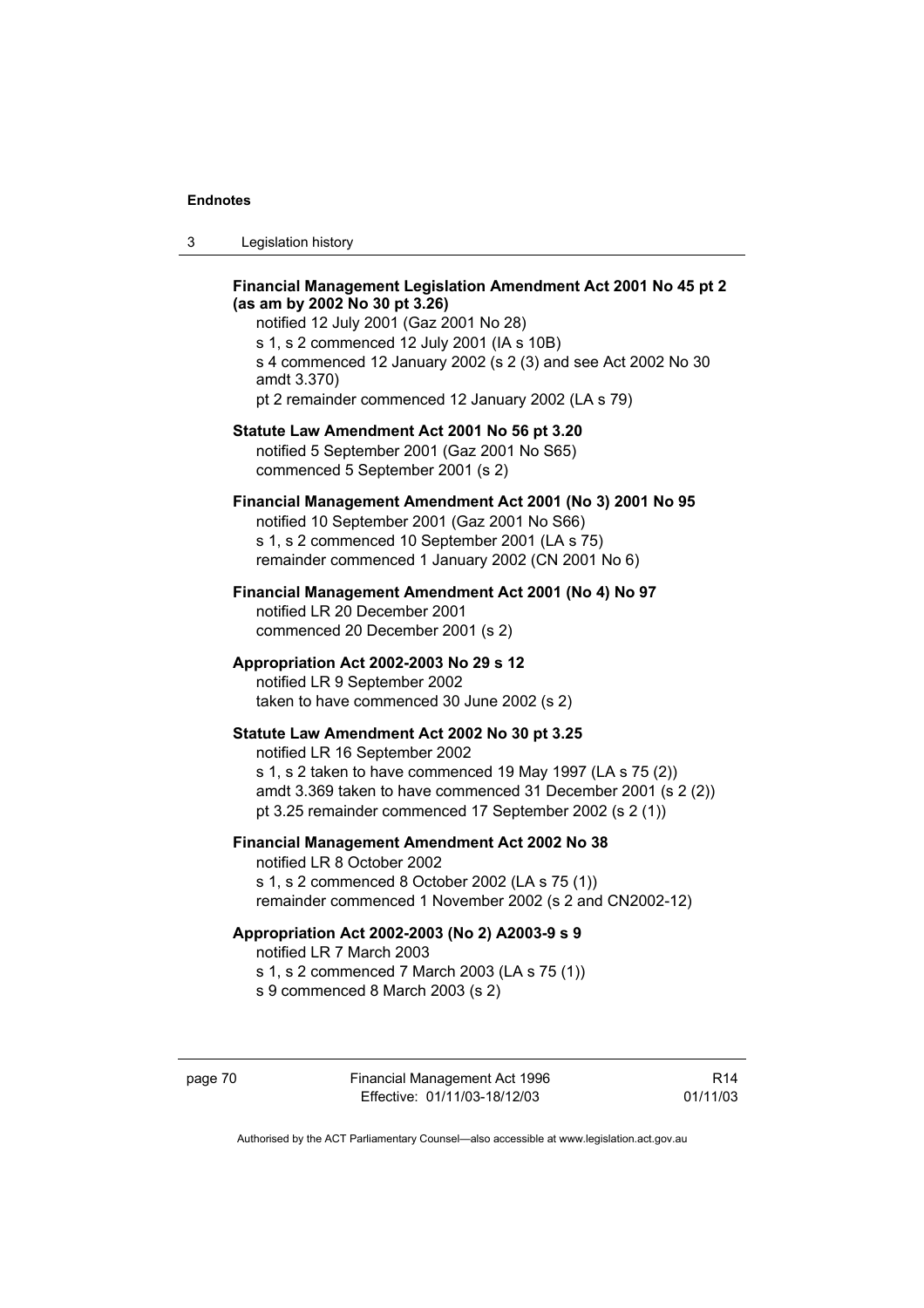Amendment history 4

### **Financial Management Amendment Act 2003 A2003-21**

notified LR 19 May 2003 s 1, s 2 commenced 19 May 2003 (LA s 75 (1)) remainder commenced 20 May 2003 (s 2)

**Appropriation Act 2003-2004 A2003-27**  notified LR 30 June 2003 commenced 30 June 2003 (s 2)

### **Financial Management Amendment Act 2003 (No 2) A2003-46**

notified LR 31 October 2003 s 1, s 2 commenced 31 October 2003 (LA s 75 (1)) remainder commenced 1 November 2003 (s 2)

### **4 Amendment history**

| Name of Act                                    |                                                                                                                                                                                                                                                                                                                                                                        |
|------------------------------------------------|------------------------------------------------------------------------------------------------------------------------------------------------------------------------------------------------------------------------------------------------------------------------------------------------------------------------------------------------------------------------|
| s <sub>1</sub>                                 | sub 2001 No 56 amdt 3.255                                                                                                                                                                                                                                                                                                                                              |
| s 2                                            | <b>Act subject to Territory Superannuation Provision Protection Act</b><br>sub 2000 No 21 sch                                                                                                                                                                                                                                                                          |
| <b>Dictionary</b><br>s 3 hdg<br>s <sub>3</sub> | sub 2000 No 21 sch<br>am 2000 No 21 sch<br>def $bank \text{ om } 1999 \text{ No } 33 \text{ sch}$<br>def banking institution ins 1997 No 102 s 4<br>om 1999 No 33 sch<br>def Territory activities ins 1997 No 124 s 4<br>om 2001 No 95 amdt 1.3<br>def Treasurer om 2001 No 95 amdt 1.2<br>remaining defs reloc to dict 2001 No 95 amdt 1.4<br>sub 2001 No 95 amdt 1.5 |
| <b>Notes</b><br>s 3A                           | orig s 3A renum as s 3B 2001 No 95 amdt 1.6<br>ins 2001 No 95 amdt 1.5                                                                                                                                                                                                                                                                                                 |
| s 3B                                           | Declaration that certain authorities are not Territory authorities for this Act<br>(prev s 3A) ins 2000 No 21 sch<br>am 2001 No 44 amdt 1.1631, amdt 1.1632<br>renum as s 3B 2001 No 95 amdt 1.6                                                                                                                                                                       |
| <b>Budget management</b><br>pt 2 hdg           | sub A2003-46 s 4                                                                                                                                                                                                                                                                                                                                                       |

R14 01/11/03 Financial Management Act 1996 Effective: 01/11/03-18/12/03

page 71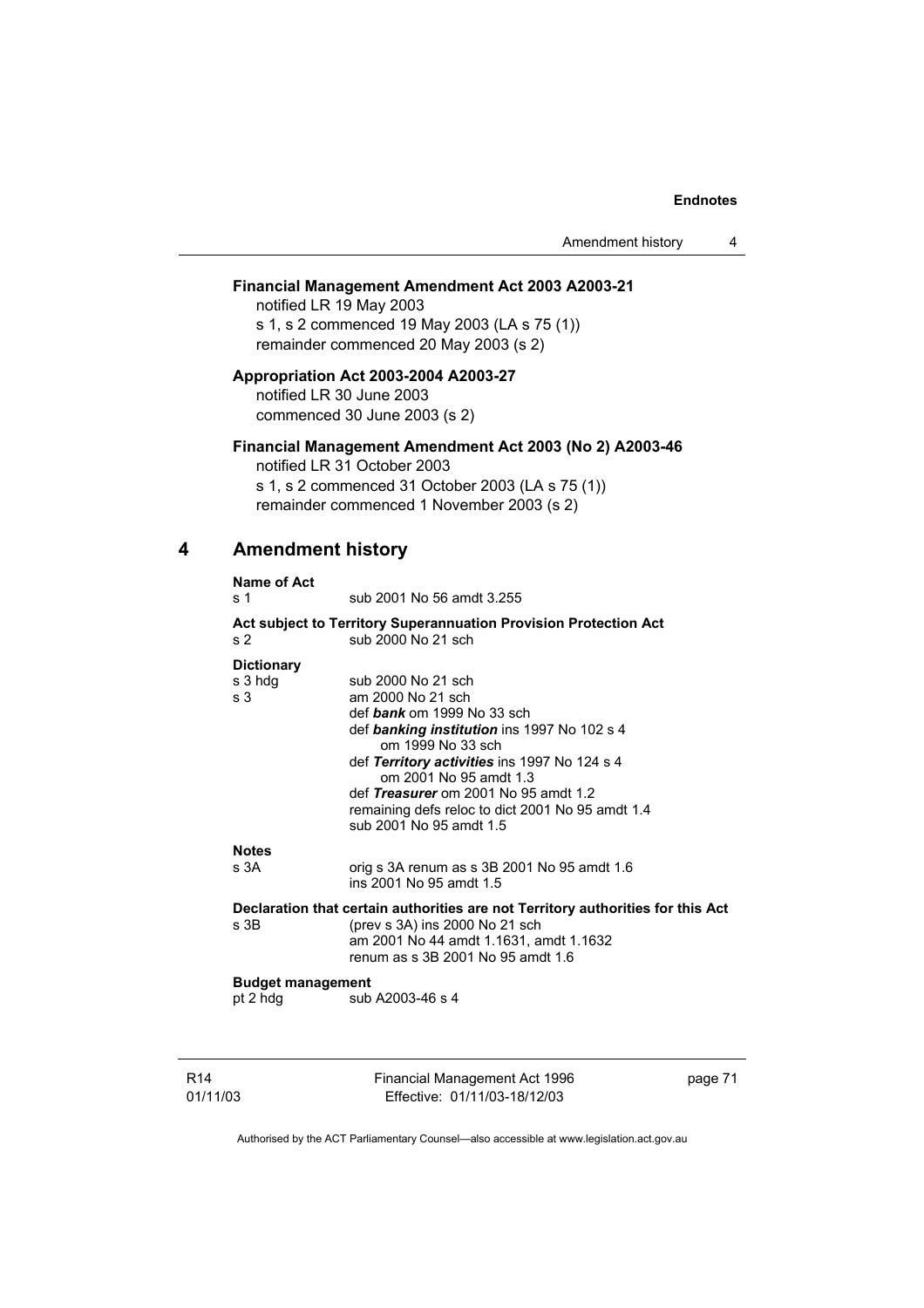4 Amendment history

|         | <b>Appropriations and budgets</b><br>div 2.1 hdg | ins A2003-46 s 4                                                                                                                                                |                             |
|---------|--------------------------------------------------|-----------------------------------------------------------------------------------------------------------------------------------------------------------------|-----------------------------|
|         | s 9                                              | Net appropriations for outputs<br>am 2000 No 27 s 5                                                                                                             |                             |
|         | s 9A                                             | Net appropriations for capital injections<br>ins 2000 No 27 s 6                                                                                                 |                             |
|         | s 9B                                             | Appropriations for payments on behalf of Territory to be net appropriations<br>ins 2001 No 95 s 5                                                               |                             |
|         | <b>Budget papers</b><br>s 10                     | am 1997 No 124 s 5; 2001 No 56 amdt 3.257                                                                                                                       |                             |
|         | <b>Territory budgets</b><br>s 11                 | am 1997 No 124 s 6; 2001 No 4 s 4; 2001 No 56 amdt 3.258;<br>2001 No 95 s 6<br>sub A2003-46 s 5                                                                 |                             |
|         | s 11A                                            | Financial policy objectives and strategies statement<br>ins A2003-46 s 5                                                                                        |                             |
|         | <b>Departmental budgets</b><br>s 12              | am 1997 No 102 s 5; 1997 No 124 s 7; 1999 No 58 s 3; 2001<br>No 56 amdt 3.258; 2001 No 95 s 7; ss renum R6 LA (see<br>2001 No 95 amdt 1.7); 2002 No 38 s 4, s 5 |                             |
|         | s 12A                                            | <b>Public trading enterprise budgets</b><br>ins 1997 No 124 s 8<br>am 2001 No 56 amdt 3.258; 2001 No 95 s 8                                                     |                             |
|         | s 13                                             | <b>Supplementary budget papers</b><br>am 2001 No 56 amdt 3.259, amdt 3.260<br>sub 2001 No 97 s 4                                                                |                             |
|         | s 13A                                            | Amendment of departmental budget for supplementary appropriation<br>ins A2003-9 s 9                                                                             |                             |
|         | s 14                                             | Transfer of funds between appropriations<br>am 1997 No 102 s 6; 2000 No 21 sch; 2001 No 56 amdt 3.261                                                           |                             |
|         | s 15                                             | Transfer of funds within appropriations<br>am 1997 No 102 s 7; 2001 No 56 amdt 3.262                                                                            |                             |
|         | s 15A                                            | Reclassification of certain appropriations<br>ins 1997 No 102 s 8; 2001 No 56 amdt 3.263                                                                        |                             |
|         | s 16                                             | Transfer of functions between departments<br>am 2000 No 21 sch; 2001 No 56 amdt 3.263                                                                           |                             |
|         | s 16A                                            | Amendment of budgets on transfer of functions between departments<br>ins A2003-21 s 4                                                                           |                             |
| page 72 |                                                  | Financial Management Act 1996<br>Effective: 01/11/03-18/12/03                                                                                                   | R <sub>14</sub><br>01/11/03 |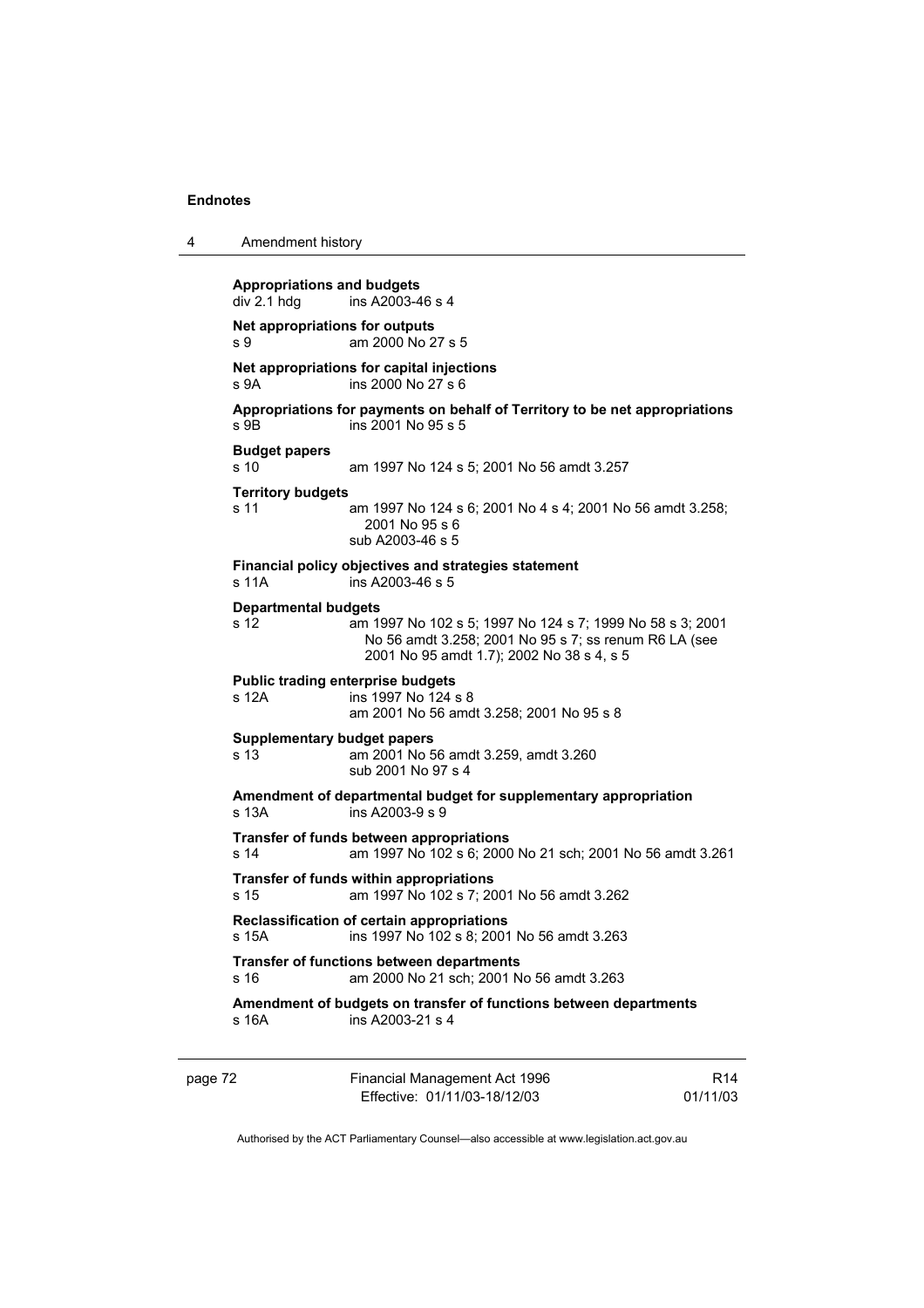**Variation of appropriations for Commonwealth grants** s 17 am 1997 No 102 s 9; 2001 No 56 amdt 3.264, amdt 3.265; 2002 No 38 s 6 **Variations of appropriations for certain payments to Commonwealth** s 17A ins 1999 No 36 s 9 am 2000 No 27 s 7; 2001 No 43 s 12; 2001 No 56 amdt 3.266, amdt 3.267; A2003-27 s 12 exp 30 June 2004 (s 17A (4)) **Treasurer's advance**  s 18 am 2001 No 56 amdt 3.268; 2001 No 97 s 5, s 6; ss renum R4 LA **Payments in anticipation of appropriation or supply** s 18A ins 1997 No 102 s 10 am 2001 No 56 amdt 3.269 om 2002 No 38 s 7 **Payments for Territory GST liabilities** s 19A ins 1997 No 39 s 4 sub 2000 No 27 s 8 **Authorisation of expenditure of certain Commonwealth grants**  ins 1997 No 102 s 11 am 2001 No 56 amdt 3.269 **Amendment of conditions of capital injection**  s 19C ins 2002 No 38 s 8 **Amendment of performance criteria**  s 19D ins 2002 No 38 s 8 **Amendment of financial targets**   $ins 2002 No 38 s 8$ **Budgets for Legislative Assembly secretariat**  s 20 am A2003-21 s 5 **Budget reviews and pre-election updates**   $ins$  A2003-46 s 6 **Budget review**  s 20A ins A2003-46 s 6 **Purpose and contents of budget review**   $ins A2003-46 s 6$ **Pre-election budget update**  s 20C ins A2003-46 s 6 **Purpose and contents of pre-election budget update** 

s 20D ins A2003-46 s 6

R14 01/11/03 Financial Management Act 1996 Effective: 01/11/03-18/12/03

page 73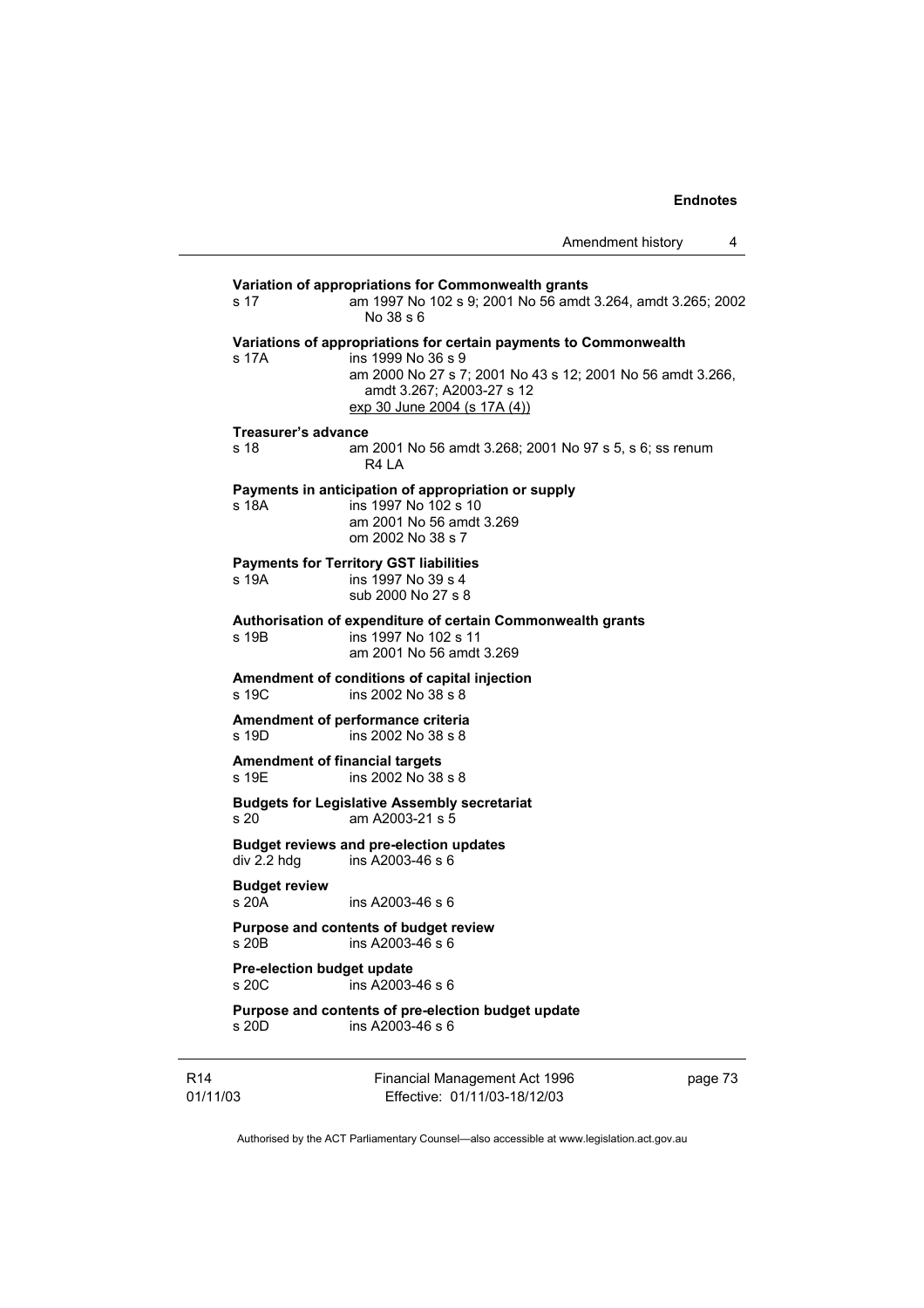| 4 | Amendment history |
|---|-------------------|
|---|-------------------|

| <b>Financial reports of the Territory</b><br>div 3.1 hdg | (prev pt 3 div 1 hdg) renum R3 LA (see 2001 No 95 amdt 1.11)                                                                                                                                |                             |
|----------------------------------------------------------|---------------------------------------------------------------------------------------------------------------------------------------------------------------------------------------------|-----------------------------|
| Meaning of the Territory in div 3.1<br>s 21 hdg          | am R <sub>3</sub> LA                                                                                                                                                                        |                             |
| s 22                                                     | Annual financial statements of the Territory<br>am 2001 No 95 s 9                                                                                                                           |                             |
| s 24                                                     | <b>Audit of annual financial statements</b><br>am 2002 No 38 s 9, amdt 1.1; A2003-46 s 7                                                                                                    |                             |
| $s$ 25 hdg<br>s 25                                       | Presentation of annual financial statements to Legislative Assembly<br>sub 2002 No 38 amdt 1.2<br>am 2001 No 56 amdt 3.270; A2003-46 s 8, s 9                                               |                             |
| s 25A                                                    | Quarterly departmental performance reports<br>reloc to s 30A                                                                                                                                |                             |
| <b>Periodic financial statements</b><br>s 26             | am 1997 No 124 s 10; 2001 No 42 s 4<br>(6), (7) exp 30 June 2001 (s 26 (7))<br>sub 2001 No 42 s 5; 2001 No 95 s 11                                                                          |                             |
| <b>Financial reports of departments</b><br>div 3.2 hdg   | (prev pt 3 div 2 hdg) renum R3 LA (see 2001 No 95 amdt 1.11)                                                                                                                                |                             |
| s 27                                                     | Annual financial statements of departments<br>am 2001 No 56 amdt 3.272; 2001 No 95 s 12; 2002 No 38<br>ss 10-13; pars renum R10 LA (see 2002 No 38 amdt 1.5)                                |                             |
| s 28 hdg                                                 | <b>Responsibility for annual financial statements</b><br>sub 2002 No 38 amdt 1.6                                                                                                            |                             |
| s 29                                                     | Audit of financial statements of departments<br>sub 2002 No 38 s 14                                                                                                                         |                             |
| s 29A                                                    | Audit of financial statements for departments for 2000-2001<br>ins 2001 No 42 s 6<br>exp 31 December 2001 (s 29A (2))                                                                       |                             |
| s 30 hdg<br>s 30                                         | <b>Presentation of annual financial statements</b><br>sub 2002 No 38 amdt 1.7<br>am 2001 No 56 amdt 3.273                                                                                   |                             |
| s 30A                                                    | Quarterly departmental performance reports<br>(prev s 25A) ins 1997 No 124 s 9<br>am 2001 No 56 amdt 3.271; 2001 No 95 s 10; 2002 No 38<br>amdt 1.3<br>reloc from s 25A 2002 No 38 amdt 1.4 |                             |
| s 31                                                     | Responsibilities of chief executives of departments<br>am 2002 No 38 s 15                                                                                                                   |                             |
| page 74                                                  | Financial Management Act 1996<br>Effective: 01/11/03-18/12/03                                                                                                                               | R <sub>14</sub><br>01/11/03 |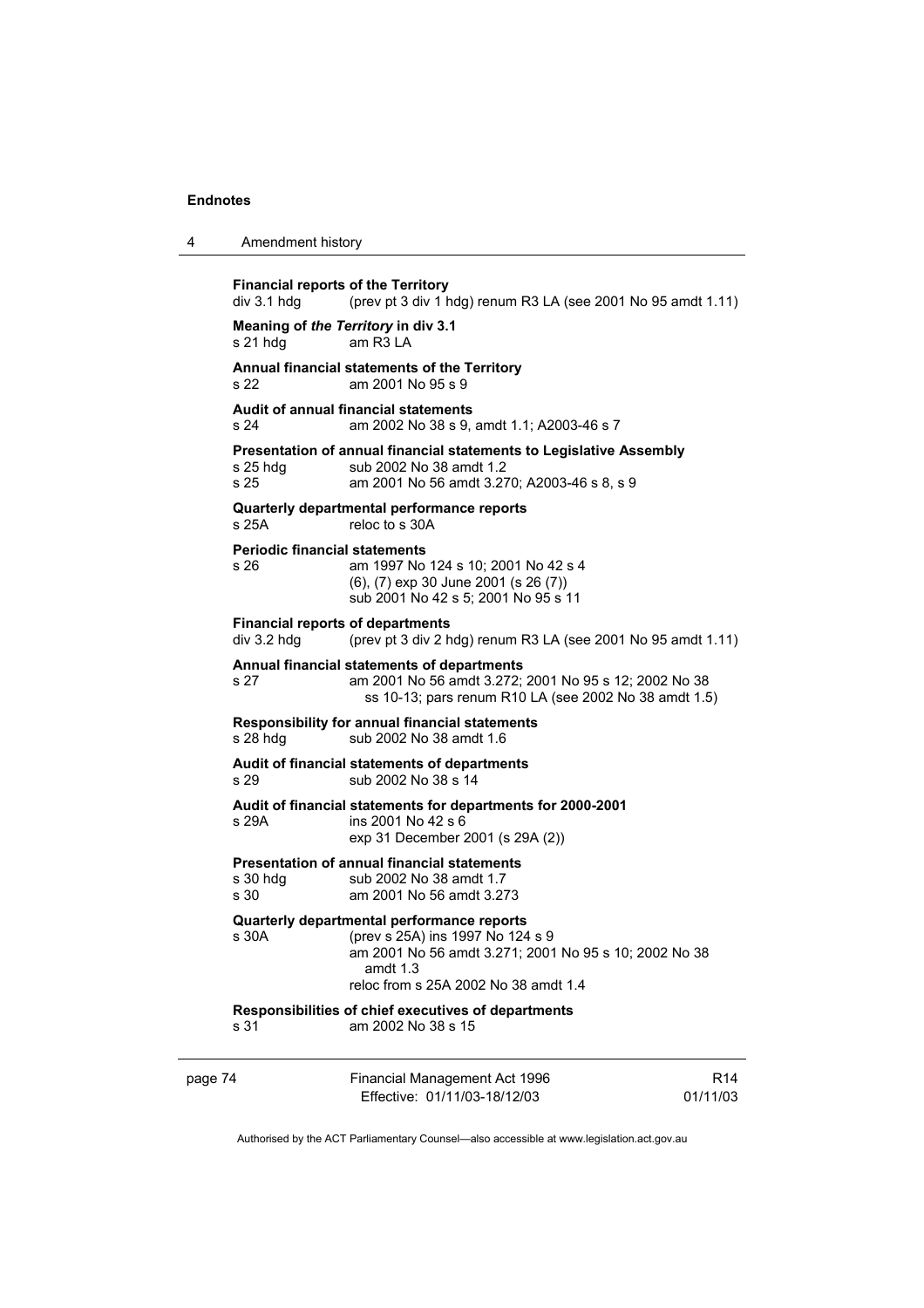R14 Financial Management Act 1996 page 75 **Agreement for the conduct of banking for Territory** s 32 am 1997 No 102 sch; 1999 No 33 sch **Territory banking account**<br>s 33 am 1997 am 1997 No 102 sch **Departmental banking accounts**  s 34 am 1997 No 102 sch; 1999 No 33 sch; 2001 No 95 s 13; 2001 No 95 s 7; ss renum R6 LA (see 2001 No 95 amdt 1.8); 2002 No 38 s 16 **Transfer of departmental banking account**  s 34A prev s 34A renum as s 34B ins 2001 No 95 s 14 **End of year balances of departmental banking accounts** s 34B (prev s 34A) ins 1997 No 102 s 12 renum 2001 No 95 s 15 **Payments into banking accounts**<br>s 35 am 1997 No 102 am 1997 No 102 sch; 1999 No 33 sch **Transfer following change in departmental responsibilities** s 36 am 1997 No 102 sch **Transfers from departmental banking accounts to Territory banking account**  ins 2002 No 38 s 17 **Payments from Territory banking account**  s 37 hdg sub 2002 No 38 s 18 s 37 am 1997 No 102 sch; 2000 No 21 sch; 2001 No 95 s 16; 2002 No 38 s 19; ss renum R10 LA (see 2002 No 38 amdt 1.8) **Investment of certain public money**  s 38 hdg sub 2000 No 21 sch s 38 am 1997 No 102 sch; 1999 No 33 sch; 2000 No 21 sch; 2001 No 45 s 5; 2001 No 95 s 17; A2003-21 s 6, s 7; ss renum R12 LA (see A2003-21 s 8) **Borrowing and guarantees**  pt 6 hdg  $5 \times 6$  sub 2001 No 45 s 6 **Borrowings by Territory authorities to be approved**  s 42 am 2001 No 95 s 18, amdt 1.9 **Loans to be paid into Territory banking account** s 45 am 1997 No 102 sch; 2001 No 95 s 19 **Payments by Treasurer**  sub 2002 No 38 s 20 **Guarantees by Territory**  s 47 am 2001 No 56 amdt 3.274

Authorised by the ACT Parliamentary Counsel—also accessible at www.legislation.act.gov.au

Effective: 01/11/03-18/12/03

01/11/03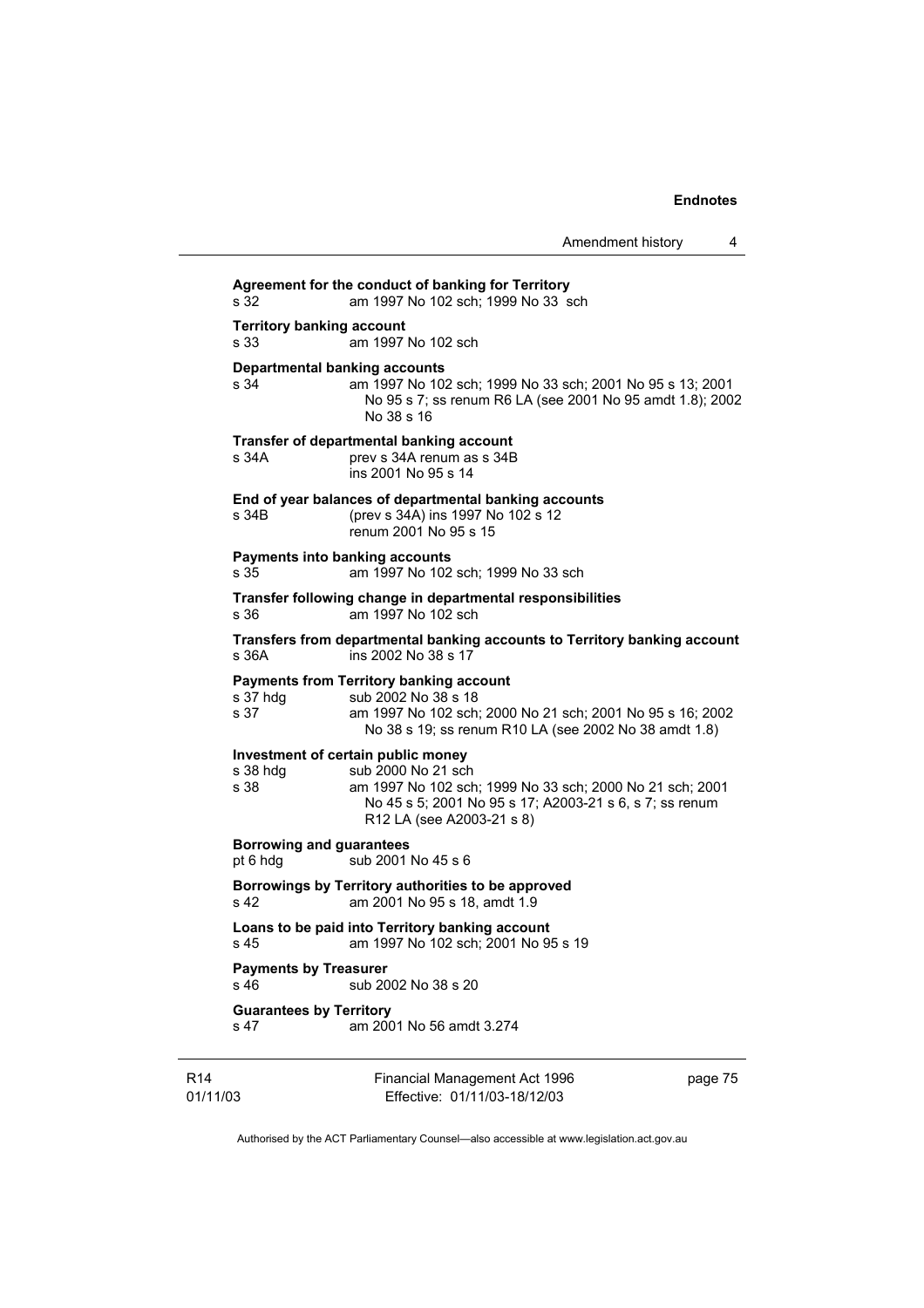4 Amendment history

page 76 Financial Management Act 1996 Effective: 01/11/03-18/12/03 R14 01/11/03 **Financial derivatives**  s 48 om 2001 No 45 s 7 **Departmental trust banking accounts** s 51 am 1997 No 102 sch; 1999 No 33 sch; 2002 No 38 s 21 **Transfers between banking accounts** s 52 am 1997 No 102 sch sub 2001 No 95 s 20 **Investment of trust money**  s 53 am 1999 No 28 sch **Unclaimed trust money**  s 53A ins 1997 No 102 s 13 am 1999 No 33 sch; 2001 No 44 amdts 1.1633-1.1635; ss renum R3 LA (see 2001 No 44 amdt 1.1636); 2001 No 95 s 21; ss renum R6 LA; 2002 No 30 amdt 3.367 **Review of decisions**  ins 1997 No 102 s 13 am 2002 No 30 amdt 3.368 **Notification of decisions**  s 53C ins 1997 No 102 s 13 **Banking accounts**  s 55 am 1997 No 102 sch; 1999 No 33 sch; 2002 No 38 s 22 **Investment**  s 56 am 1997 No 102 sch; 1999 No 33 sch; 2001 No 45 s 8; 2001 No 95 s 22; 2002 No 38 s 23, s 24; A2003-21 ss 9-12; ss renum R12 LA (see A2003-21 s 13) **Borrowing**  s 57 am 2001 No 95 s 23 **Statements of intent**  s 58 am 2001 No 95 s 24 **Annual financial statements**  s 59 am 2001 No 95 s 25 **Audit of annual financial statements**  s 61 sub 2002 No 38 s 25 **Audit of annual financial statements for 2000-2001**  s 61A ins 2001 No 42 s 7 exp 31 December 2001 (s 61A (2)) **Presentation of annual financial statements**  s 62 am 2001 No 56 amdt 3.275; R8 LA (see also 2002 No 38 amdt 1.9)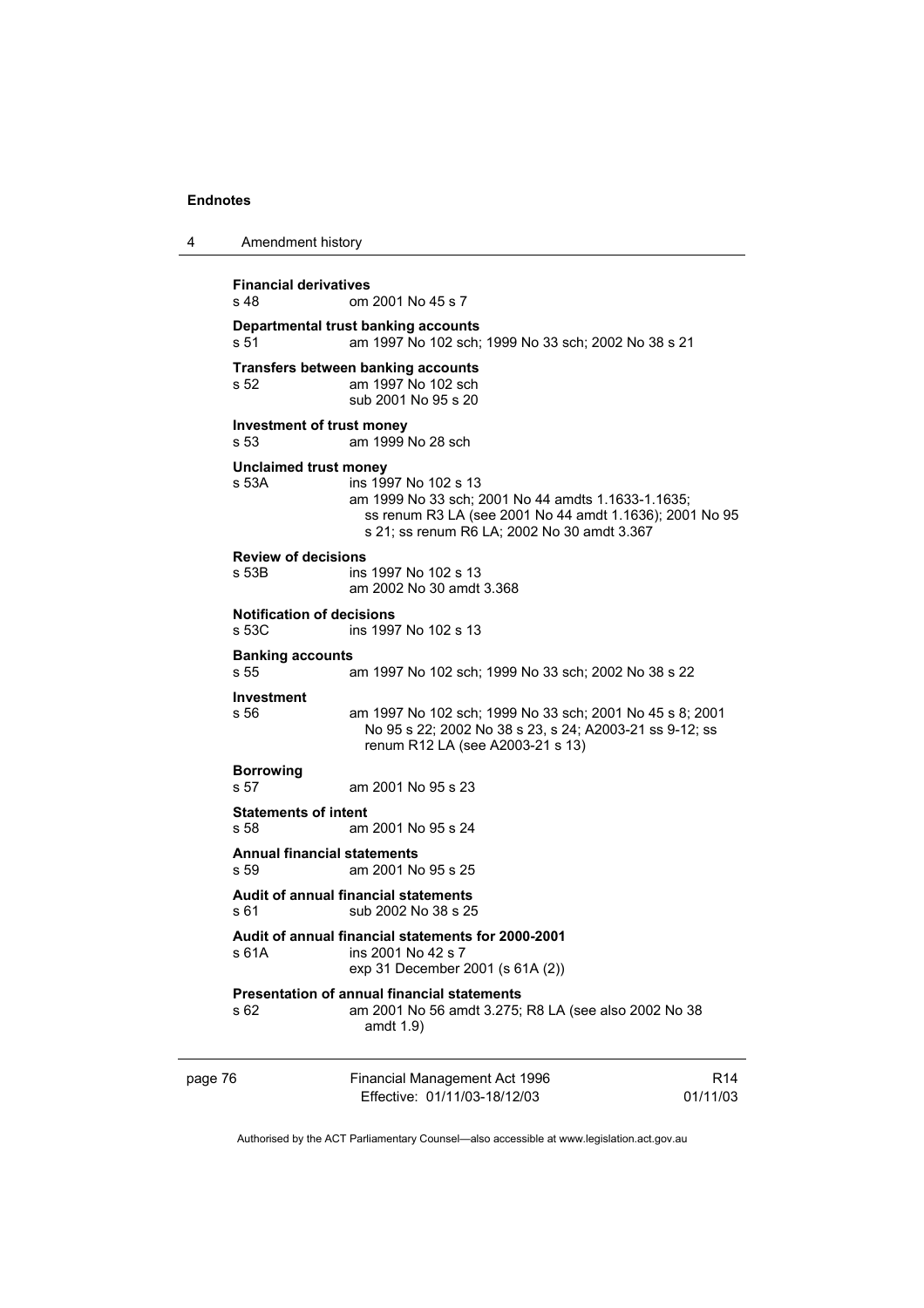Amendment history 4

#### R14 01/11/03 Financial Management Act 1996 Effective: 01/11/03-18/12/03 page 77 **Act of grace payments**  s 64 am 2001 No 95 amdt 1.10 **Guideline-making power**  s 66A ins 2000 No 27 s 9 om 2001 No 44 amdt 1.1637 **Guideline-making power** s 67 hdg sub 2000 No 27 s 10 s 67 am 2000 No 27 s 10 sub 2001 No 44 amdt 1.1637 **Regulation-making power**  s 68 ins 2001 No 44 amdt 1.1637 **Dictionary**  dict def *appropriation* reloc from s 3 2001 No 95 amdt 1.4 def *Appropriation Act* reloc from s 3 2001 No 95 amdt 1.4 def *appropriation unit* reloc from s 3 2001 No 95 amdt 1.4 def *banking account* ins 1997 No 102 s 4 am 1999 No 33 sch reloc from s 3 2001 No 95 amdt 1.4 def *borrowing* reloc from s 3 2001 No 95 amdt 1.4 def *budget papers* am 2001 No 56 amdt 3.256 reloc from s 3 2001 No 95 amdt 1.4 def *capital injection* reloc from s 3 2001 No 95 amdt 1.4 def *chief executive officer* reloc from s 3 2001 No 95 amdt 1.4 def *class of outputs* reloc from s 3 2001 No 95 amdt 1.4 def *department* reloc from s 3 2001 No 95 amdt 1.4 def *departmental banking account* am 1997 No 102 sch reloc from s 3 2001 No 95 amdt 1.4 def *expenses* reloc from s 3 2001 No 95 amdt 1.4 def *financial management guidelines* sub 2001 No 11 amdt 3.125 reloc from s 3 2001 No 95 amdt 1.4 def *general government sector* ins 1997 No 124 s 4 reloc from s 3 2001 No 95 amdt 1.4 def *generally accepted accounting practice* reloc from s 3 2001 No 95 amdt 1.4 def *GST* ins 2000 No 27 s 4 reloc from s 3 2001 No 95 amdt 1.4 def *input tax credit* ins 2000 No 27 s 4 reloc from s 3 2001 No 95 amdt 1.4 def *interest* ins 2001 No 45 s 4 (as am 2002 No 30 amdt 3.370) def *invest* ins 2001 No 45 s 4 (as am 2002 No 30 amdt 3.370) def *Legislative Assembly secretariat* sub 2001 No 95 amdt 1.1 reloc from s 3 2001 No 95 amdt 1.4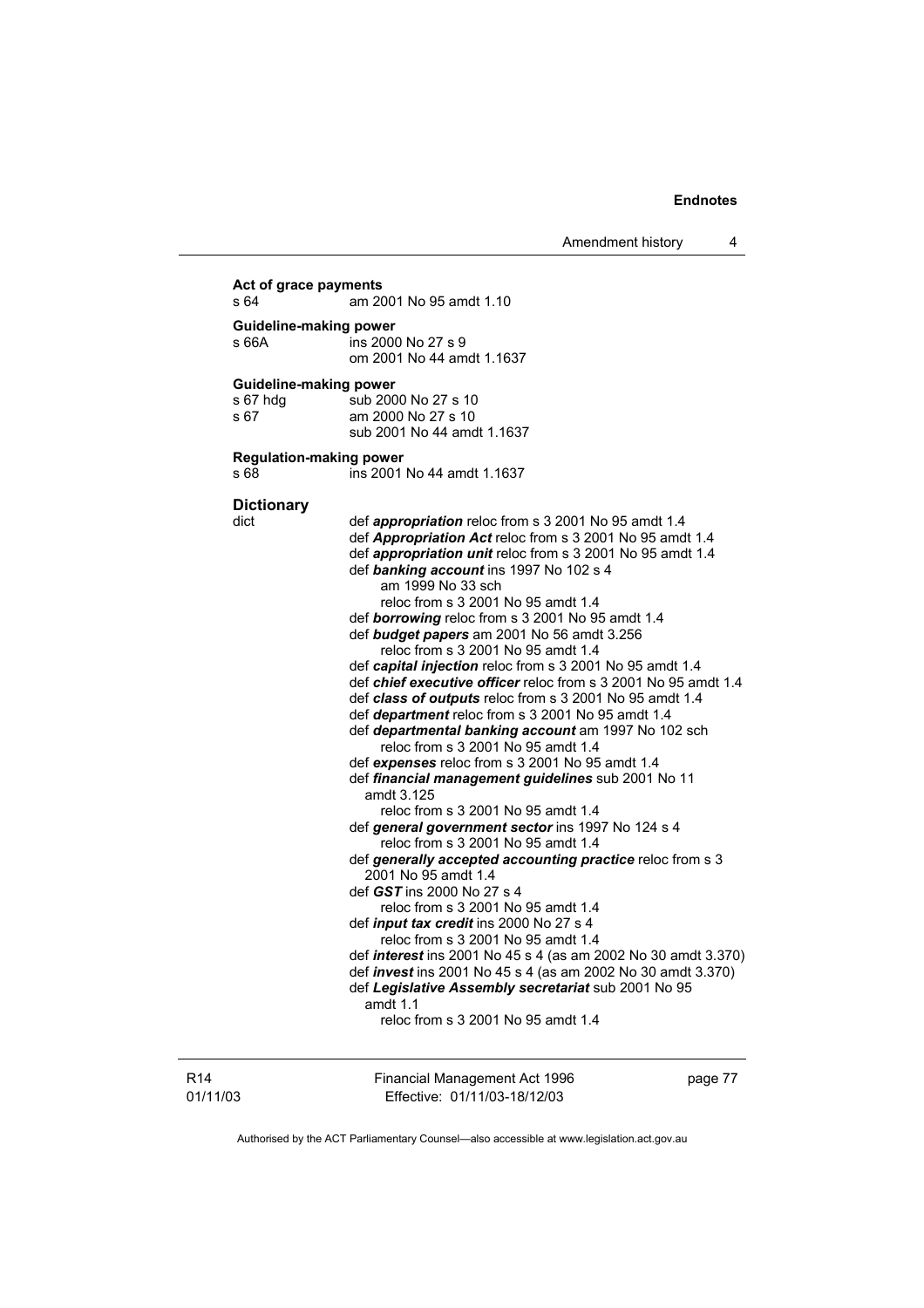5 Earlier republications

 def *outcomes* reloc from s 3 2001 No 95 amdt 1.4 def *outputs* reloc from s 3 2001 No 95 amdt 1.4 def *prescribed* reloc from s 3 2001 No 95 amdt 1.4 def *public money* am 2001 No 95 s 4 reloc from s 3 2001 No 95 amdt 1.4 def *public trading enterprise* ins 1997 No 124 s 4 reloc from s 3 2001 No 95 amdt 1.4 am A2003-21 s 14 def *public trading enterprise sector* ins 1997 No 124 s 4 reloc from s 3 2001 No 95 amdt 1.4 def *responsible chief executive* reloc from s 3 2001 No 95 amdt 1.4 def *responsible Minister* reloc from s 3 2001 No 95 amdt 1.4 def *securities* reloc from s 3 dict 2001 No 95 amdt 1.4 def *statement of intent* reloc from s 3 2001 No 95 amdt 1.4 def *superannuation appropriation* ins 2000 No 21 sch reloc from s 3 2001 No 95 amdt 1.4 def *superannuation banking account* ins 2000 No 21 sch reloc from s 3 2001 No 95 amdt 1.4 def *taxable supply* ins 2000 No 27 s 4 reloc from s 3 2001 No 95 amdt 1.4 def *Territory authority* am 2000 No 21 sch; 2001 No 95 amdt 1.3 reloc from s 3 2001 No 95 amdt 1.4 def *Territory banking account* am 1997 No 102 sch reloc from s 3 2001 No 95 amdt 1.4 def *trust money* reloc from s 3 2001 No 95 amdt 1.4 def *warrant* am 1997 No 102 sch reloc from s 3 2001 No 95 amdt 1.4 om 2002 No 38 amdt 1.10

## **5 Earlier republications**

Some earlier republications were not numbered. The number in column 1 refers to the publication order.

Since 12 September 2001 every authorised republication has been published in electronic pdf format on the ACT legislation register. A selection of authorised republications have also been published in printed format. These republications are marked with an asterisk (\*) in column 1. Except for the footer, electronic and printed versions of an authorised republication are identical.

| <b>Republication No</b> | <b>Amendments to</b>                                          | <b>Republication date</b>           |
|-------------------------|---------------------------------------------------------------|-------------------------------------|
| 2                       | Act 1997 No 124<br>Act 1999 No 58                             | 31 January 1998<br>10 November 1999 |
| page 78                 | Financial Management Act 1996<br>Effective: 01/11/03-18/12/03 | R <sub>14</sub><br>01/11/03         |